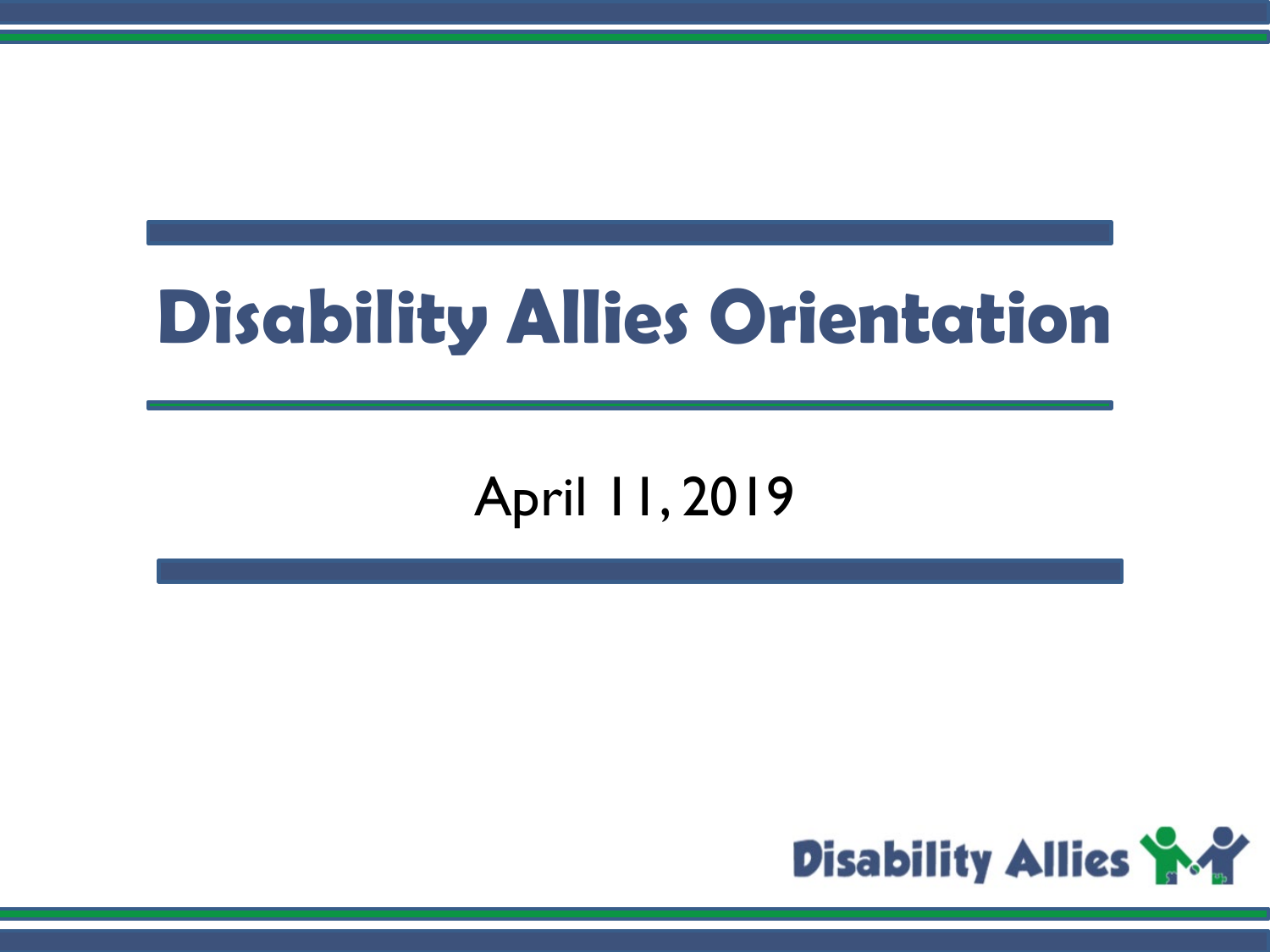# **Specialized Staff Training**

- Special Diet Mealtime Needs
- Mobility Procedures & Devices
- Seizure Management and Support
- Assistance, Care and Support for Physical or Medical Conditions, Mental Health and/or Behavioral Needs

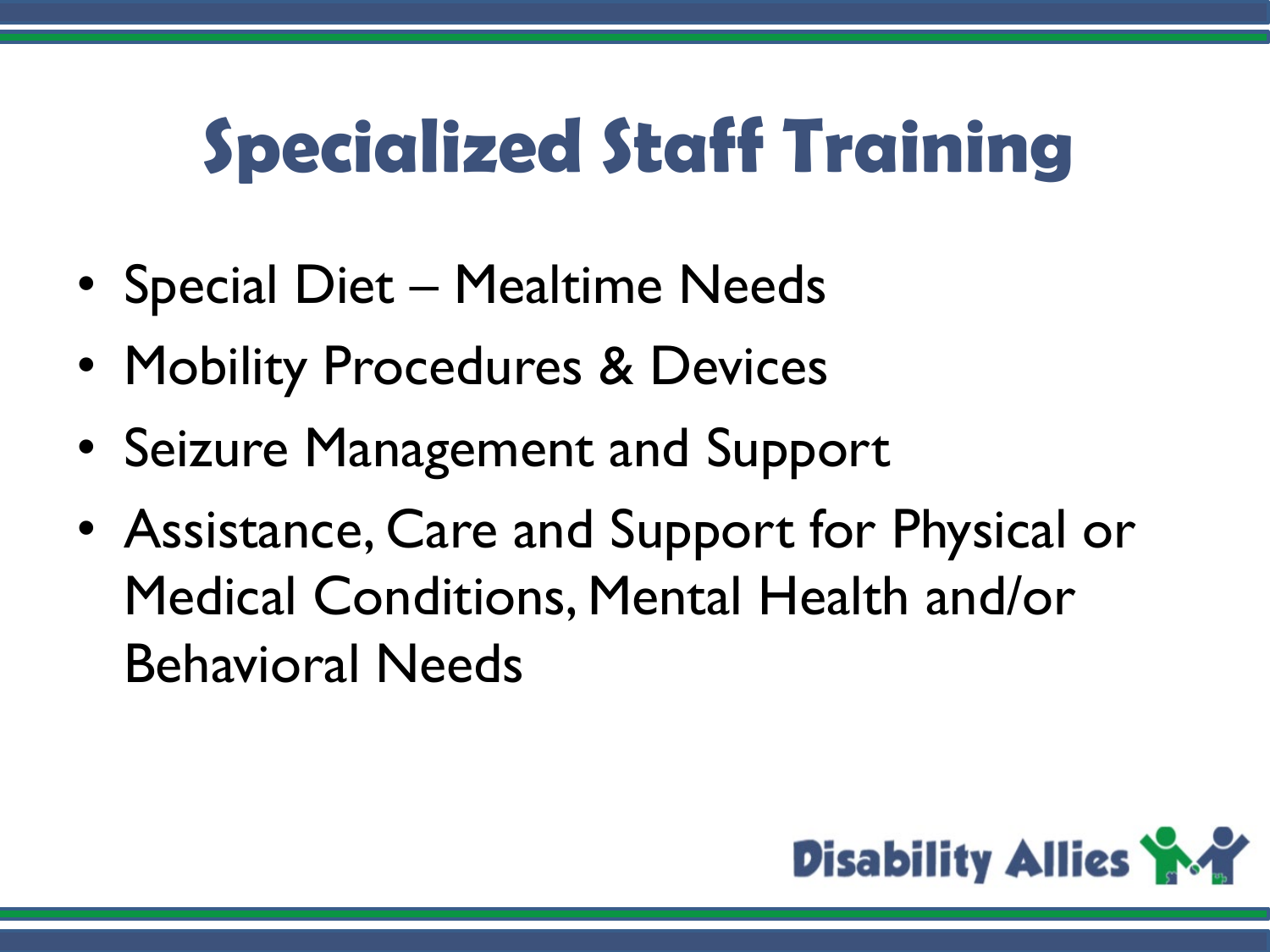### **Special Diet – Mealtime Needs**



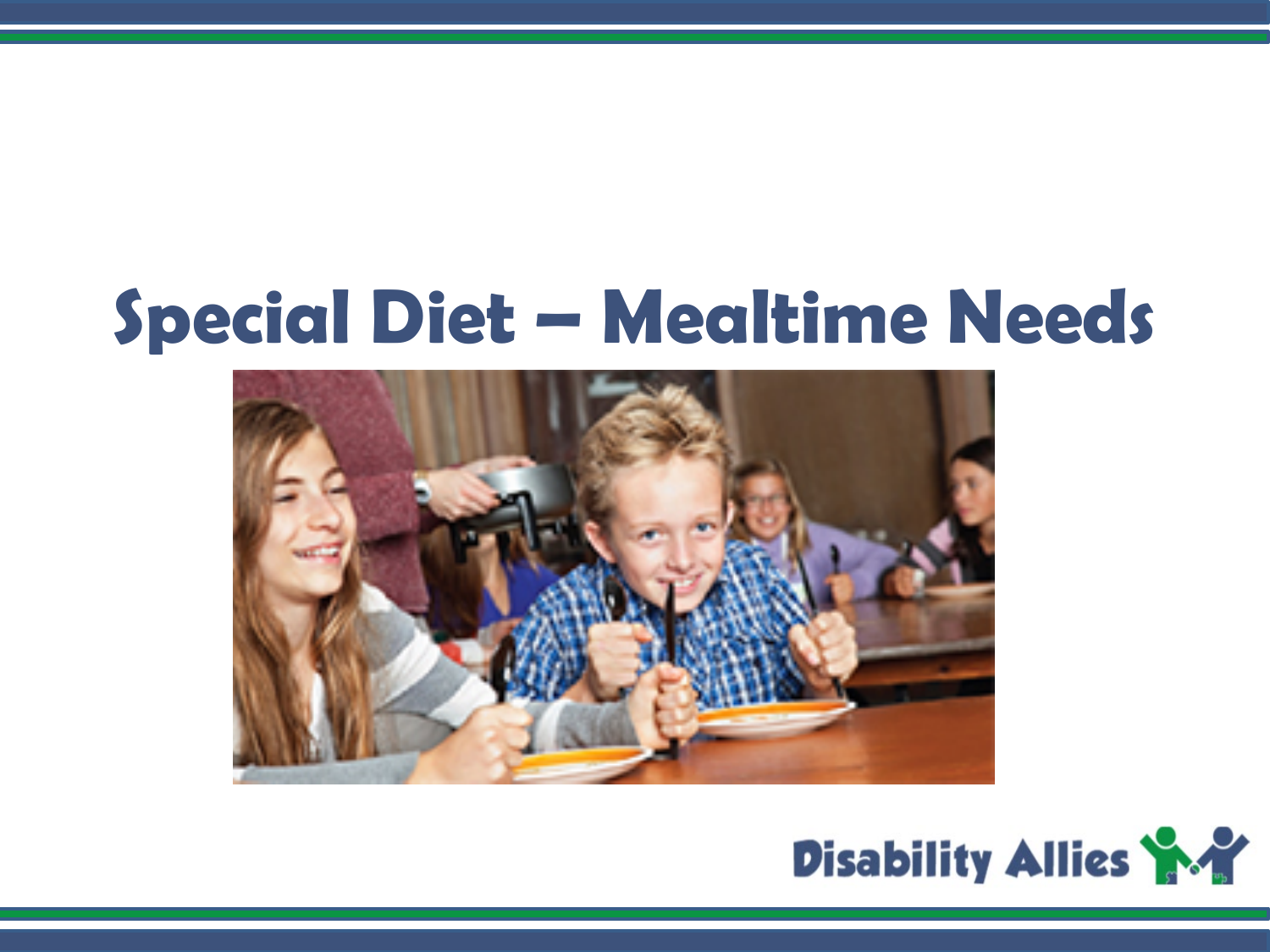# **Eating Challenges**

- Although the majority of adults served by Disability Allies do *not* require any assistance with chewing or swallowing, some individuals do need such assistance—whether on an occasional or a regular basis.
- Some adults with developmental disabilities may present with eating challenges and require the assistance of another person to eat safely and effectively.
- Swallowing and eating issues in this population are common, which increases the risk for poor nutritional status, dehydration, and aspiration.
- Ensuring adequate and safe food and liquid intake is essential.

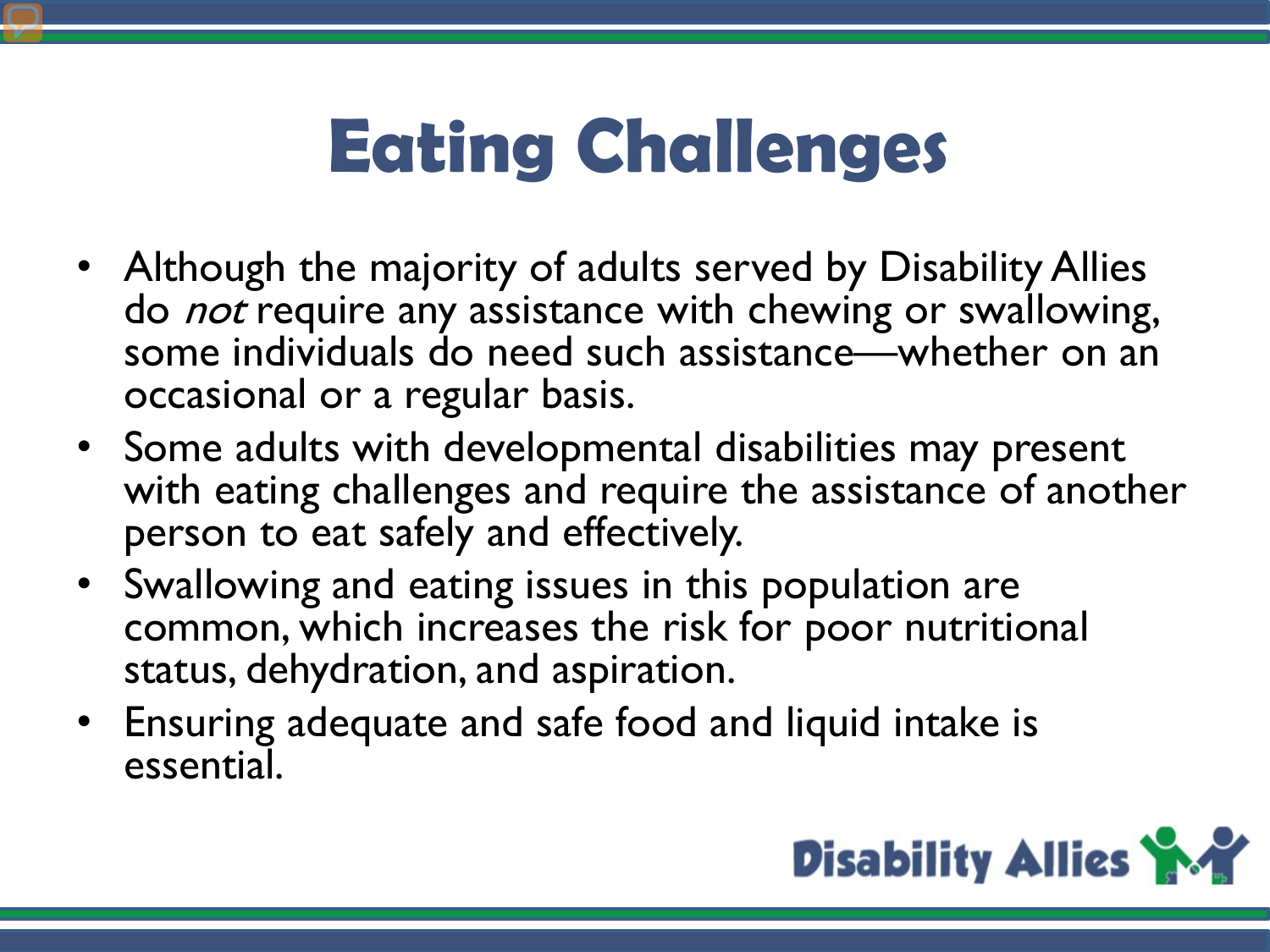## **Variations in Eating Challenges**

- Eating challenges vary due to each person's level of nerve and muscle involvement, cognitive or mental processes, and sensory, emotional, and communication skills.
- These may change as the person ages.
- Some diagnoses present with long- term feeding or eating difficulties, especially when a person is not able to safely eat some types of foods or have behavioral patterns that could result in choking or aspiration.

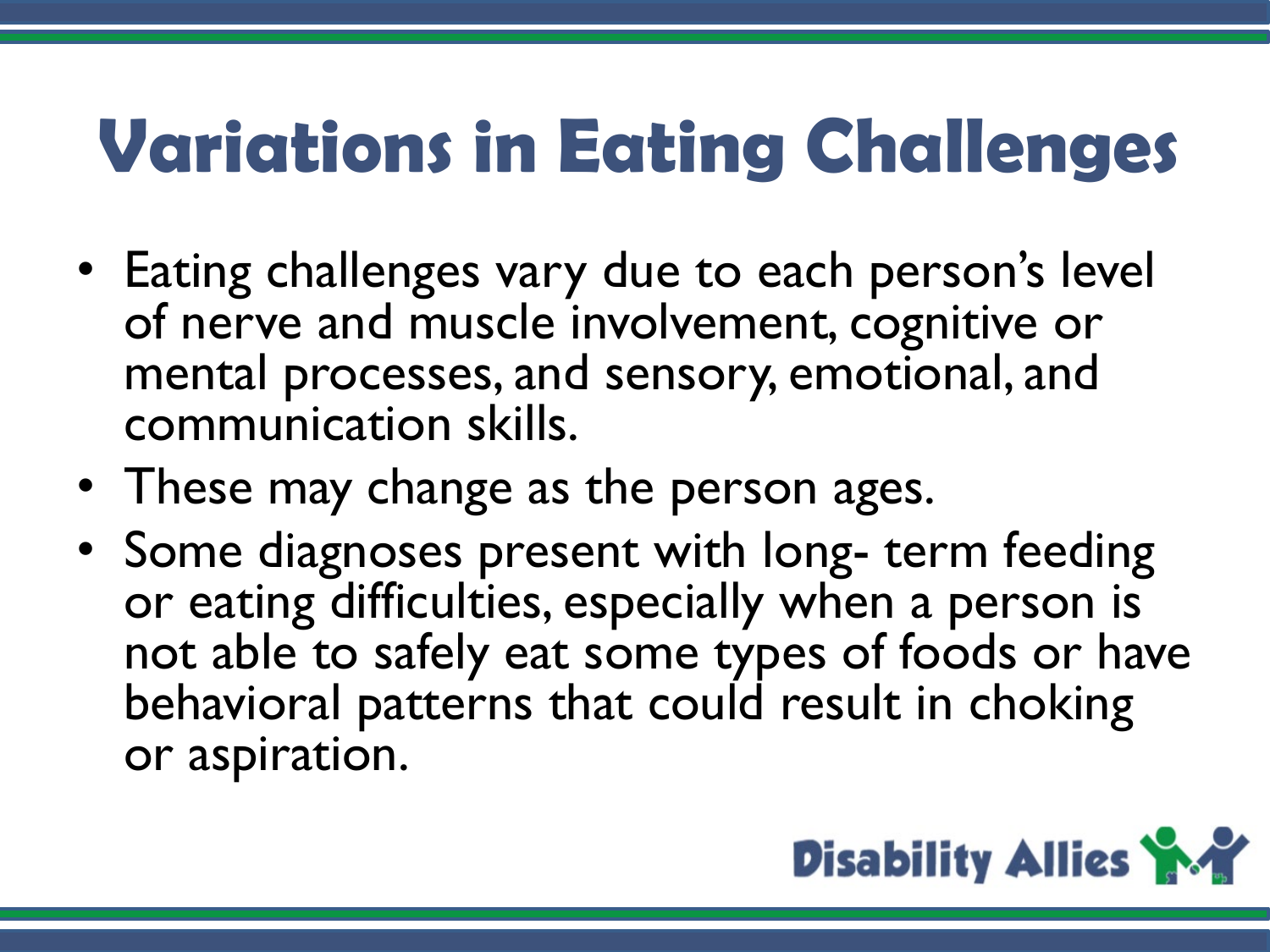#### **Individualizing Eating Challenges**

- No two people with developmental disabilities are alike in their eating.
- Each should have an individual eating plan developed by their healthcare team when safe eating is an issue.
- Caregivers must know how to make mealtime and eating a pleasant and safe experience.

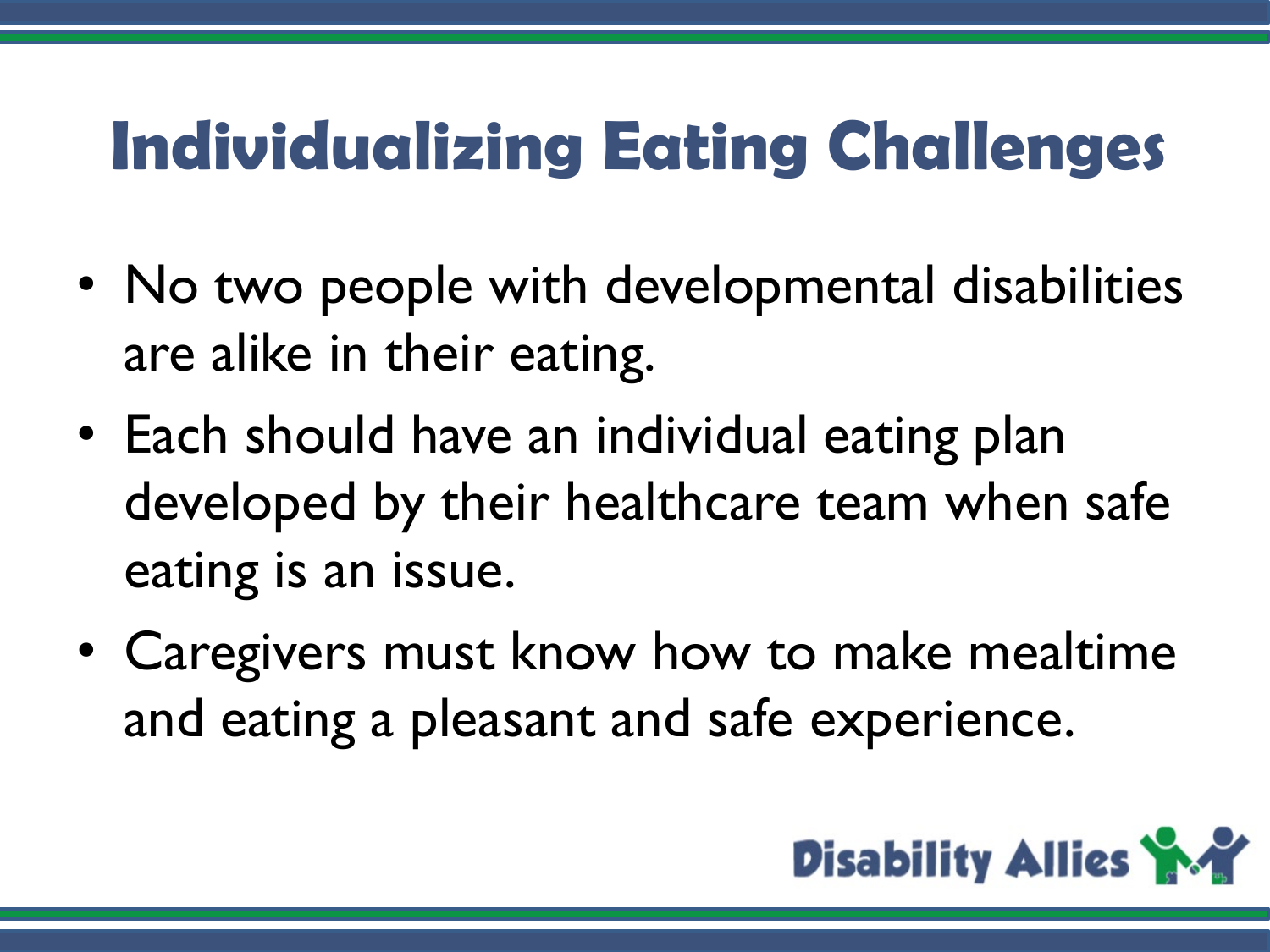#### **Eating Skills**

- For adults with developmental disabilities, the skills and abilities needed to take in adequate nutrition may be altered and can result in poor or declining nutritional status.
- Good muscle control is needed to sit up, manage food in the mouth, swallow the food and then move the food through the digestive tract.
- This includes oral-motor skills or the movement of the lips, tongue and jaw needed to effectively eat from a spoon, utensil or cup, and to chew and swallow.
- Self-feeding requires more motor skills and coordination.
- Sensory processes, the way foods look, smell, taste and feel on the hands, lip, and inside of the mouth, may impact what and how a person eats.

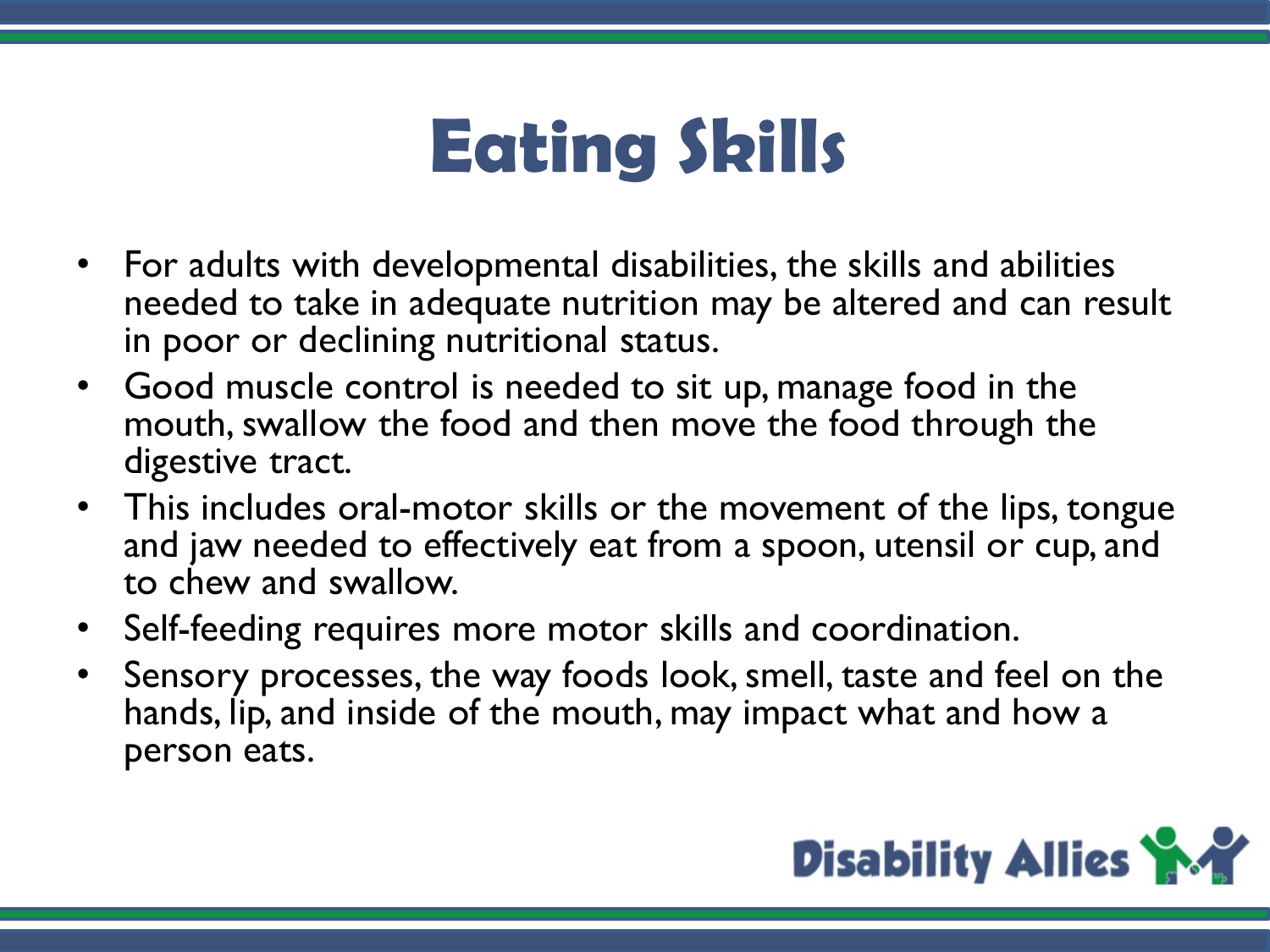### **Mealtime Skills**

- In addition, the ability to communicate feelings of hunger, food preference and fullness, and to understand expectations around mealtime is an important part of eating.
- All of these factors need to be considered when planning for and carrying out an eating plan.

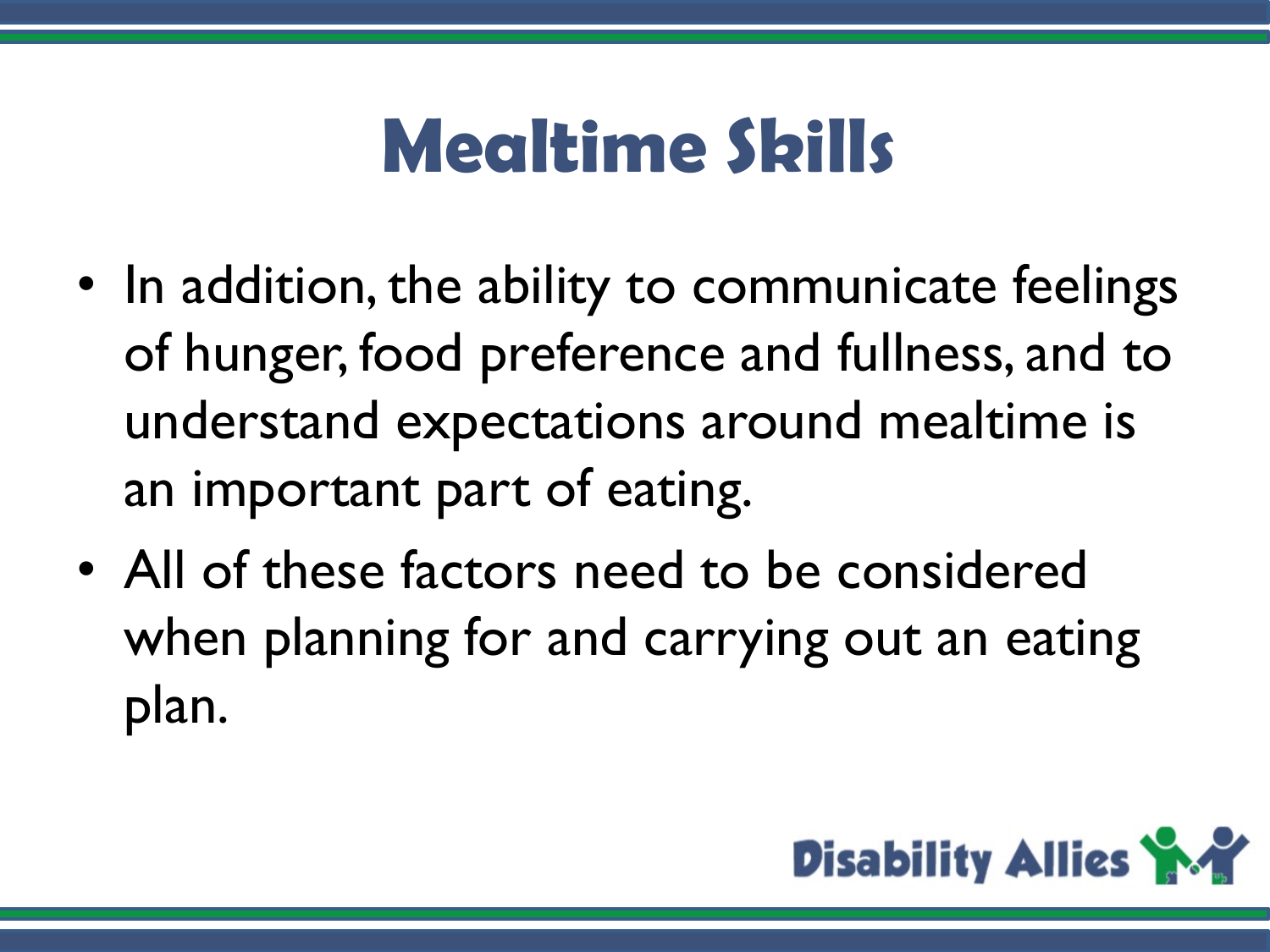#### **Food Textures**

- Change in food texture is often needed for safe eating.
	- Chopped food cut into bite-size or specific size
	- Ground food small enough to swallow with little or no chewing
	- Puree food has a smooth texture similar to pudding
	- Thin consistency of water (i.e. milk, juices, coffee, soda, tea, etc.)
	- Nectar thick slightly thicker than water; the consistency of an unset gelatin
	- Honey thick thicken to honey-like consistency using a thickening agent
	- Pudding thick thicken to pudding-like consistency using a thickening agent

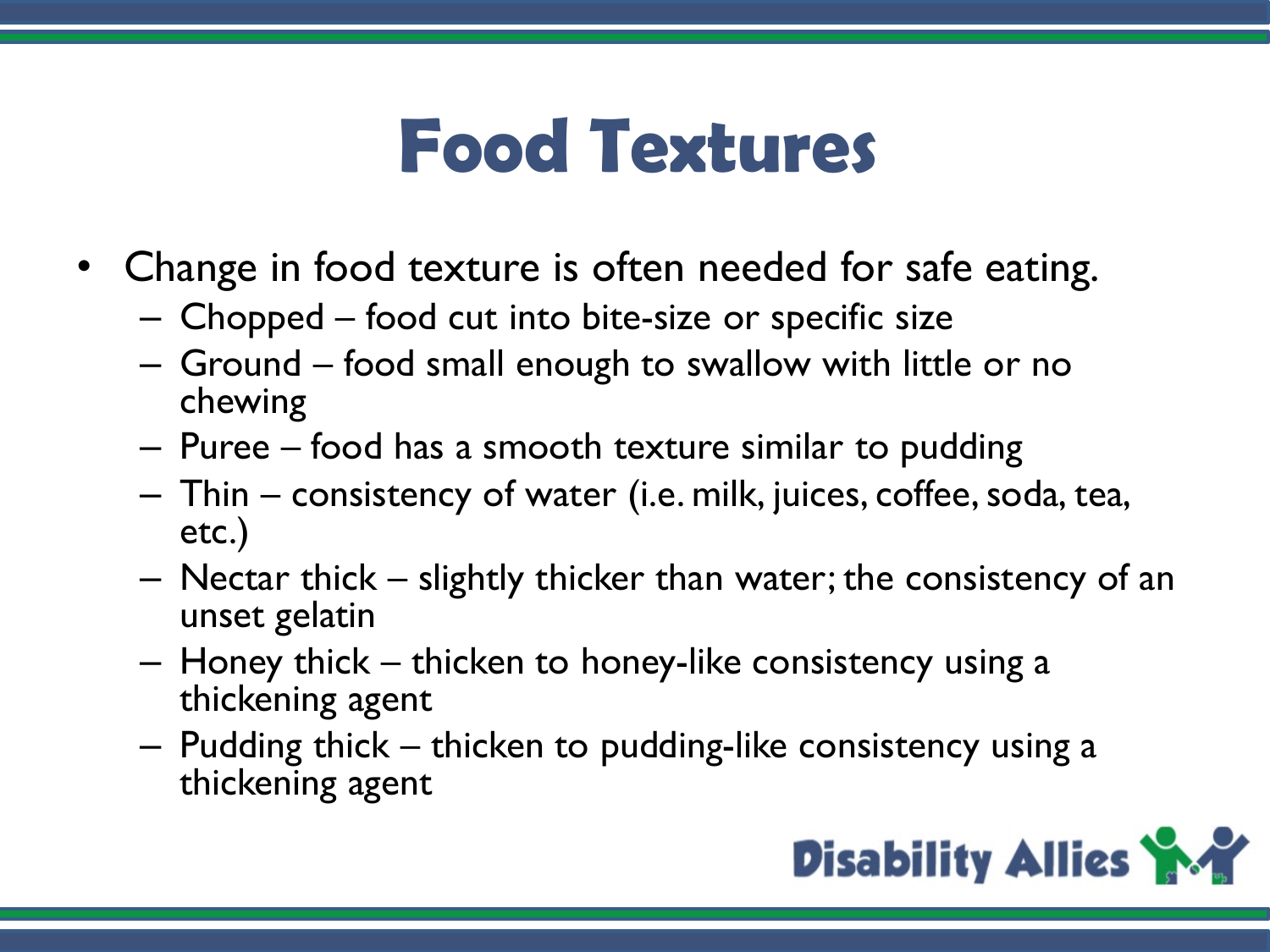# **Chewing and Swallowing**

- Signs of difficulty chewing or swallowing include:
	- Coughing and choking on food and/or liquids
	- Taking a long time to eat a meal
	- Hoarseness or a wet gurgly or bubbly voice
	- Heartburn or indigestion
	- Food/Liquids coming out through the nose
	- Excessive drooling, associated with eating
	- Frequent respiratory infection/ history of aspiration pneumonia
	- Weight loss and/or dehydration Vomiting during or after meals
	- Pocketing of food in the mouth along tongue or in cheek
	- Multiple swallows on a single mouthful of food
	- Fatigue or shortness of breath while eating

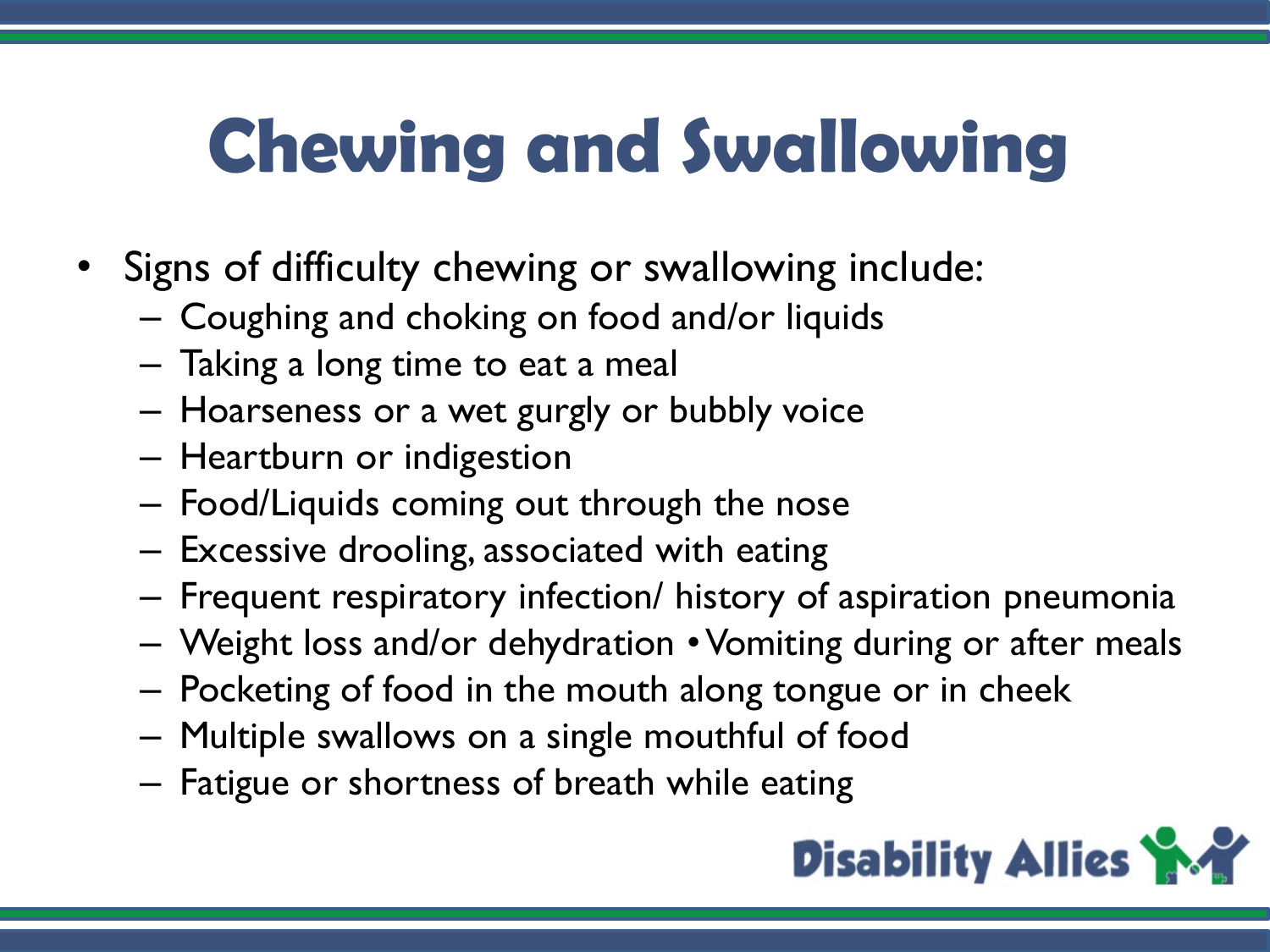#### **Positioning**

- A person's posture and muscle tone may impact their ability to eat as well as impact body processes such as digestion and bowel movements.
- Appropriate positioning of a person with postural challenges is specific to the individual and usually determined by a physical therapist or occupational therapist.
- Proper positioning provides the physical supports needed for a person to use their arms and hands to self-feed and to chew and swallow to the best of their ability.

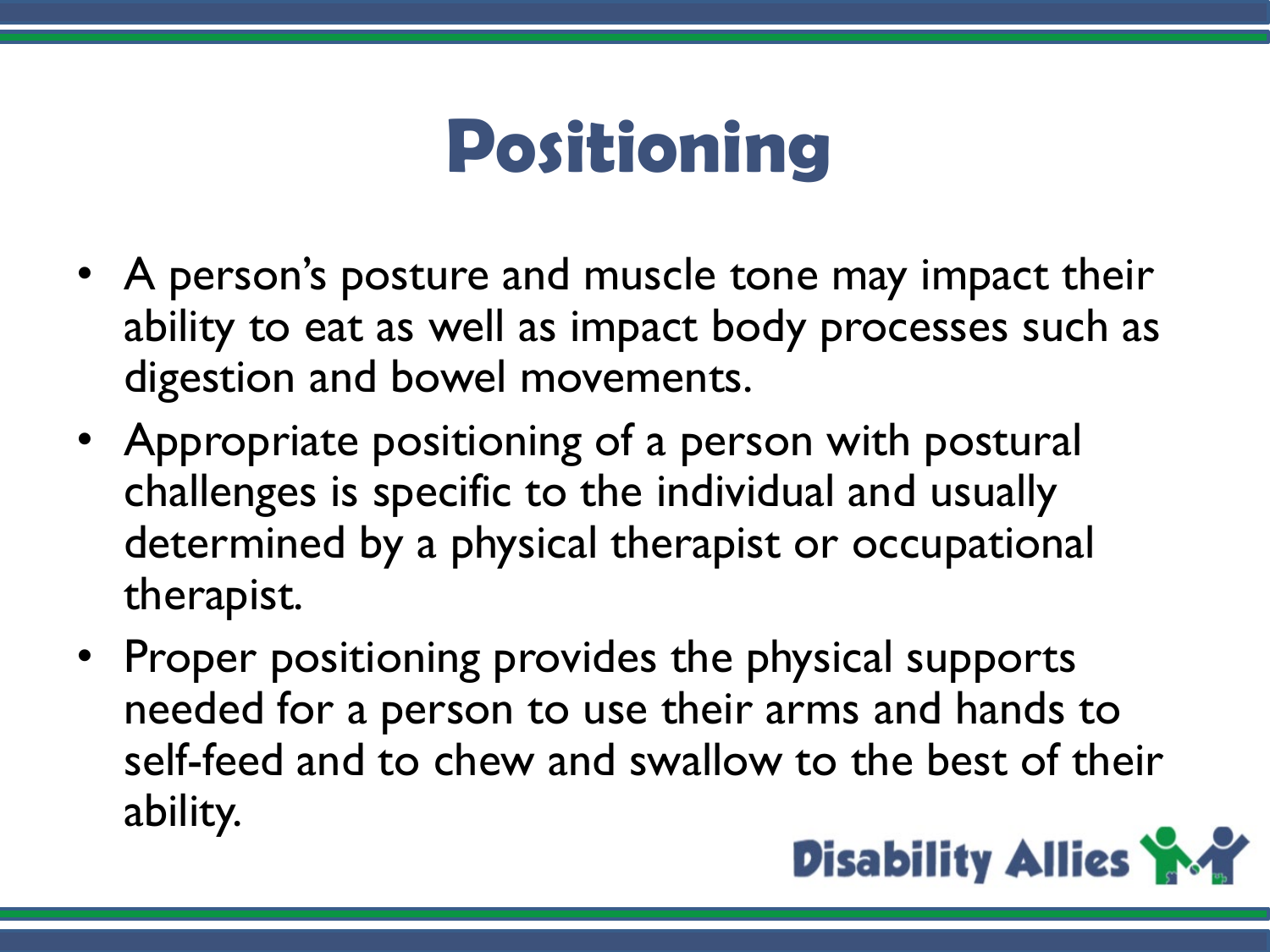### **Self-Feeding and Adaptive Equipment**

- The ability to self-feed may be limited in adults with muscle control problems who have difficulty holding utensils or lifting a cup to drink.
- Self-feeding is important for promoting independence and motor skills, however careful evaluation is needed to determine when health and safety is a priority.
- There is an array of adaptive eating utensils, cups and plates to help overcome self-feeding limitations.
- Such equipment can improve the effectiveness of the eating process for the individual and the person assisting with eating

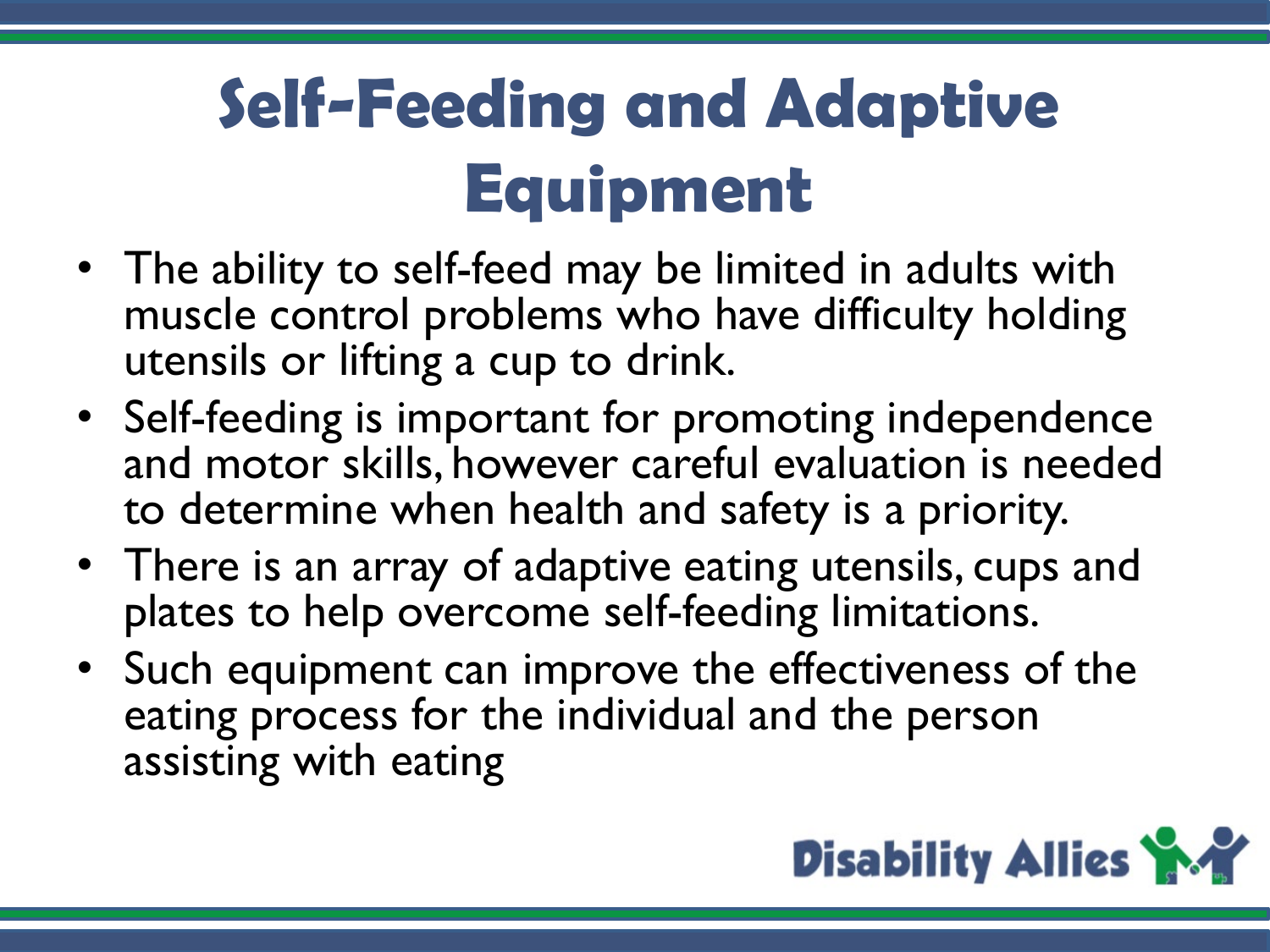#### **Behavioral Issues**

- Behavioral issues may interfere with eating or eating safely.
- Such issues may include a lack of focus during mealtime, refusal to eat, spitting out food, or eating too much, too fast resulting in gagging or choking.
- Behavioral intervention by a trained therapist may be necessary.
- Interventions may include finding a quiet place to eat without distractions, adjusting meal times, reducing portion sizes and/or number of foods served at one time.

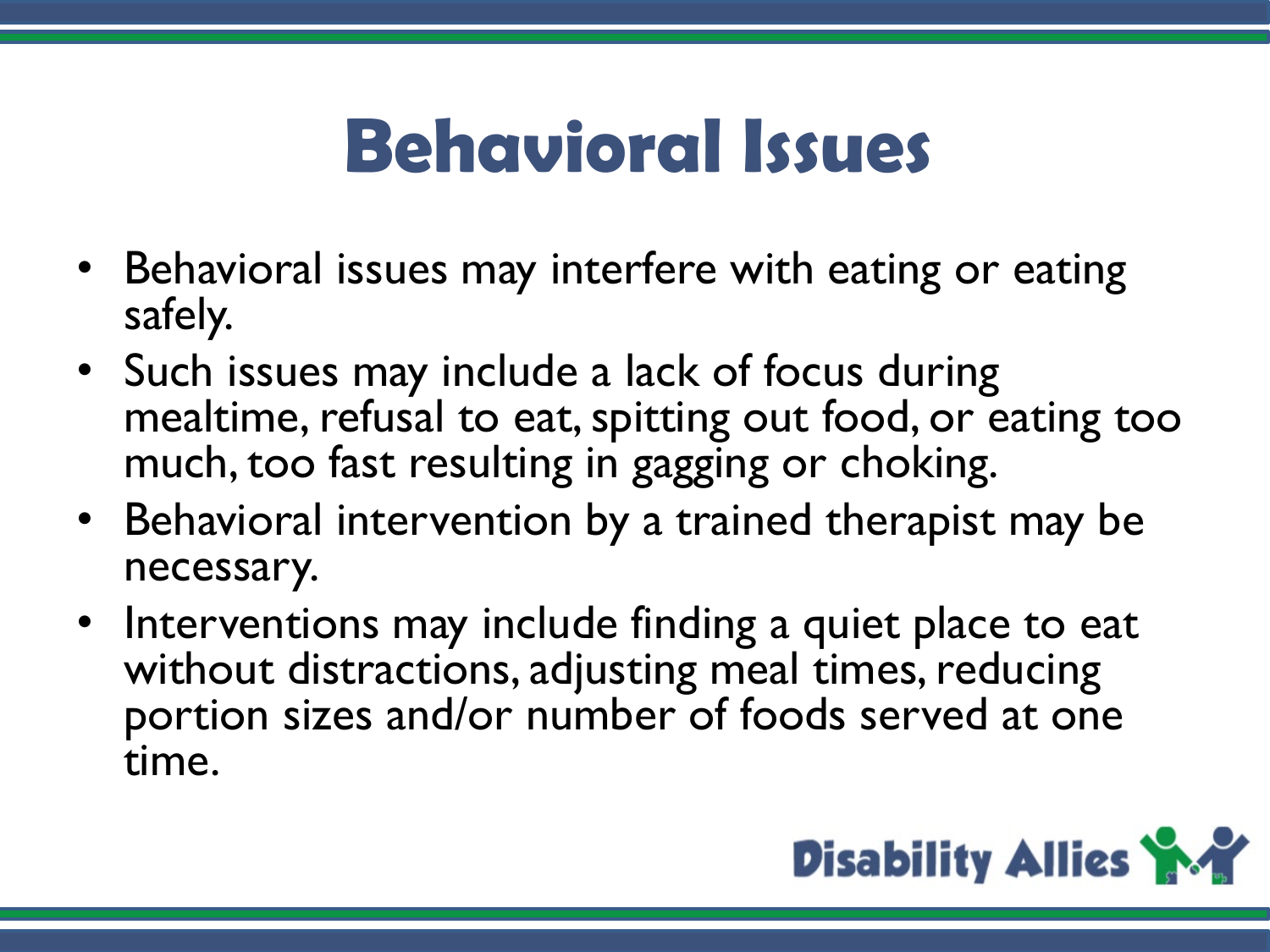#### **Tips for Mealtime and Eating Assistance**

- The following tips are general strategies for successful and safe eating, unless otherwise recommended by a speech language pathologist, occupational therapist, physician or healthcare team member.:
	- Try to make meal times consistent from day to day. This sets the expectation and routine for meals.
	- Allow plenty of time for those who eat slowly.
	- Do not rush. Watch for the swallow.
	- Sit at or below the person's eye level when feeding.

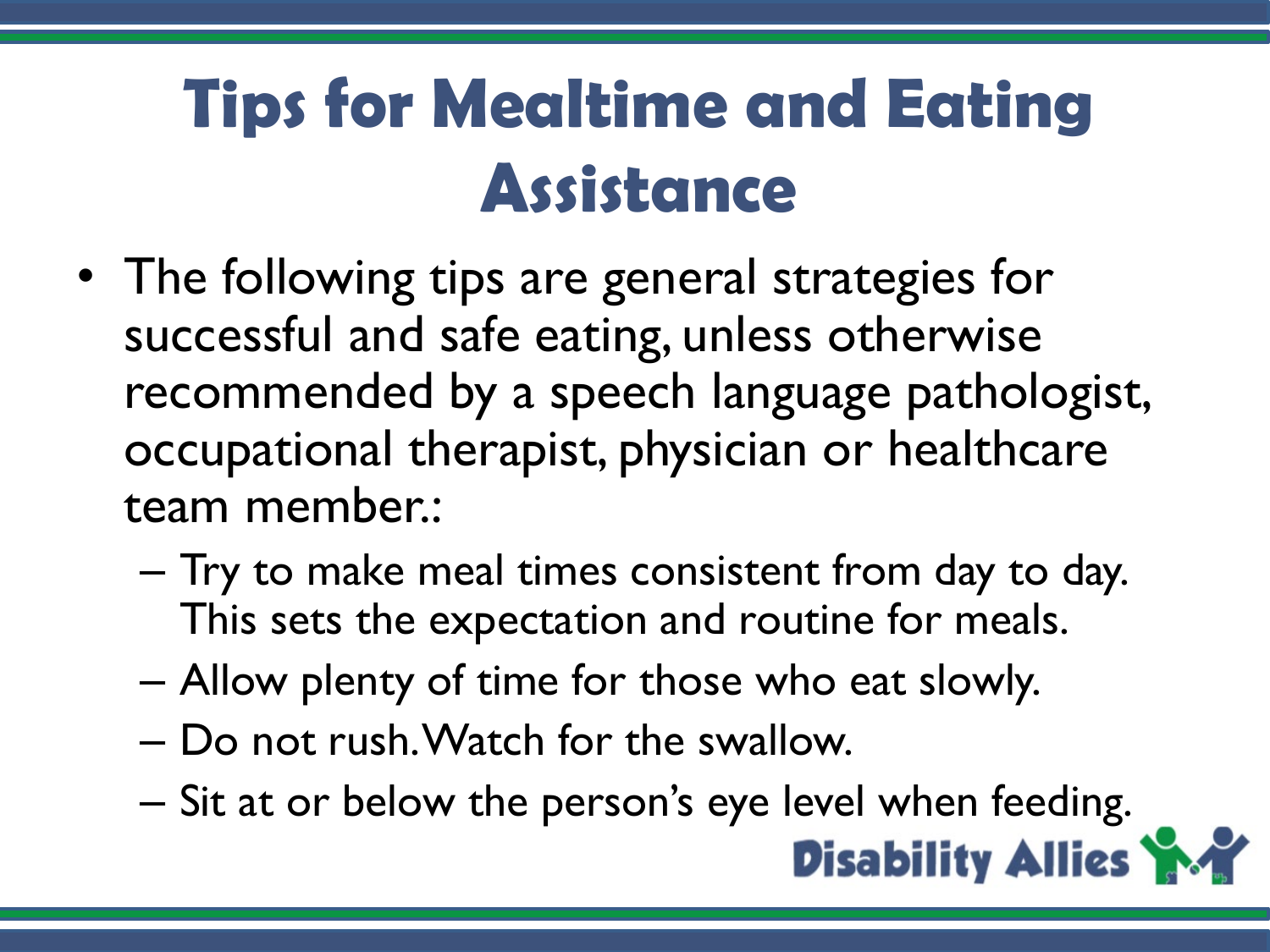#### **More Tips for Mealtime and Eating Assistance**

- Avoid tilting the head back when eating or drinking.
- Avoid foods that may cause choking (i.e., hard, sticky, slippery, stringy foods).
- Avoid talking or laughing with food in the mouth.
- Give food/liquid supplements after or between meals to prevent decreased appetite and fullness at mealtime.
- Ensure oral hygiene is maintained. A sore mouth or tooth may inhibit eating.
- Encourage upright position during and immediately after feedings.
- Offer water with each meal, between every 2-3 bites of food to help clear the mouth and throat of food.
- Wash and sanitize hands prior to eating meals.
- Create a supportive environment with minimal distractions.

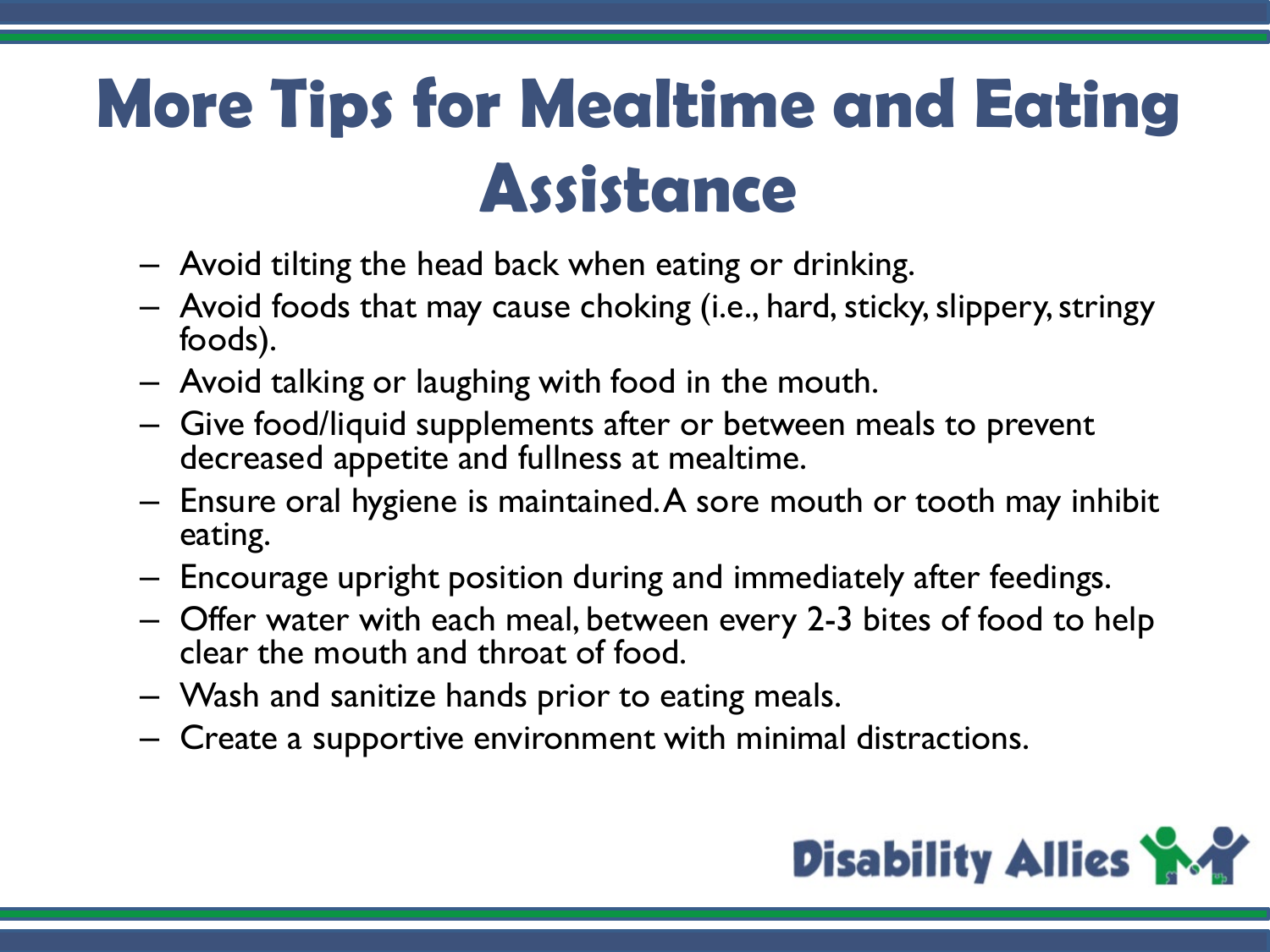# **Mobility Procedures & Devices**



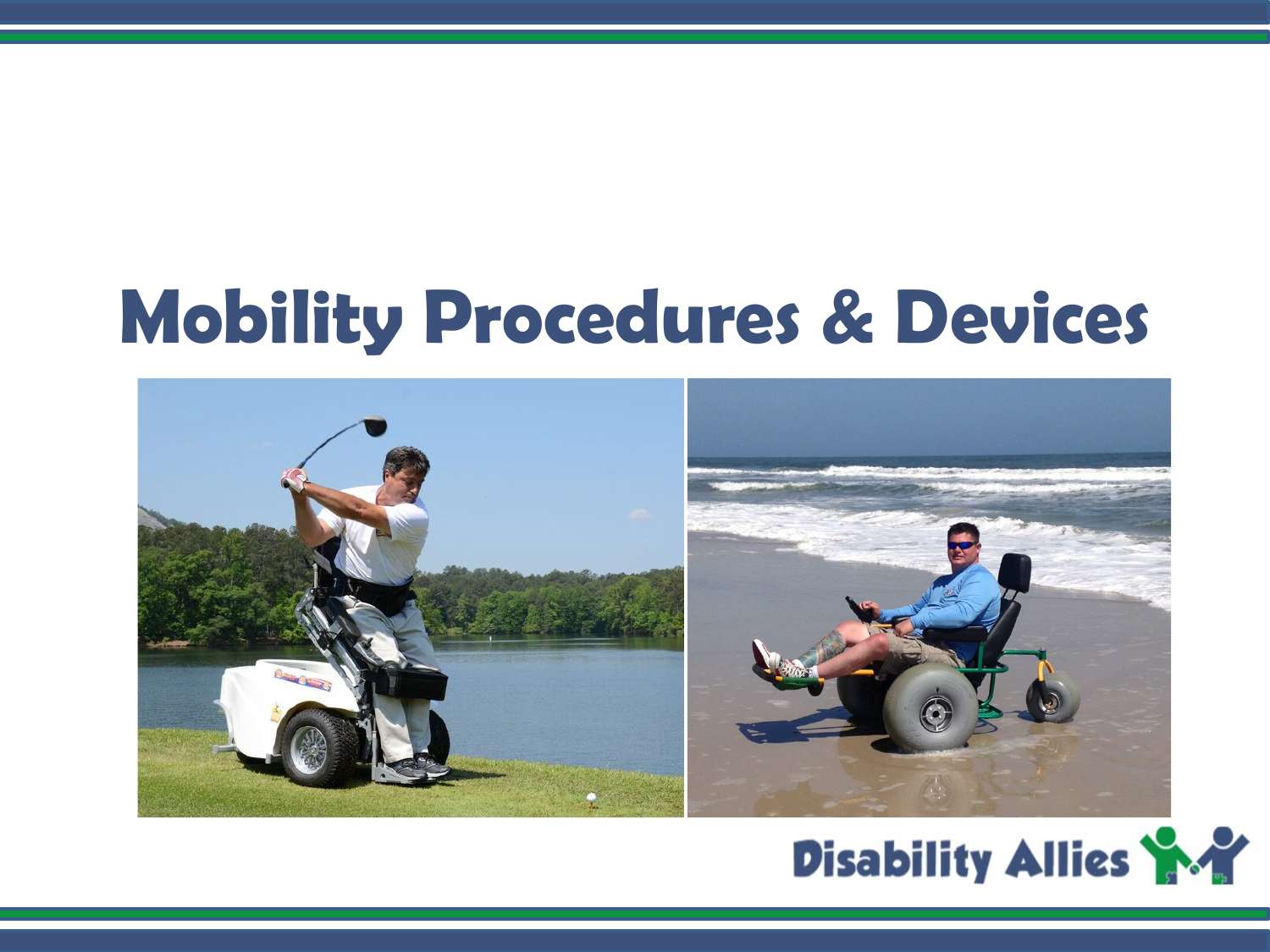# **Importance of Mobility Devices**

- Not all individuals with special needs have mobility impairments, or use mobility devices.
- For those individuals that use mobility devices:
	- They play a very large role, not only in terms of mobility but in terms of independence.
	- They can also help prevent falls, which can cause serious injuries.
	- They can also help individuals conserve energy and be more active.

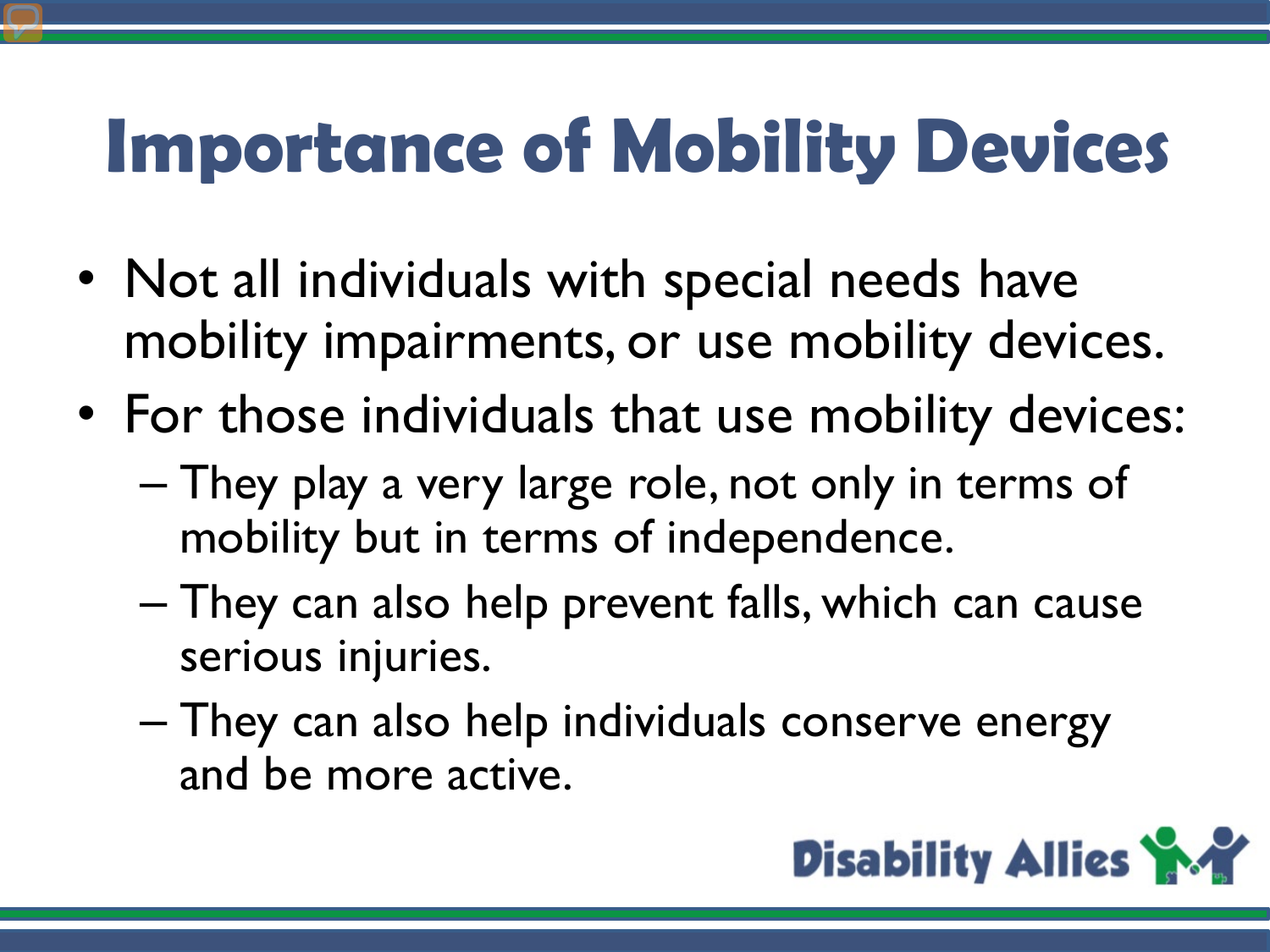# **Types of Devices**

- Orthoses (braces)
- Canes
- Crutches
- Walkers and wheeled walkers (rollators)
- Manual wheelchairs
- Power-assist wheelchairs
- Motorized scooters
- Power wheelchairs

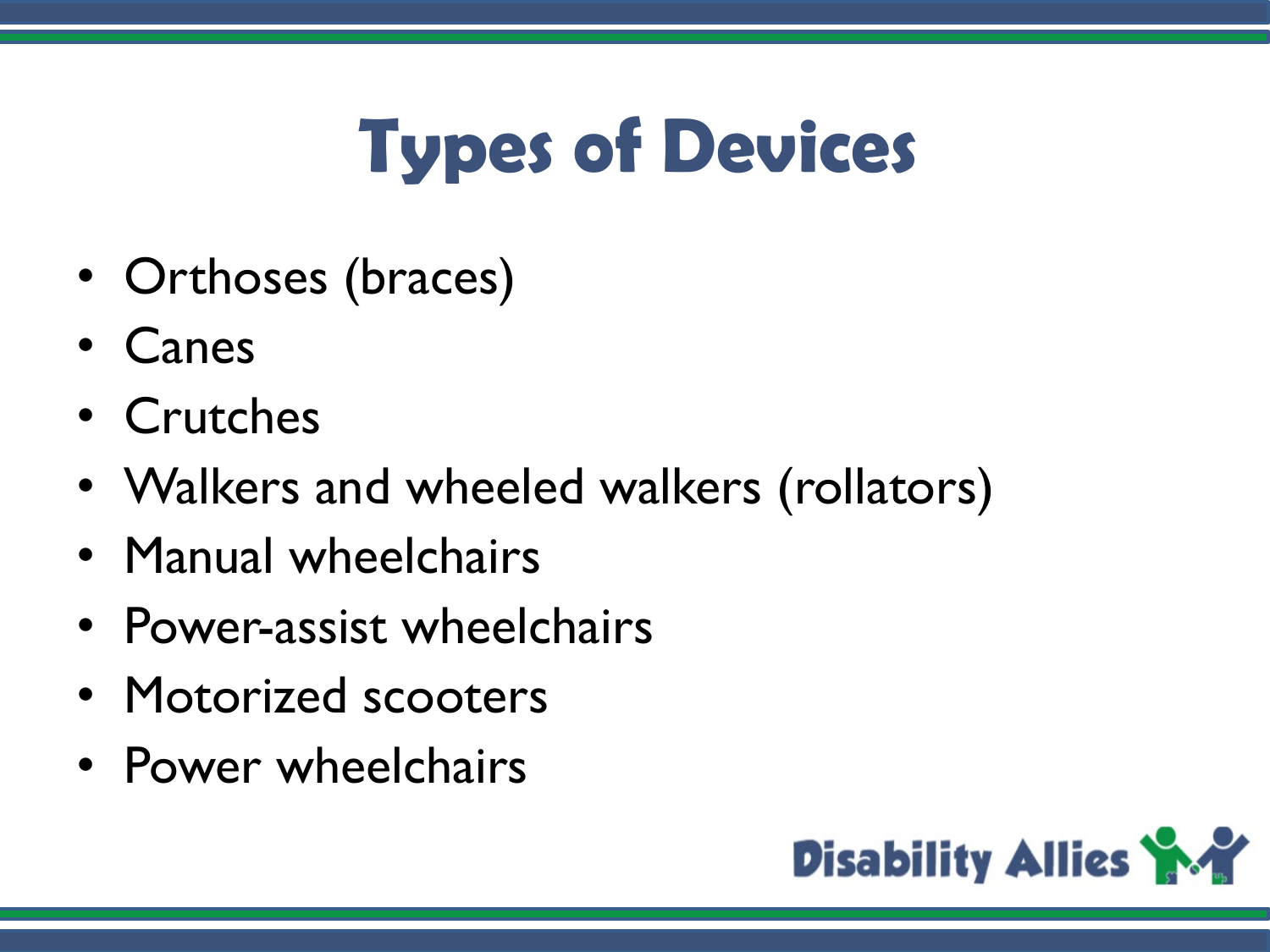#### **Orthoses**

- Orthoses are available in many types and styles.
- This is an ankle foot orthosis (AFO), which is commonly used to support the ankle and foot and prevent foot drop, which is caused by weakness or paralysis of the muscles involved in lifting the front part of the foot during walking.



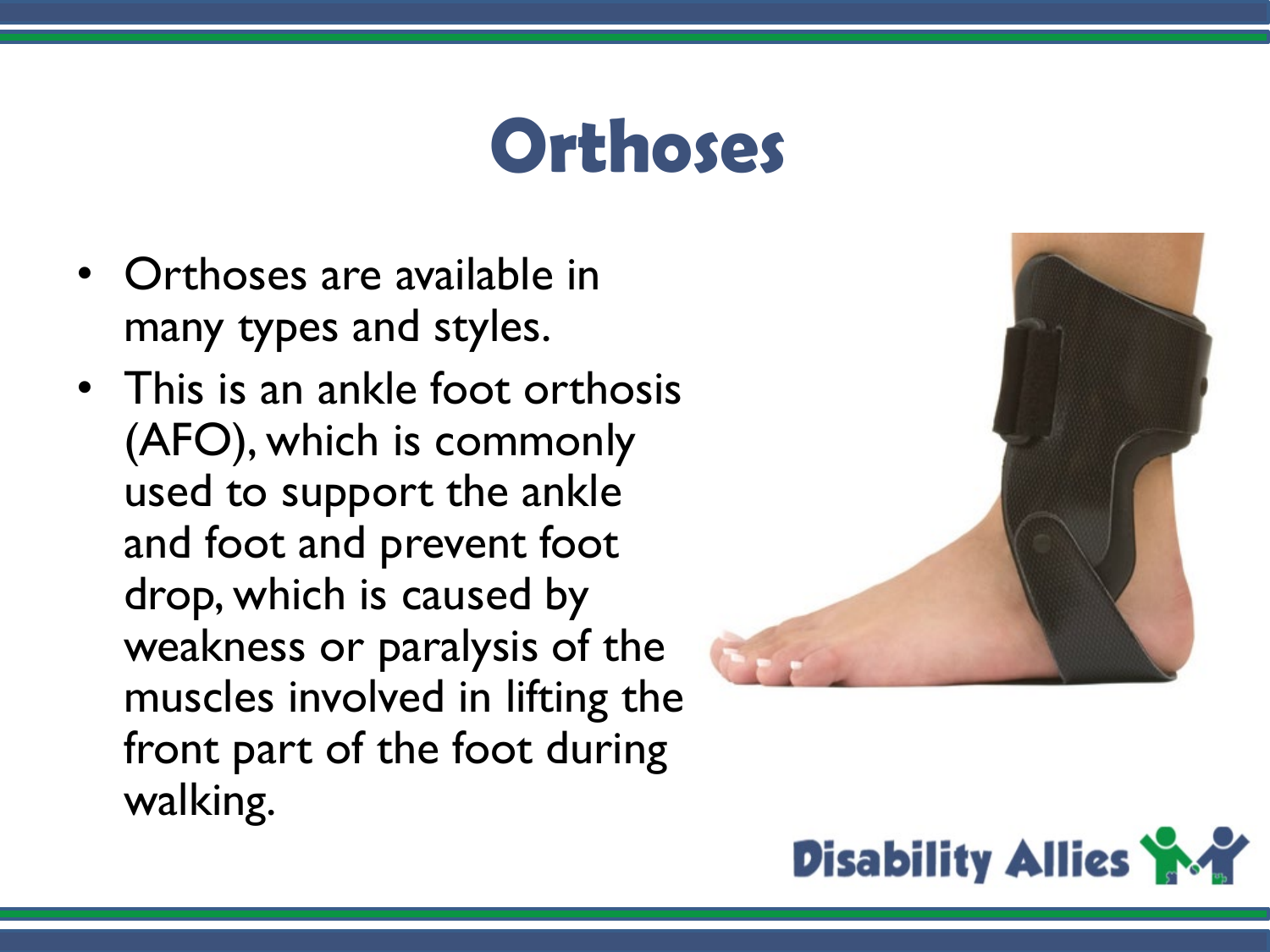

- Canes are readily available in different lengths, styles, colors, and materials — and come with different adjustability options and handle options. Many can be purchased off the shelf at retail stores and drugstores.
- This is a quad cane, with four support points touching the floor for additional support.
- Canes only provide support to one side of the body.
- If used incorrectly, a cane can increase the risk of falling.
- White canes are used only by individuals who are blind as an orientation tool.

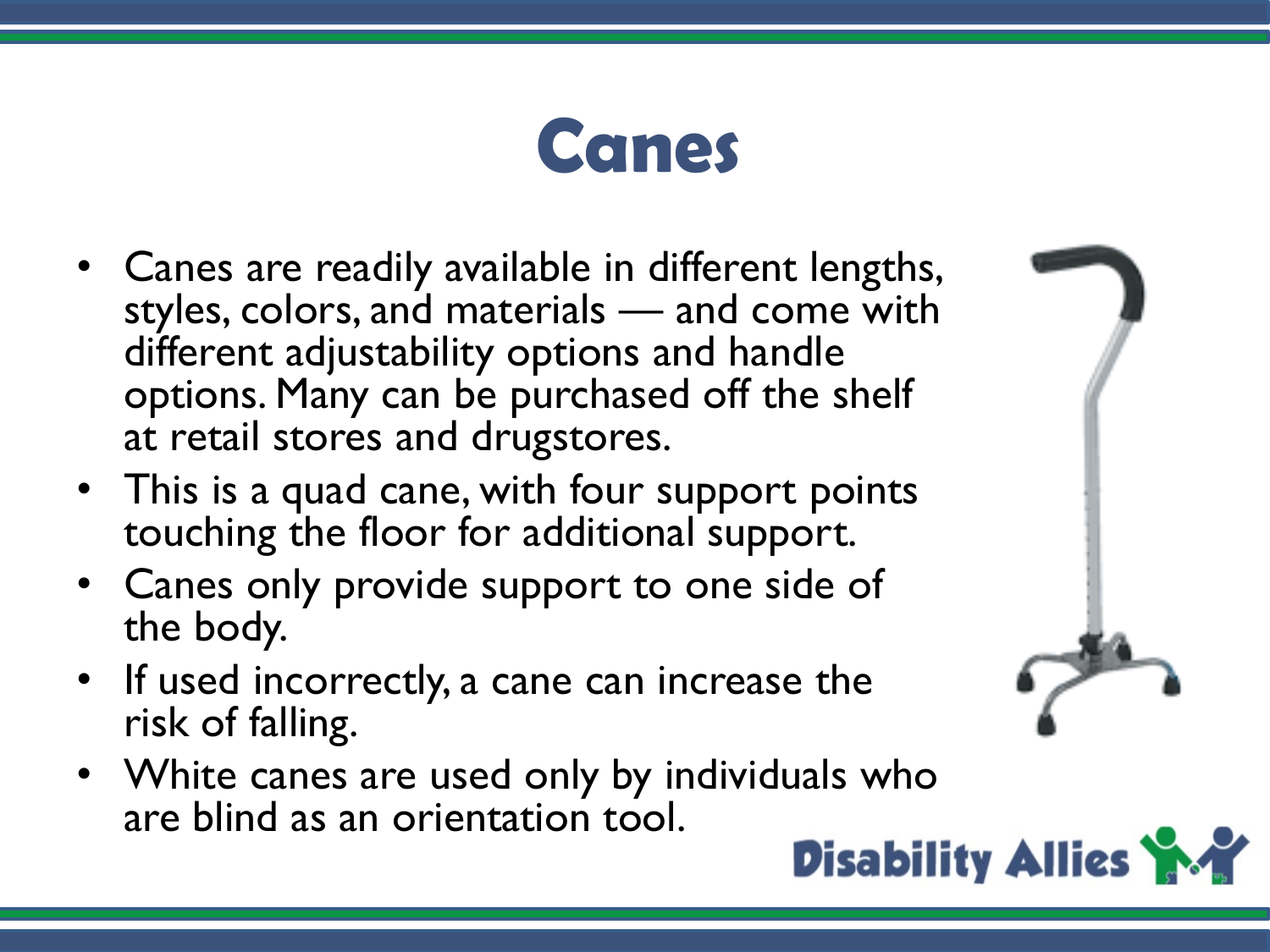#### **Crutches**

- Two types of crutches are available each of which is named by the location of its use:
	- Underarm: Underarm crutches are often used on a temporary basis for lower extremity weakness or injuries
	- Forearm crutches (one or two) are more often used for long-term use because they have arm cuffs that cradle the forearms, and handgrips for support

**Disability Allies**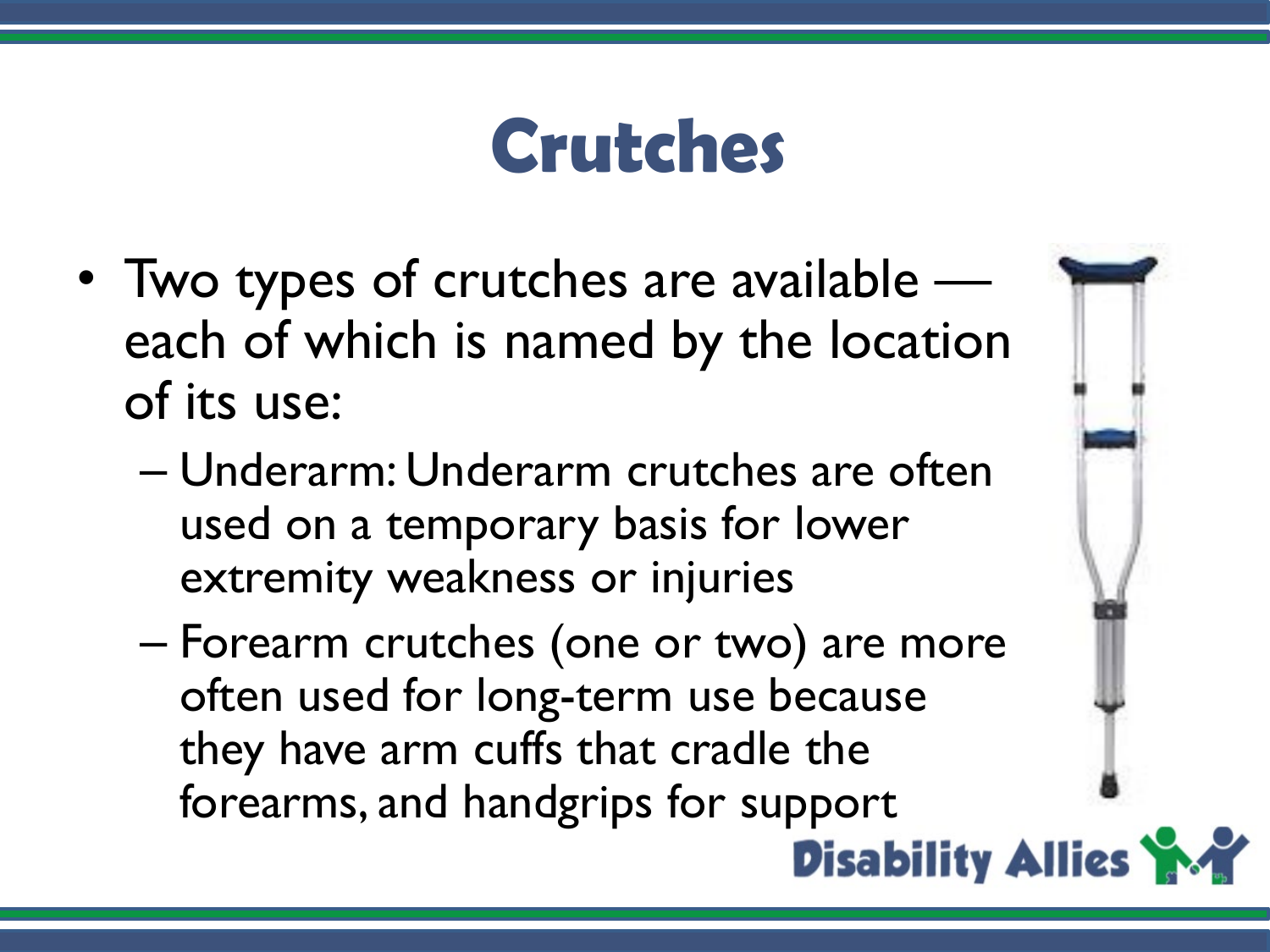#### **Walkers and Rollators**

- A standard walker has a basic aluminum frame that folds, is height-adjustable, and is available with or without wheels.
	- To use a walker without wheels, you need to lift it and move it forward as you walk. A wheeled walker can be pushed forward without lifting.
- A rollator is designed to be easier to maneuver than the standard walker,.
	- A rollator usually has several additional features that may include larger wheels, a seat bench, basket, and handbrakes.
- In the picture is a rollator with a knee board, which would be used by people who have issues with one limb



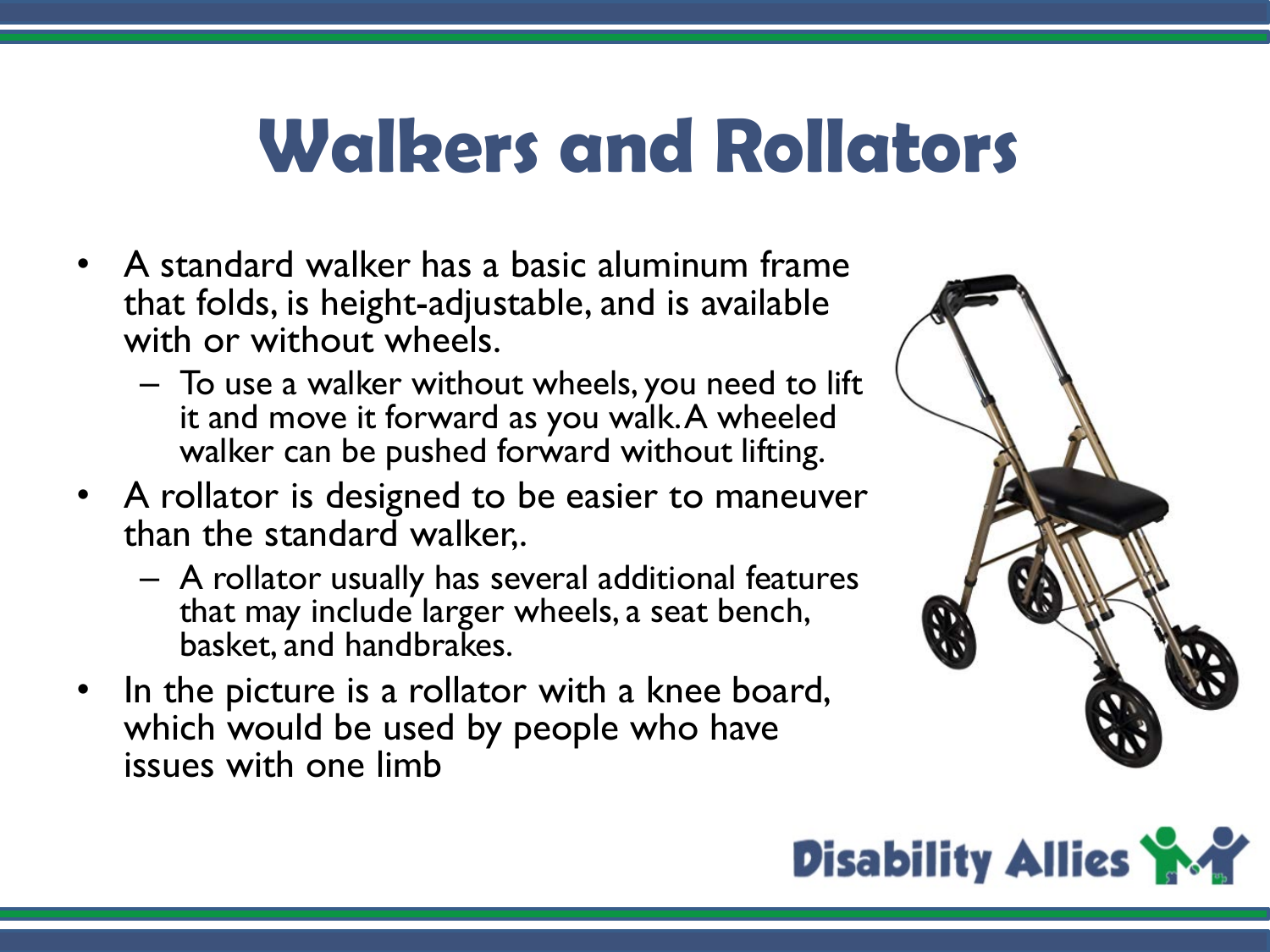### **Manual Wheelchairs**

- Manual wheelchairs are designed to provide mobility from a seated position.
	- Manual wheelchairs can be self-propelled by rotating the hand rims with your arms.
	- "Attendant-propelled" or "transport" wheelchairs — which are designed for an attendant or caregiver to push — are also available.
- To reduce the energy required, current research suggests that a person who is able to self-propel a manual wheelchair should use the lightest possible wheelchair.
	- This wheelchair is made of titanium, which is a very strong and light metal.



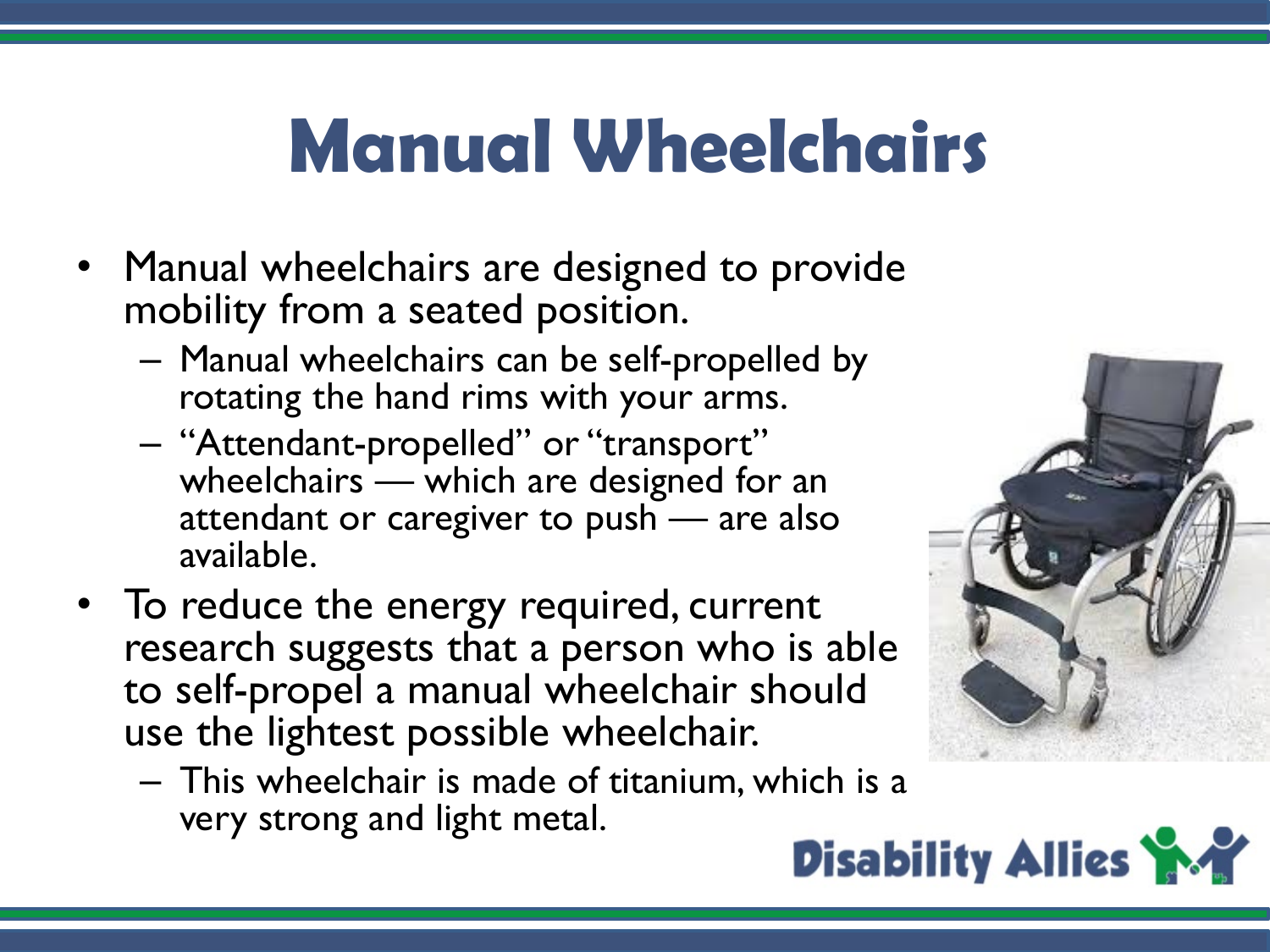#### **Power-Assist Wheelchairs**

- Power-assist wheelchairs were developed to help people who have difficulty propelling a manual wheelchair over surfaces encountered on a daily basis, such as ramps, carpets, grass, curb cuts, and gravel.
- These wheelchairs include specialized wheels with battery-operated motors mounted on the frame.
- They have sensors on the wheels' pushrims that amplify the user's strength when propelling the chair — thereby  $\overline{ }$ allowing a person to use less energy to propel the wheelchair and making it easier to travel over different surfaces.



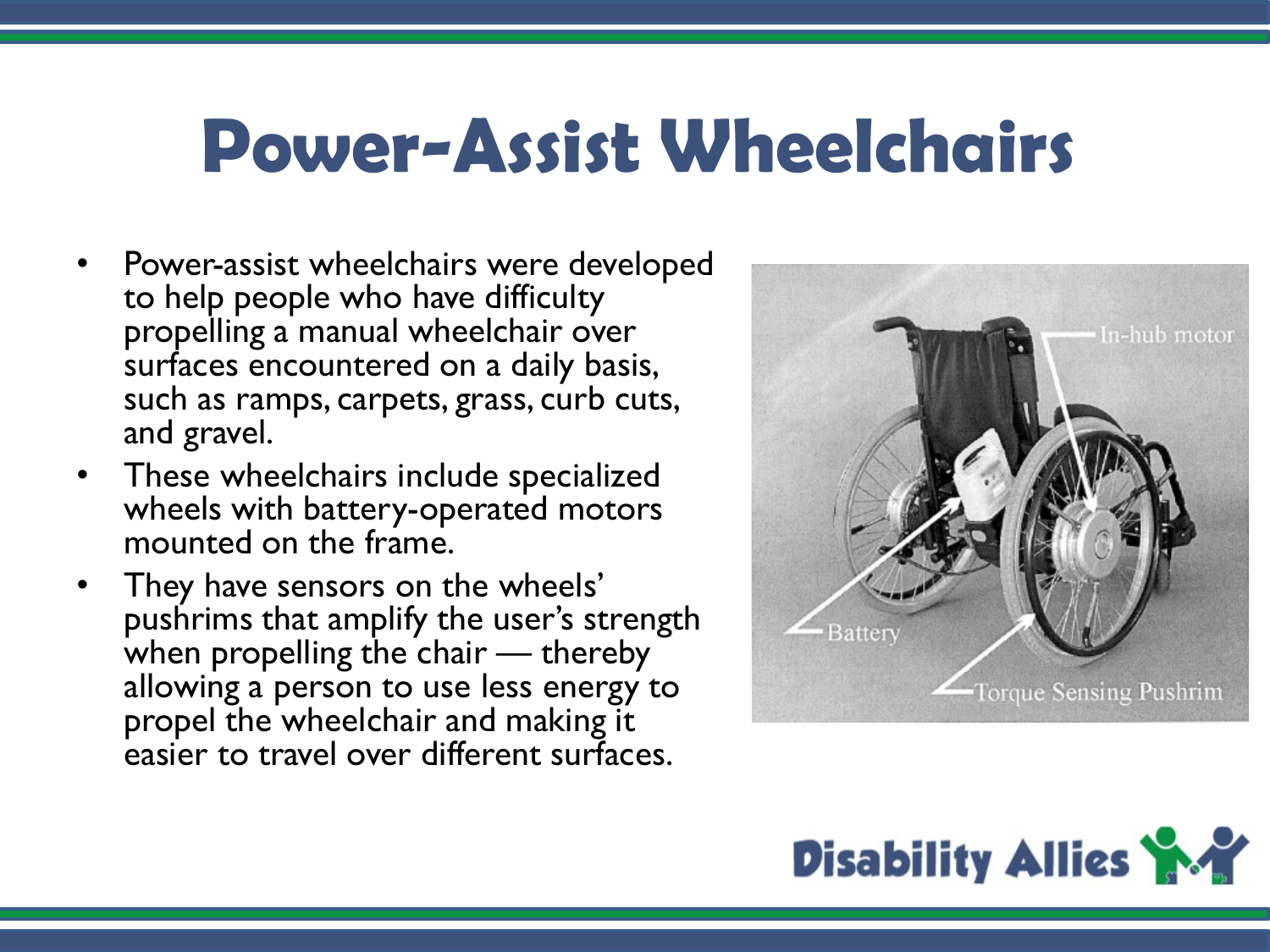#### **Scooters**

- Scooters also known as power-operated vehicles — are controlled through a mechanical tiller system.
- They are available with three or four wheels and most can be disassembled for transport.
- Scooters can be found in different sizes and with different weight capacities.



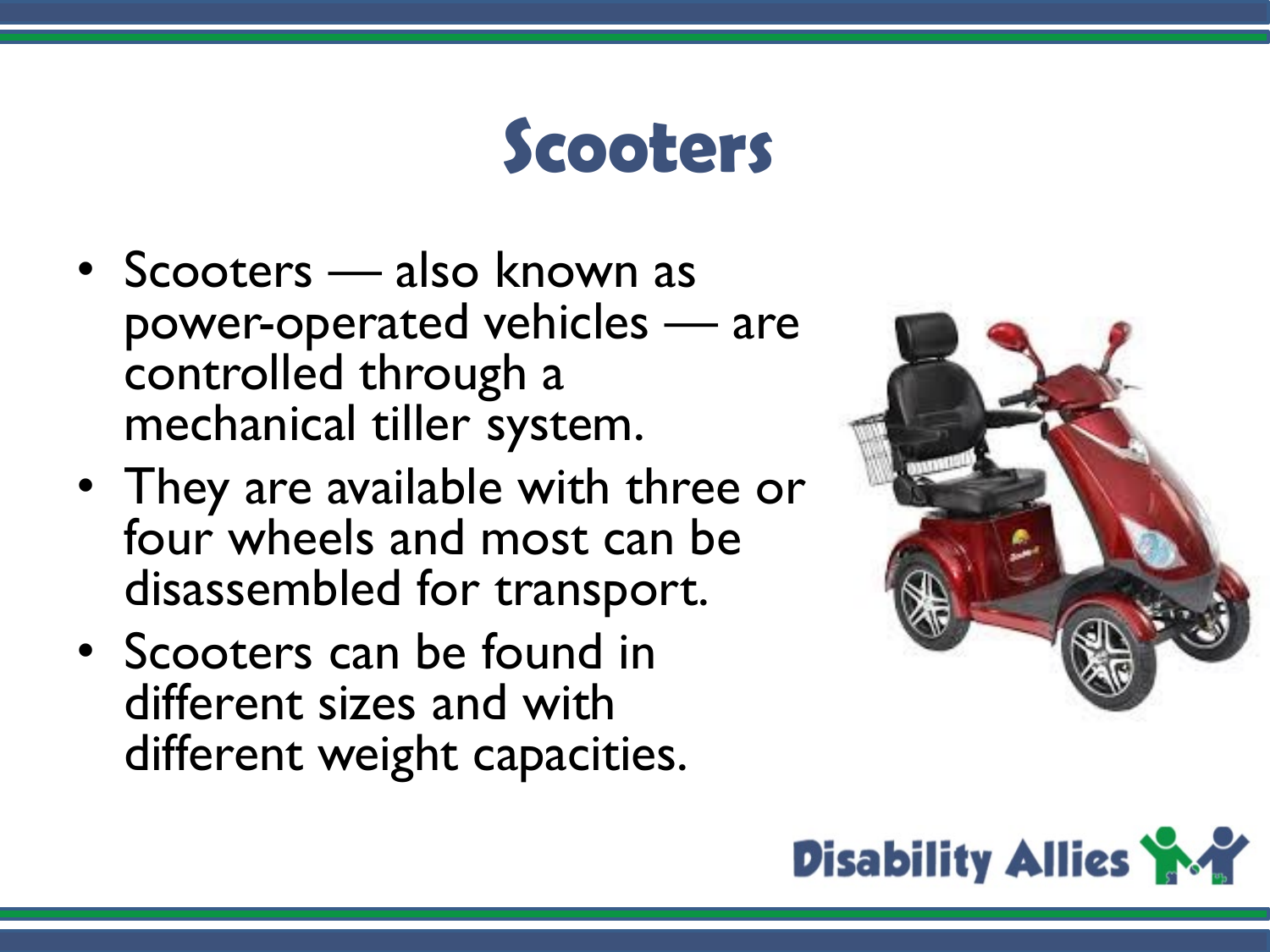#### **Power Wheelchairs**

- Power wheelchairs are available in three different types according to the location of the drive wheels — rear-wheel, mid-wheel, and front-<br>wheel.
- Many different options are available for power wheelchairs because they are designed to accommodate a wide range of needs.
- This tilt-in-space wheelchair helps take pressure off the user's buttocks, to help prevent pressure sores.



![](_page_25_Picture_5.jpeg)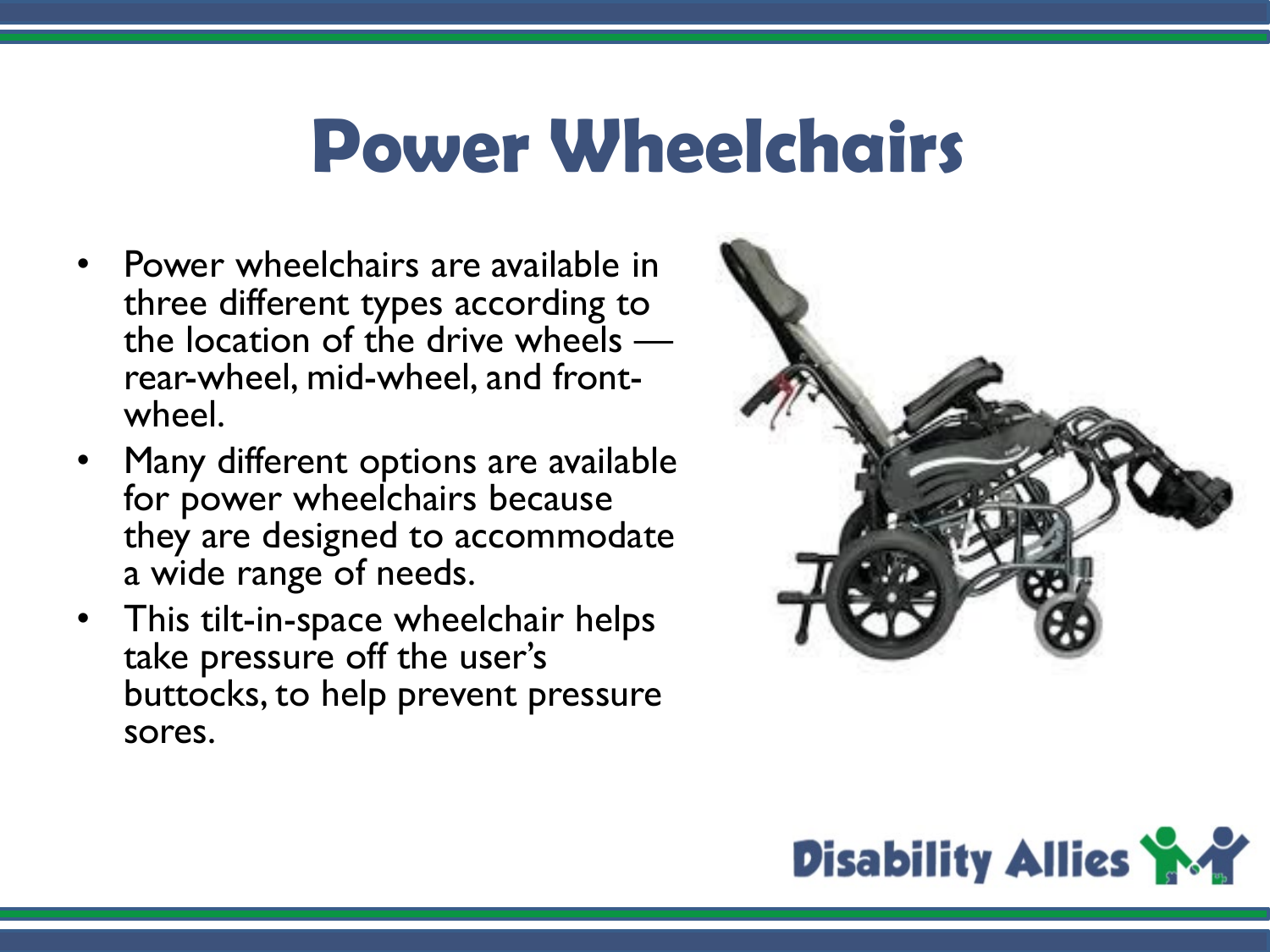# **Safety Issues**

- If you are dealing with a client with a mobility issue, familiarize yourself with their equipment. You may be called on to help change batteries in power wheelchairs, for example.
- Use caution in transferring in and out of wheelchairs; be available to help support if needed.
- Use caution with wheelchair lifts in buses or paratransit vehicles.

![](_page_26_Picture_4.jpeg)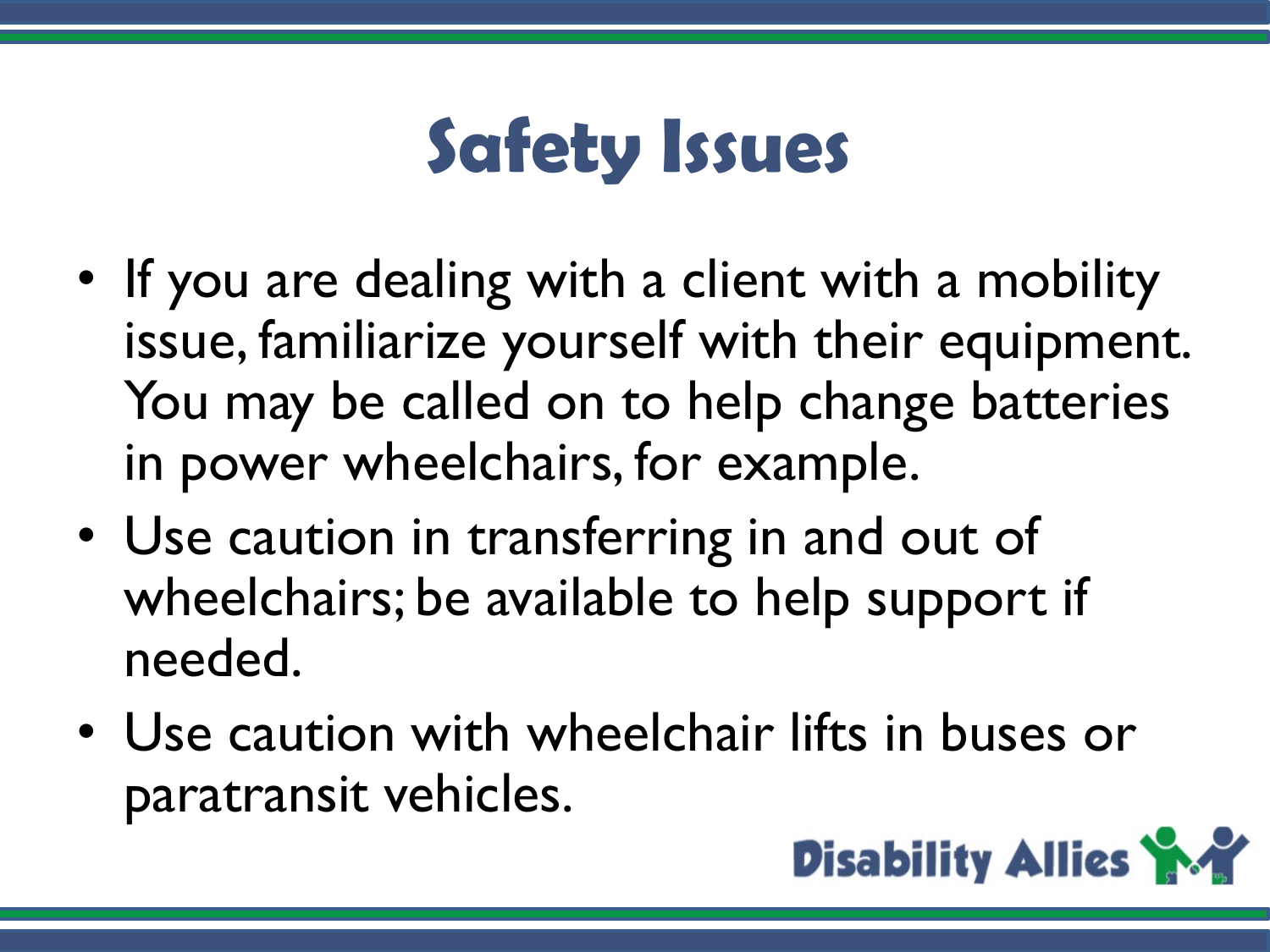# **Seizure Management and Support**

![](_page_27_Figure_1.jpeg)

![](_page_27_Picture_2.jpeg)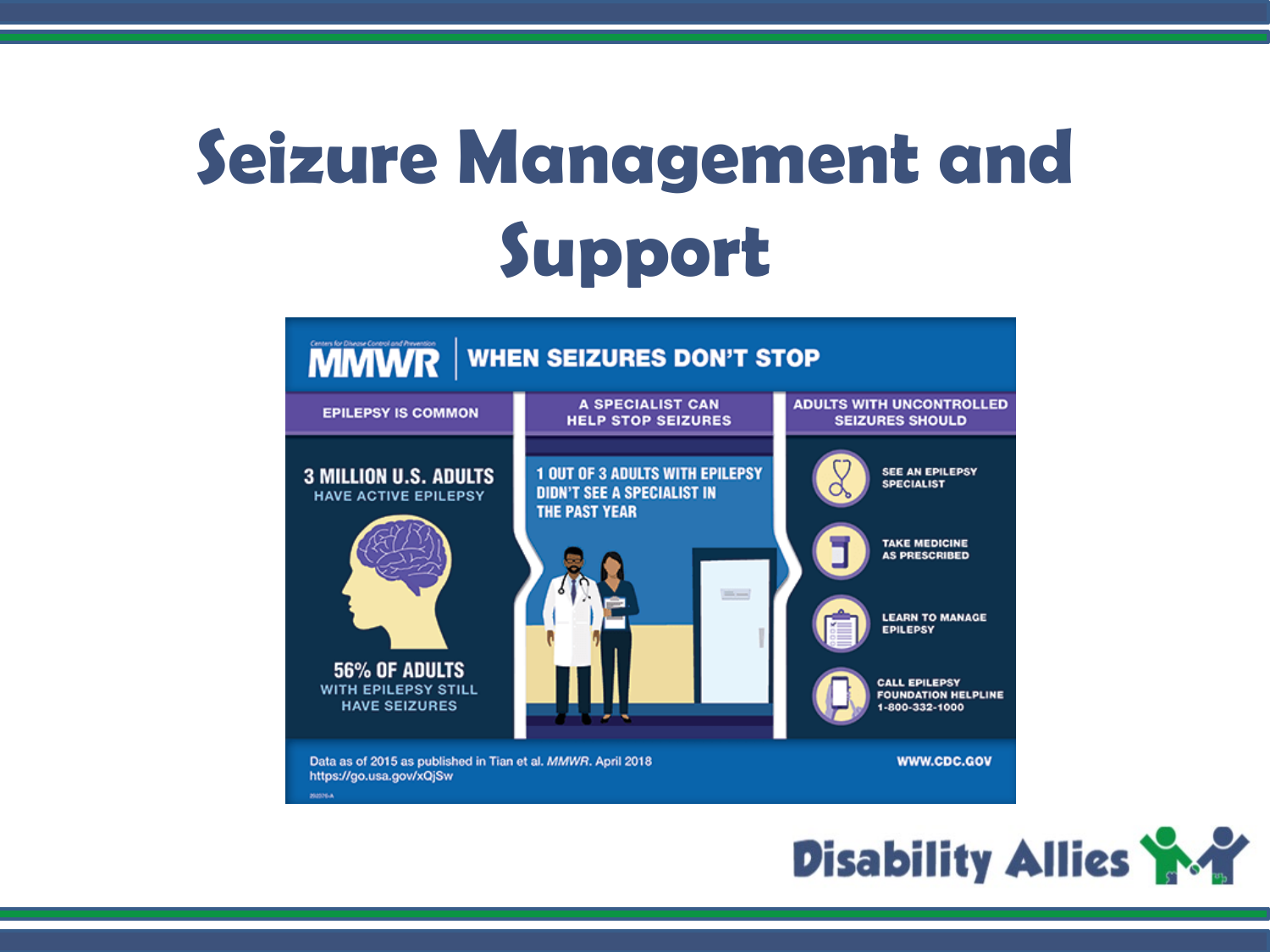# **About Epilepsy**

- Epilepsy is the  $4<sup>th</sup>$  most common neurological condition in America (behind migraine, stroke and Alzheimer's), but is generally misdiagnosed or undertreated.
- An estimated three million people in the US have epilepsy.
- Technological advances have led to the ability to control seizures for some patients – but 30-40% of people with epilepsy don't respond to treatment.

![](_page_28_Picture_4.jpeg)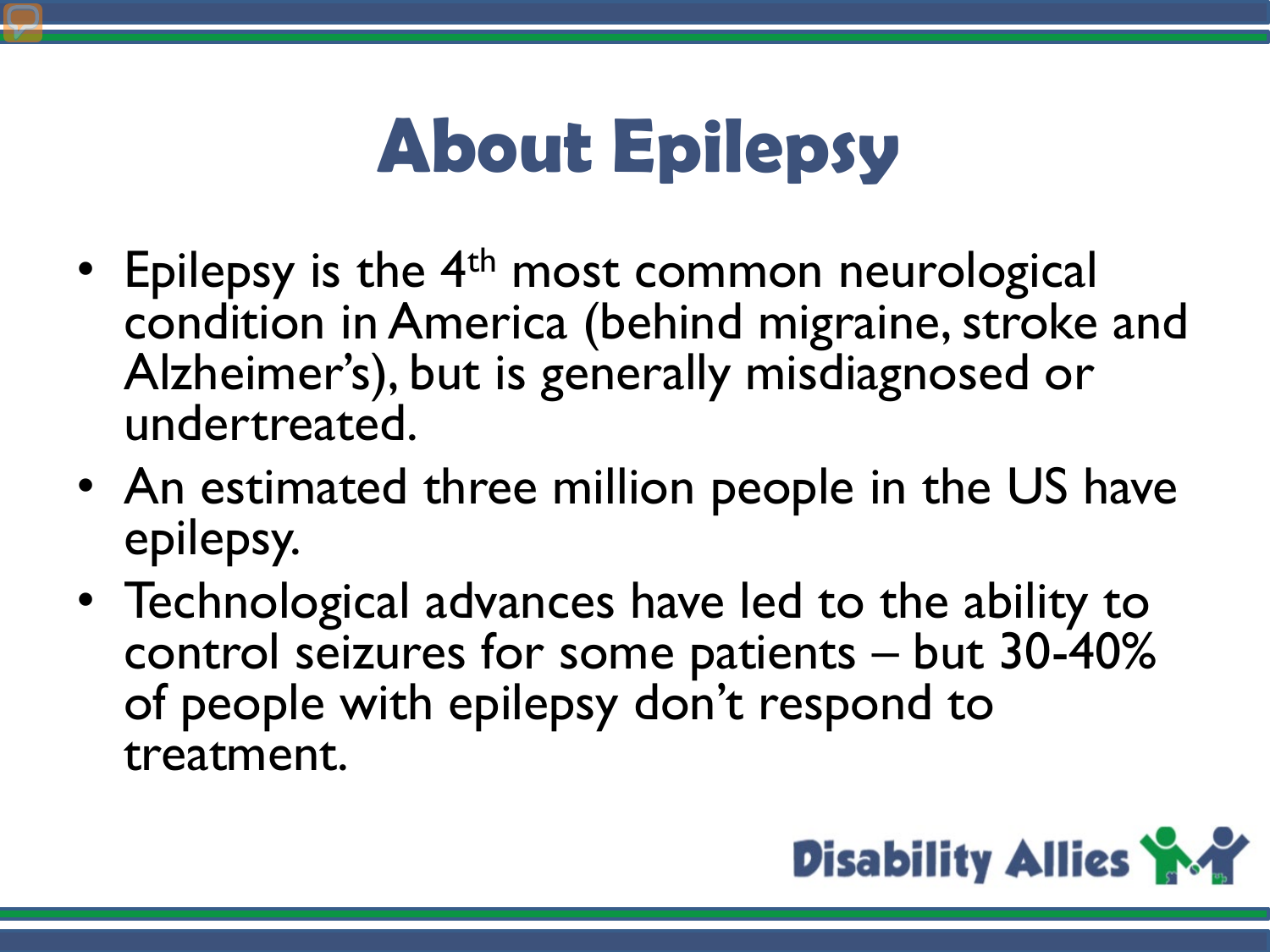### **Epilepsy Facts**

- Epilepsy is not one single disease, but a family of diseases.
	- Epilepsy is defined as having two or more uncontrolled seizures within 24 hours, or having one seizure with a risk of future seizures
	- A seizure is a disturbance in the brain featuring abnormal electrical changes in brain cells
	- There are many different types of seizures—including some where the individual is aware of the seizure as it happens
	- Not all seizures are due to epilepsy

![](_page_29_Picture_6.jpeg)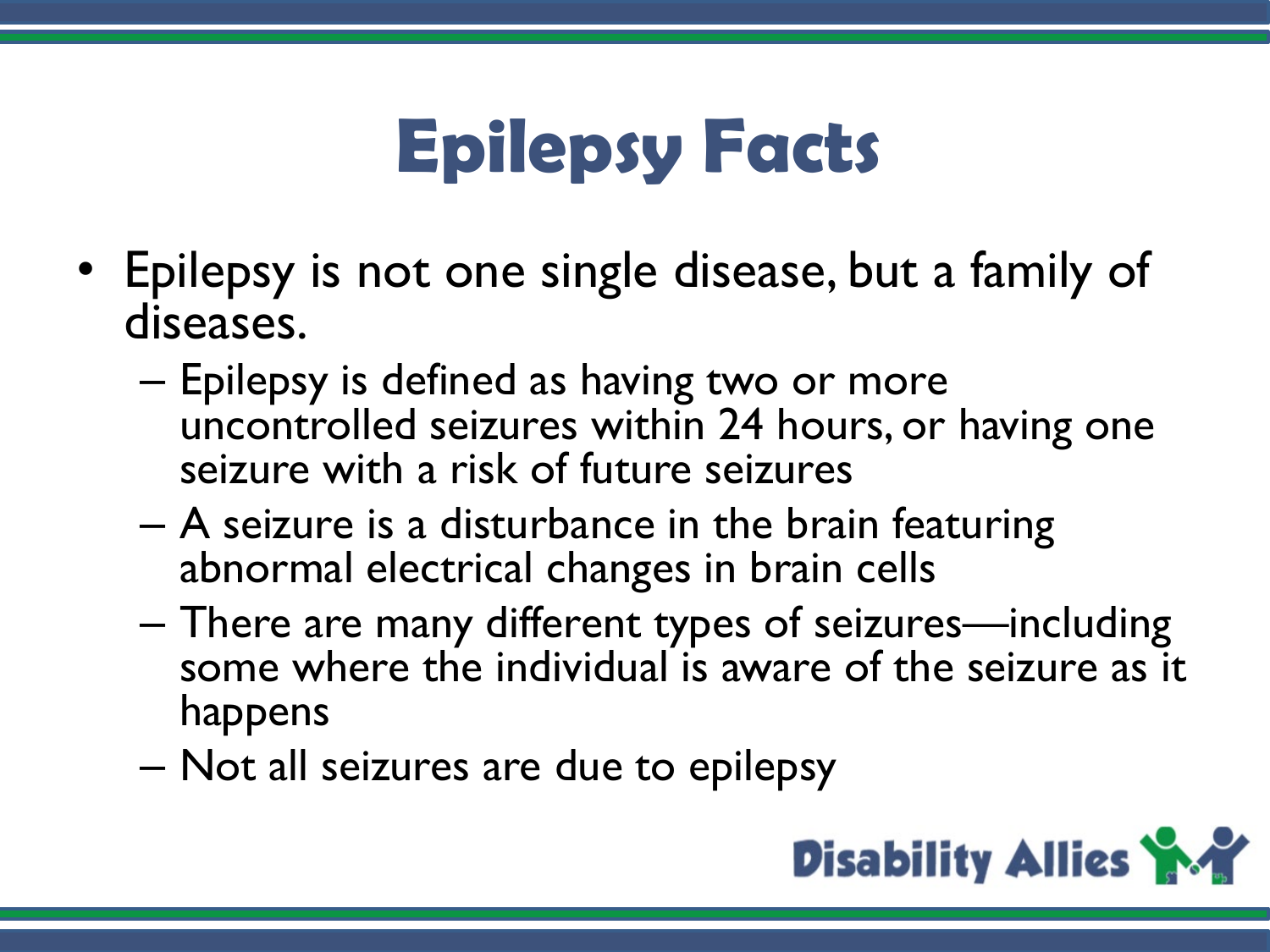#### **Seizure Facts**

- Most seizures are not medical emergencies
- Clients may not know that they've had a seizure and may not know what happened
- Epilepsy is not contagious
- Epilepsy is not related to mental illness, autism, or any other disorder
- Seizures do not generally cause brain damage or death
- You cannot swallow your tongue during a seizure

![](_page_30_Picture_7.jpeg)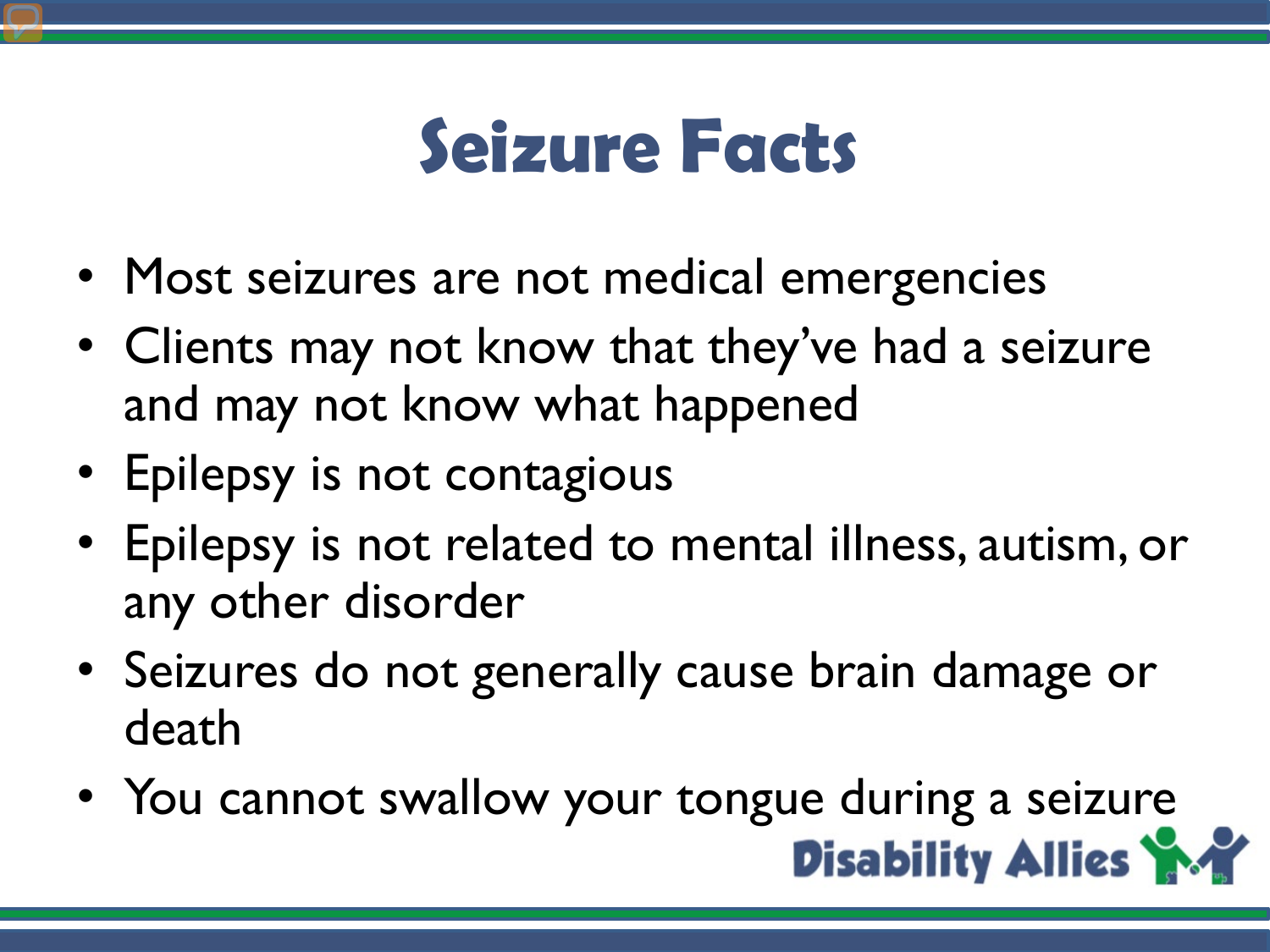# **What Happens in a Seizure**

- For the most common type of seizure, tonic-clonic or convulsive seizure, the following things can happen:
	- A sudden cry
	- Loss of consciousness
	- $-$  A fall
	- Convulsions
	- Shallow breathing and drooling
	- Possible loss of bowel or bladder control
	- Skin, lips, nails may turn blue
	- Lasts 1-3 minutes
	- Usually followed by confusion, tiredness, headache, soreness, speech difficulty

![](_page_31_Picture_11.jpeg)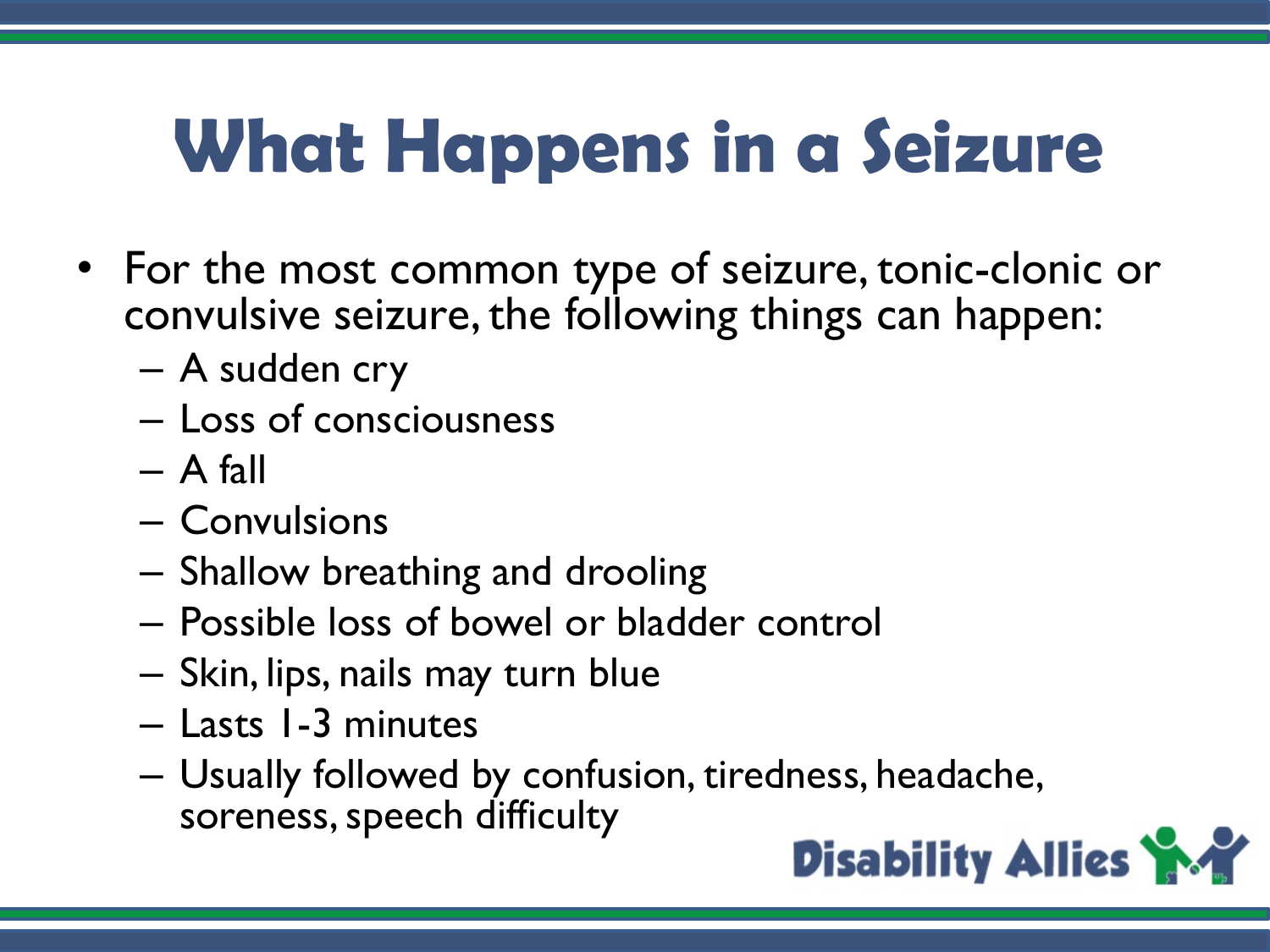# **First Aid for Seizures**

- Stay calm and track the time that the seizure lasts
- Protect client from possible hazards
- Turn client on their side
- Cushion head
- Remain with client until they are oriented
- Provide emotional support
- Document seizure in service log

![](_page_32_Picture_8.jpeg)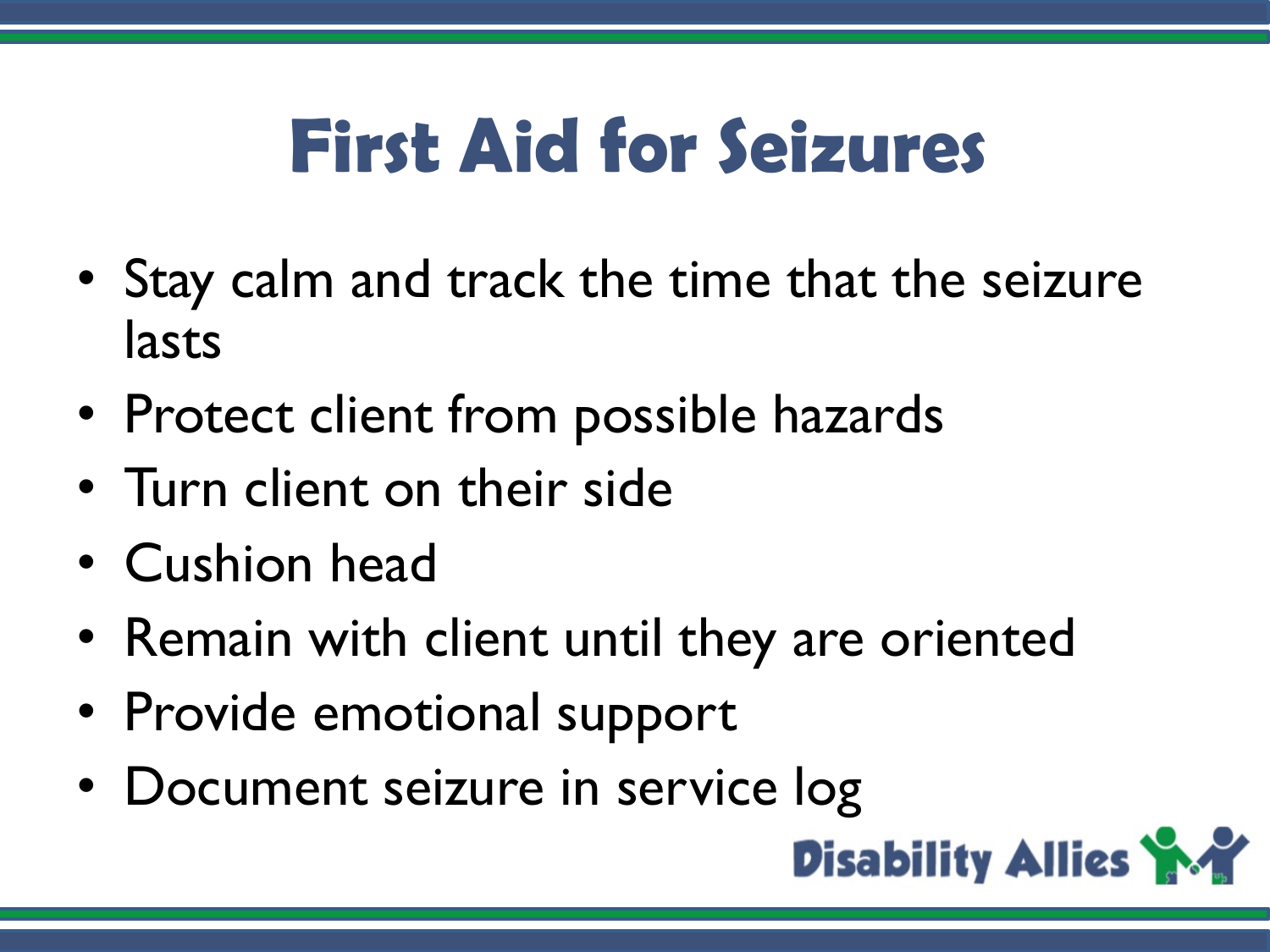### **What Not To Do**

- Don't put anything in the person's mouth. This can lead to choking.
- Do not hold them down or restrain. This can cause injury.
- Do not attempt to give medication, food or water during a seizure.

![](_page_33_Picture_4.jpeg)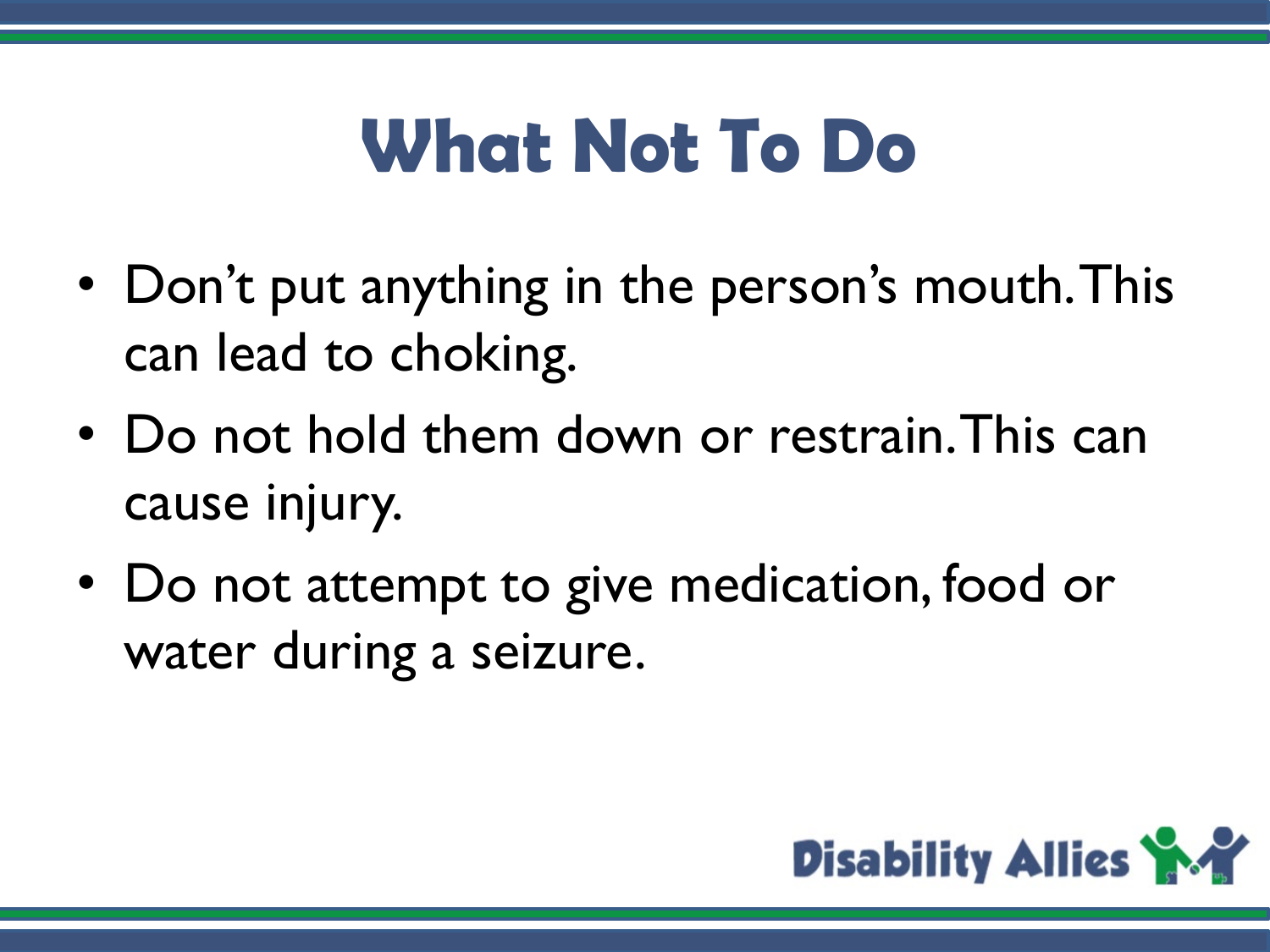#### **Seizure Risks**

- Call 9-1-1 if:
	- The client has never had a seizure before
	- The seizure lasts more than five minutes
	- The client has repeated seizures without regaining consciousness
	- Unusual type of seizure or frequency of seizure
	- Client is injured during the seizure
	- Client has diabetes or is pregnant
	- Seizure occurs in water
	- Client stops breathing
	- Parents request emergency evaluation<br>**Disability Allies**

![](_page_34_Picture_11.jpeg)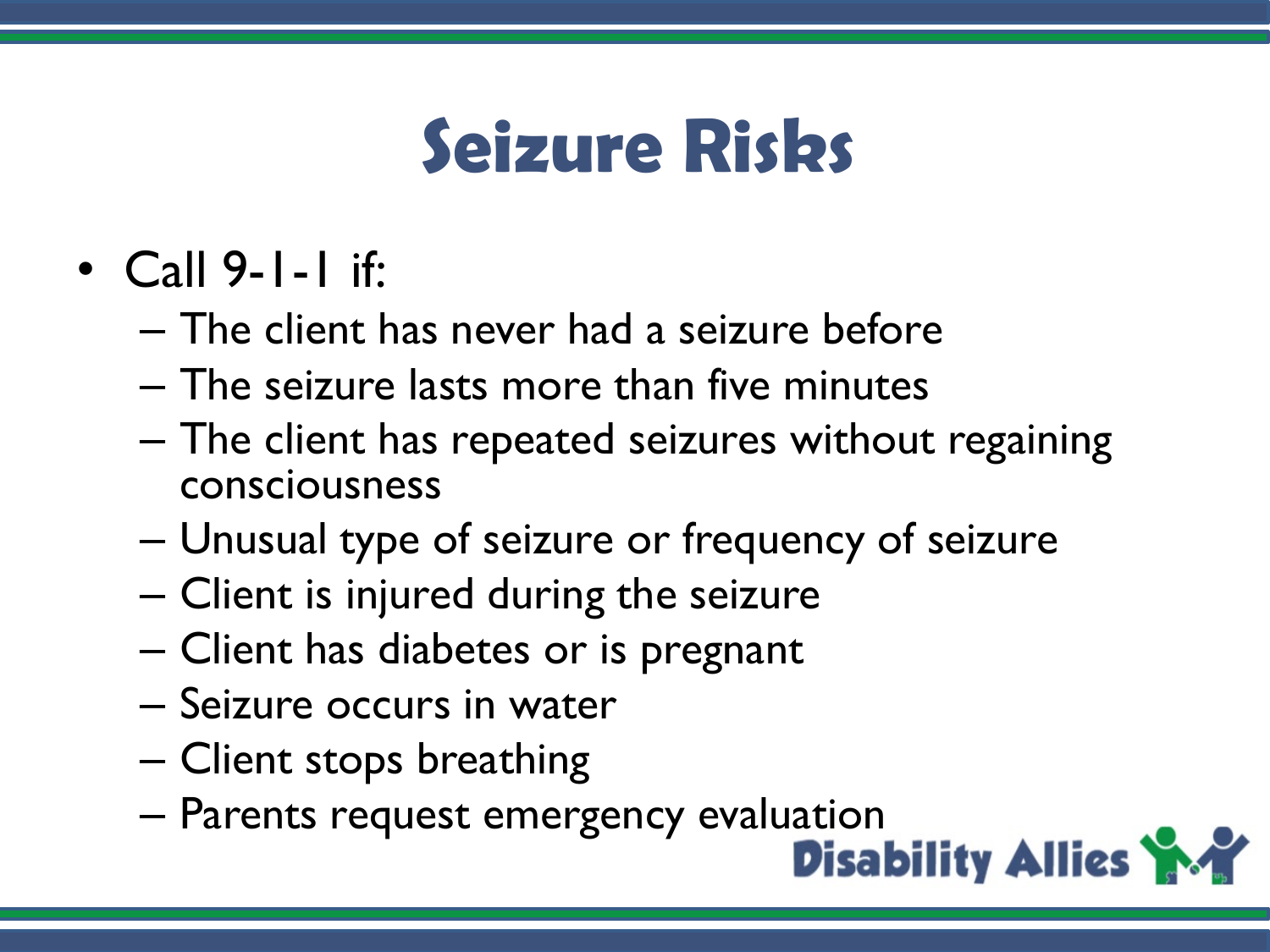# **Possible Seizure Triggers**

- Flashing lights
- **Hyperventilation**
- Missed or late medication
- Stress/anxiety
- Lack of sleep/fatigue
- Hormonal changes
- Illness
- Alcohol or drug use
- Drug interactions
- Overeating
- **Overexertion**
- Poor diet / missed meals

![](_page_35_Picture_13.jpeg)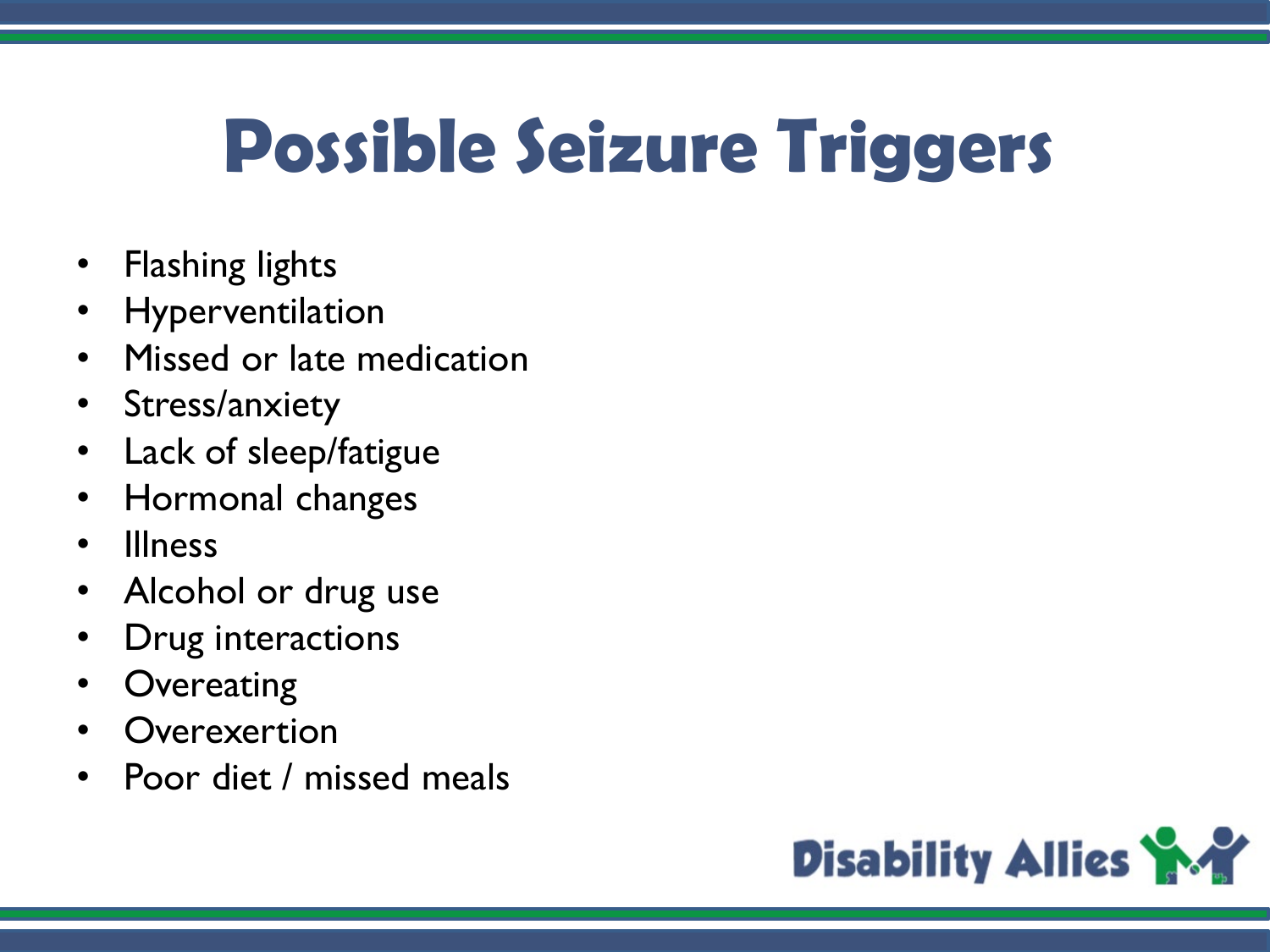### **Assistance, Care and Support for Physical or Medical Conditions, Mental Health and/or Behavioral**

![](_page_36_Picture_1.jpeg)

![](_page_36_Picture_2.jpeg)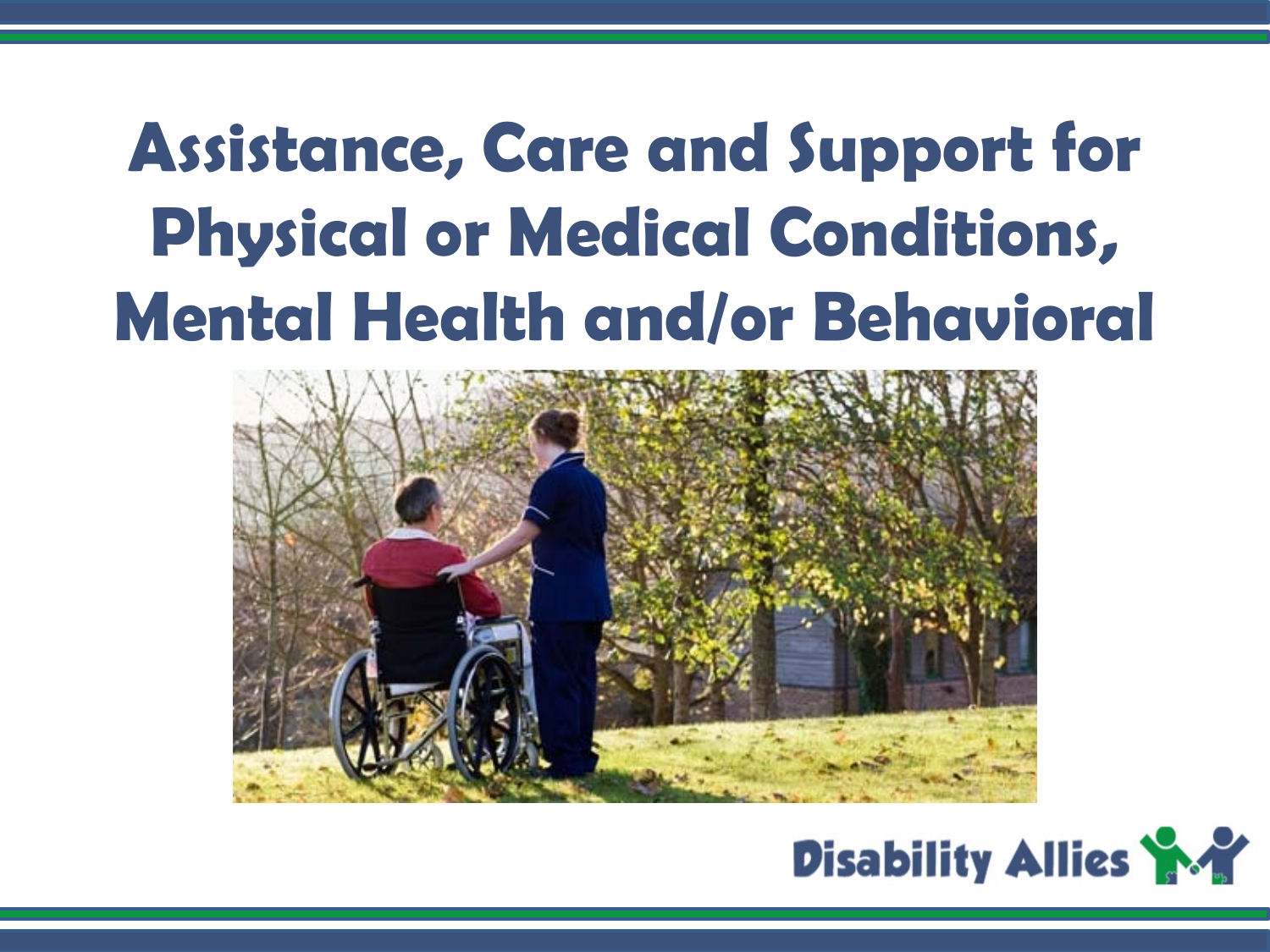### **Intellectual Disability**

- Intellectual disability is a term used when there are limits to a person's ability to learn at an expected level and function in daily life.
- People with intellectual disability might have a hard time letting others know their wants and needs, and taking care of themselves.
- Intellectual disability can be caused by genetic issues, injury, disease, or a problem in the brain:
	- Down syndrome
	- Fetal alcohol syndrome,
	- Fragile X syndrome
	- Birth injuries
	- Serious head injury
	- Stroke
	- Certain infections.

![](_page_37_Picture_11.jpeg)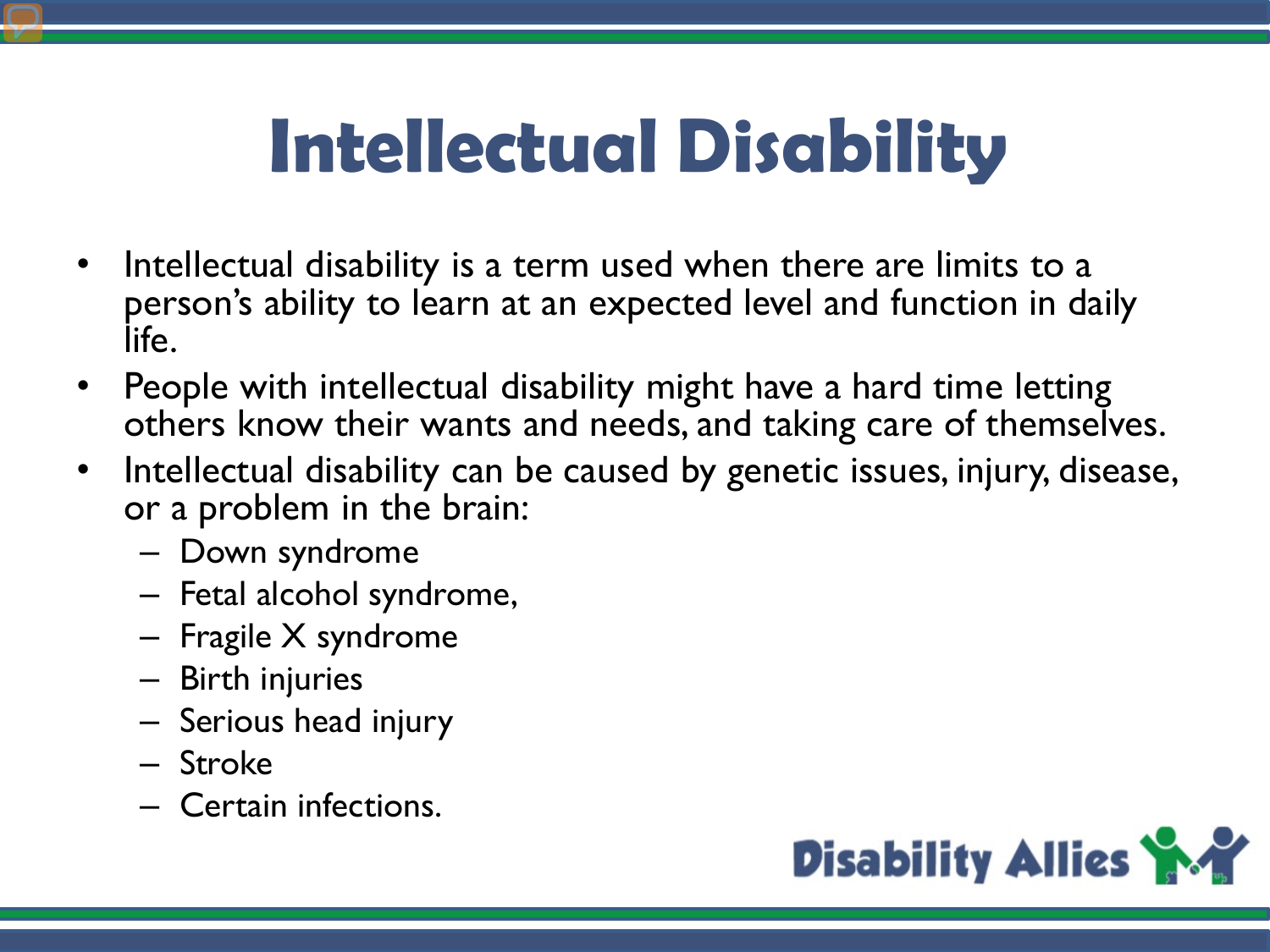### **The "R" Word**

- When they were originally introduced, the terms "mental retardation" or "mentally retarded" were medical terms with a specifically clinical connotation; however, the pejorative forms, "retard" and "retarded" have been used widely in today's society to degrade and insult people with intellectual disabilities.
- Additionally, when "retard" and "retarded" are used as synonyms for "dumb" or "stupid" by people without disabilities, it only reinforces painful stereotypes of people with intellectual disabilities being less valued members of humanity.
- Site:<https://www.r-word.org/>

![](_page_38_Picture_4.jpeg)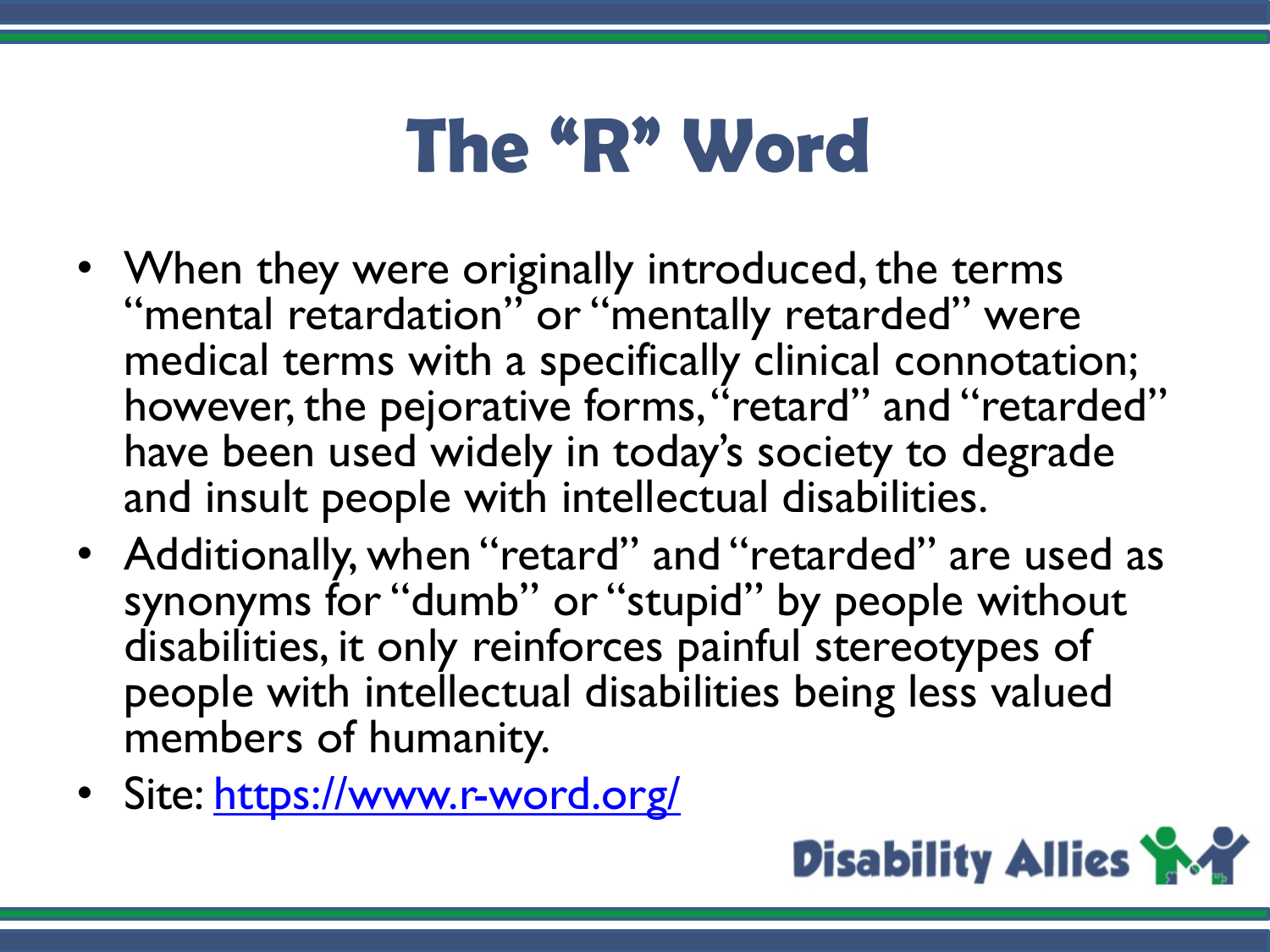# **Autism Spectrum Disorder**

- Autism spectrum disorder (ASD) can cause significant social, communication and behavioral challenges.
- There is often nothing about how people with ASD look that sets them apart from other people, but people with ASD may communicate, interact, behave, and learn in ways that are different from most other people.
- The learning, thinking, and problem-solving abilities of people with ASD can range from gifted to severely challenged. Some people with ASD need a lot of help in their daily lives; others need less.
- A diagnosis of ASD now includes several conditions that used to be diagnosed separately: autistic disorder, pervasive developmental disorder not otherwise specified (PDD-NOS), and Asperger syndrome. These conditions are now all called autism spectrum disorder.

![](_page_39_Picture_5.jpeg)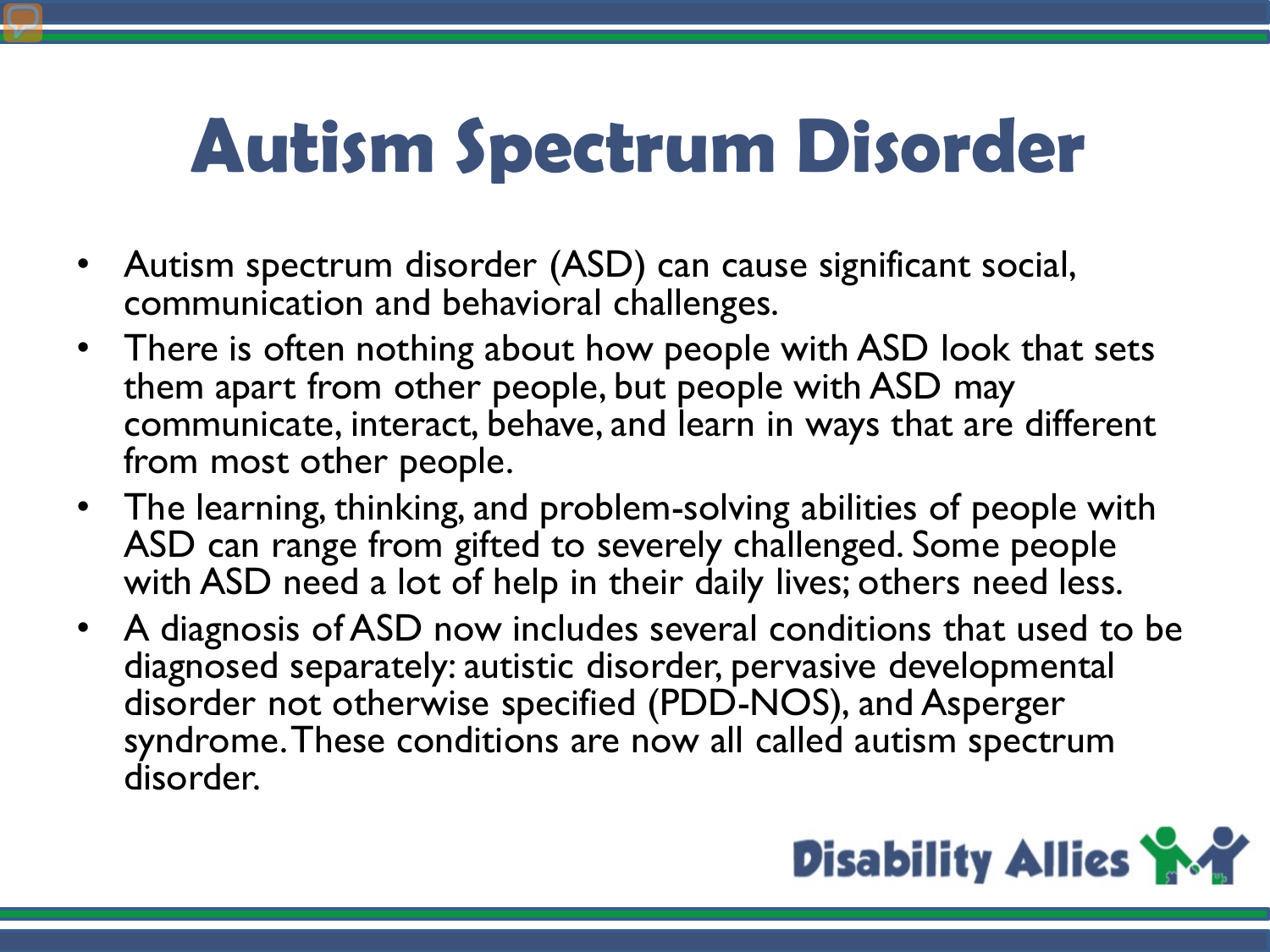#### **Autism Myths**

- People with autism don't want friends.
- If someone has autism, they probably struggle with social skills, which may make it difficult to interact with peers. They might seem shy or unfriendly, but that's just because he or she is unable communicate their desire for relationships the same way you do.
- People with autism can't feel or express any emotion—happy or sad. Autism doesn't make an individual unable to feel the emotions you feel, it just makes the person communicate emotions (and perceive your expressions) in different ways.
- People with autism can't understand the emotions of others. Autism often affects an individual's ability to understand unspoken interpersonal communication, so someone with autism might not detect sadness based solely on one's body language or sarcasm in one's tone of voice. But, when emotions are communicated more directly, people with autism are much more likely to feel empathy and compassion for others.

![](_page_40_Picture_5.jpeg)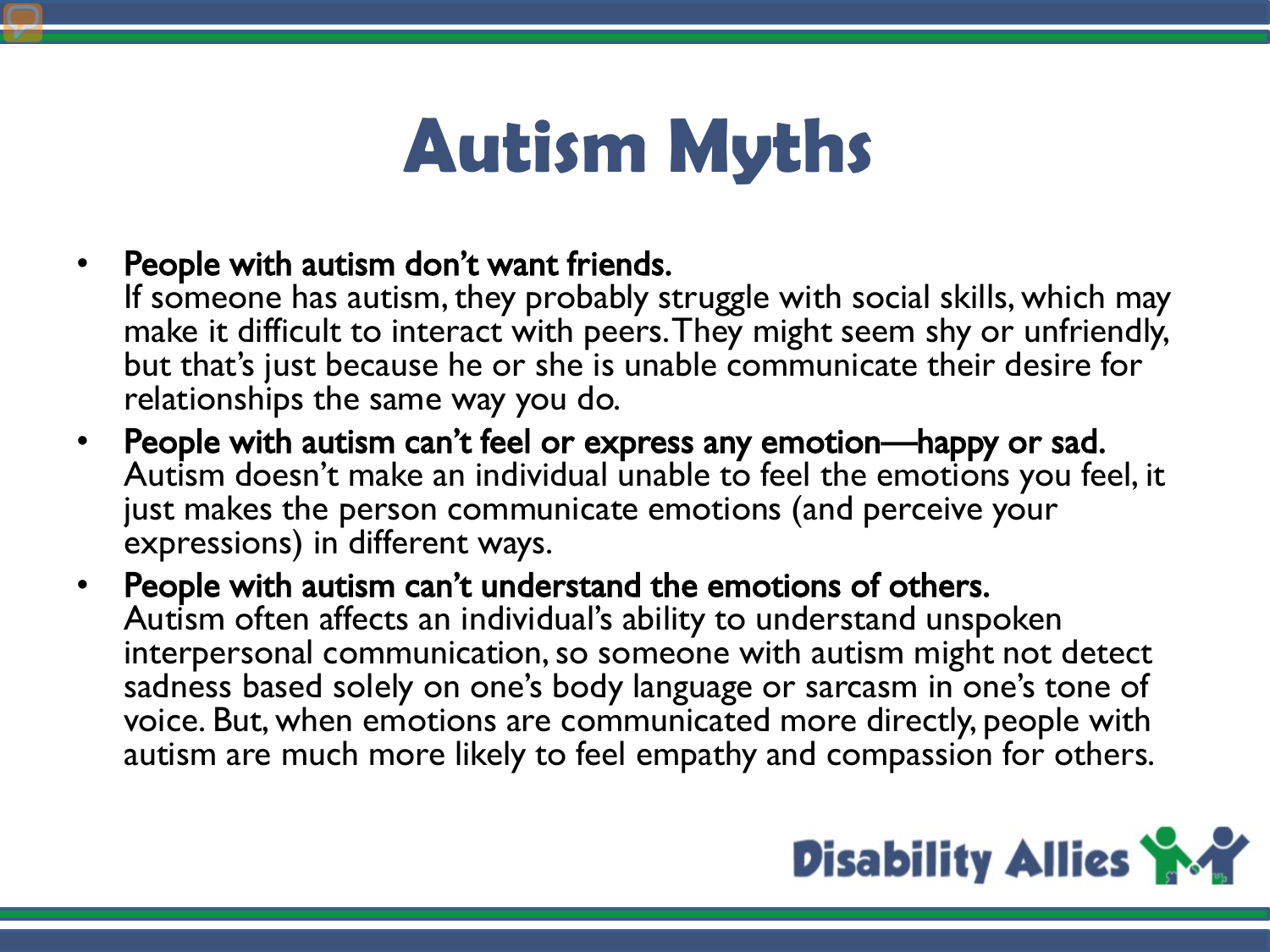# **Autism Stereotypes**

- People with autism are intellectually disabled. Often times, autism brings with it just as many exceptional abilities as challenges. Many people with autism have normal to high IQs and some may excel at math, music or another pursuit.
- People with autism are just like Dustin Hoffman's character in *Rain Man*.<br>Autism is a spectrum disorder, meaning its characteristics

vary significantly from person to person. Knowing one person with autism means just that—knowing one person with autism. A person's capabilities and limitations are no indication of the capabilities and limitations of another person with autism.

![](_page_41_Picture_4.jpeg)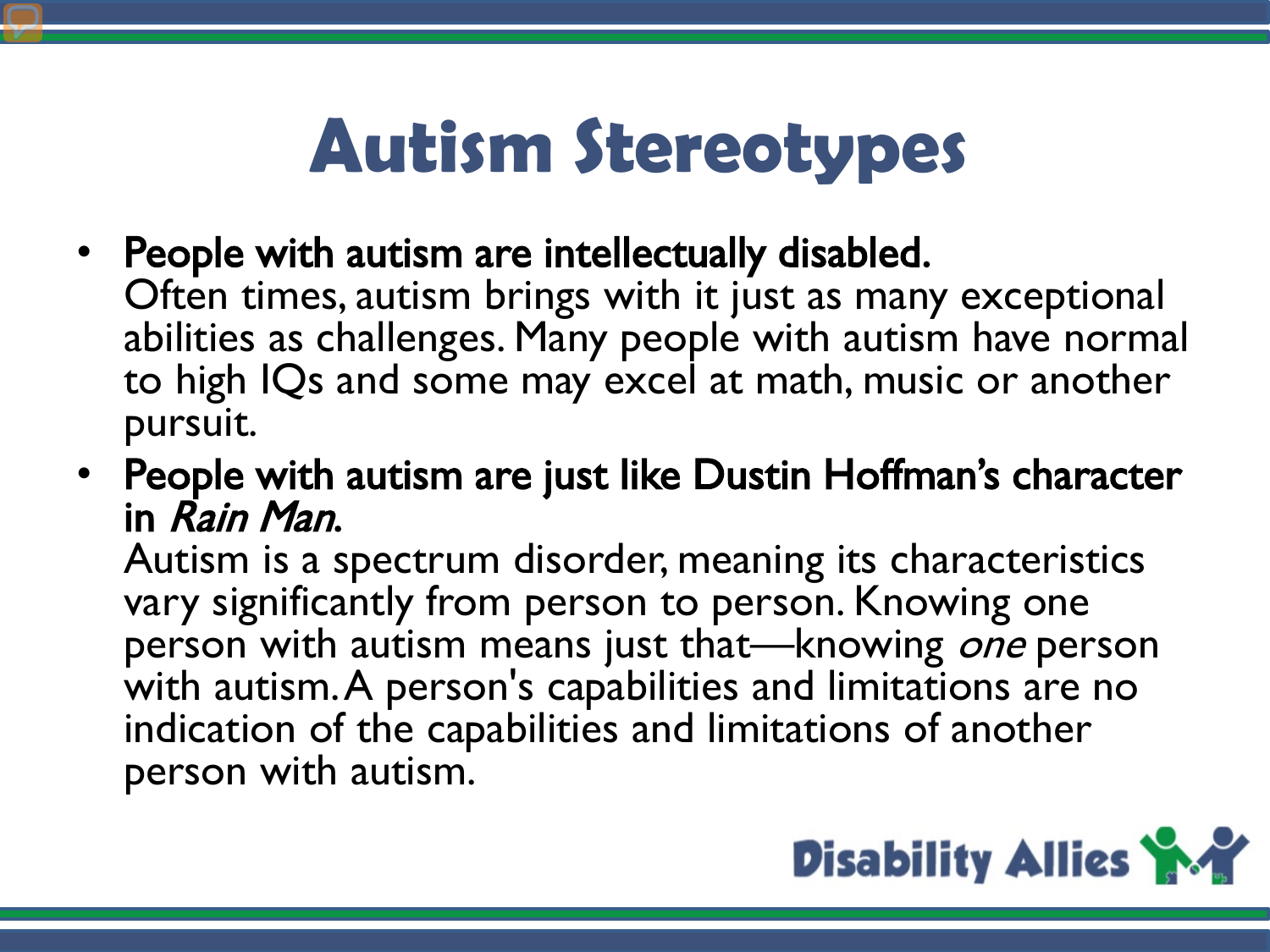### **Cerebral Palsy**

- Cerebral palsy (CP) is a group of disorders that affect a person's ability to move and maintain balance and posture.
- CP is the most common motor disability in childhood.
- Cerebral means having to do with the brain. Palsy means weakness or problems with using the muscles.
- CP is caused by abnormal brain development or damage to the developing brain that affects a person's ability to control his or her muscles.

![](_page_42_Picture_5.jpeg)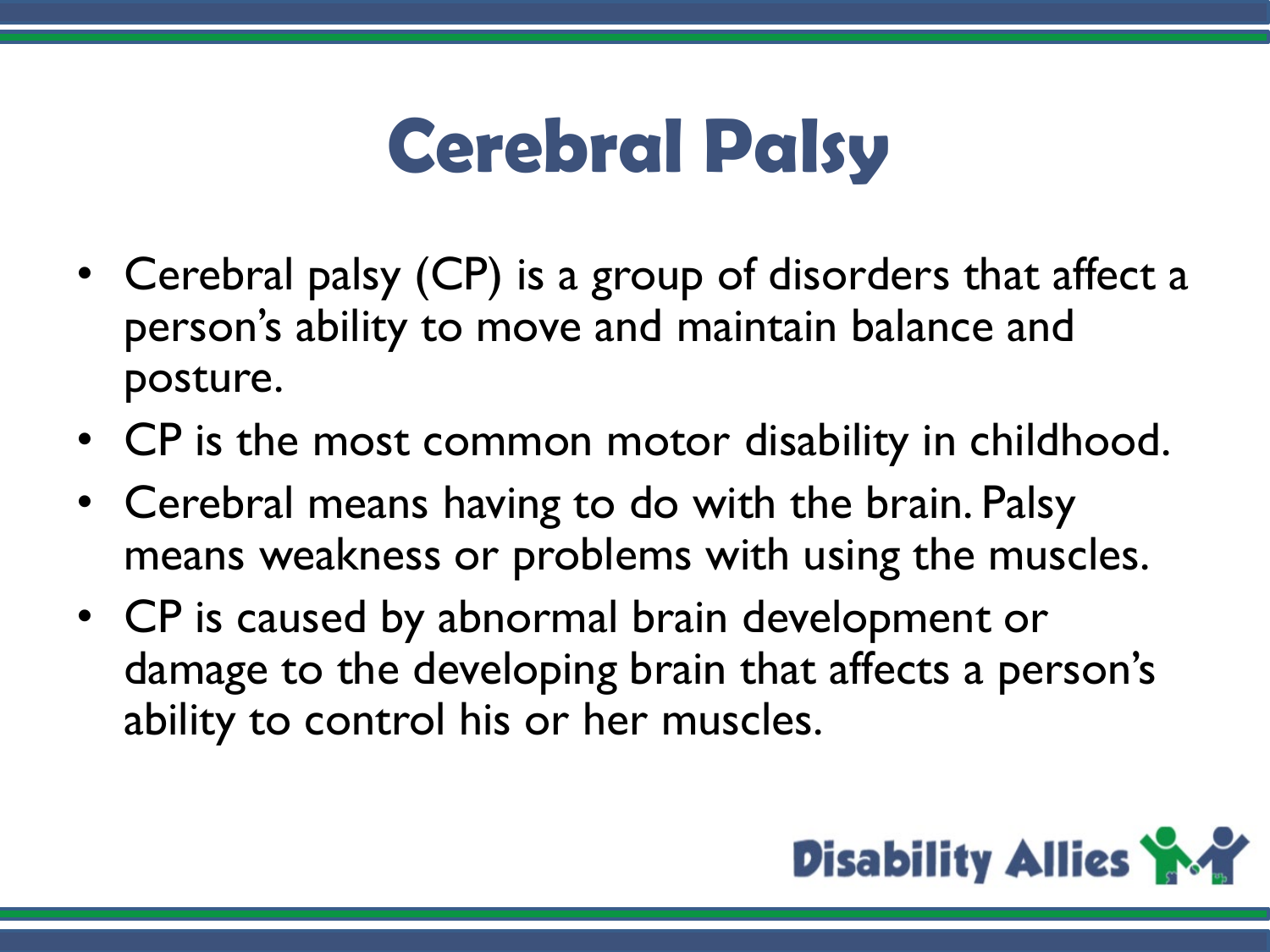# **Cerebral Palsy Symptoms**

- The symptoms of CP vary from person to person. A person with severe CP might need to use special equipment to be able to walk, or might not be able to walk at all and might need lifelong care.
- A person with mild CP, on the other hand, might walk a little awkwardly, but might not need any special help. CP does not get worse over time, though the exact symptoms can change over a person's lifetime.
- All people with CP have problems with movement and posture. Many also have related conditions such as intellectual disability; seizures; problems with vision, hearing, or speech; changes in the spine (such as scoliosis); or joint problems (such as contractures).

![](_page_43_Picture_4.jpeg)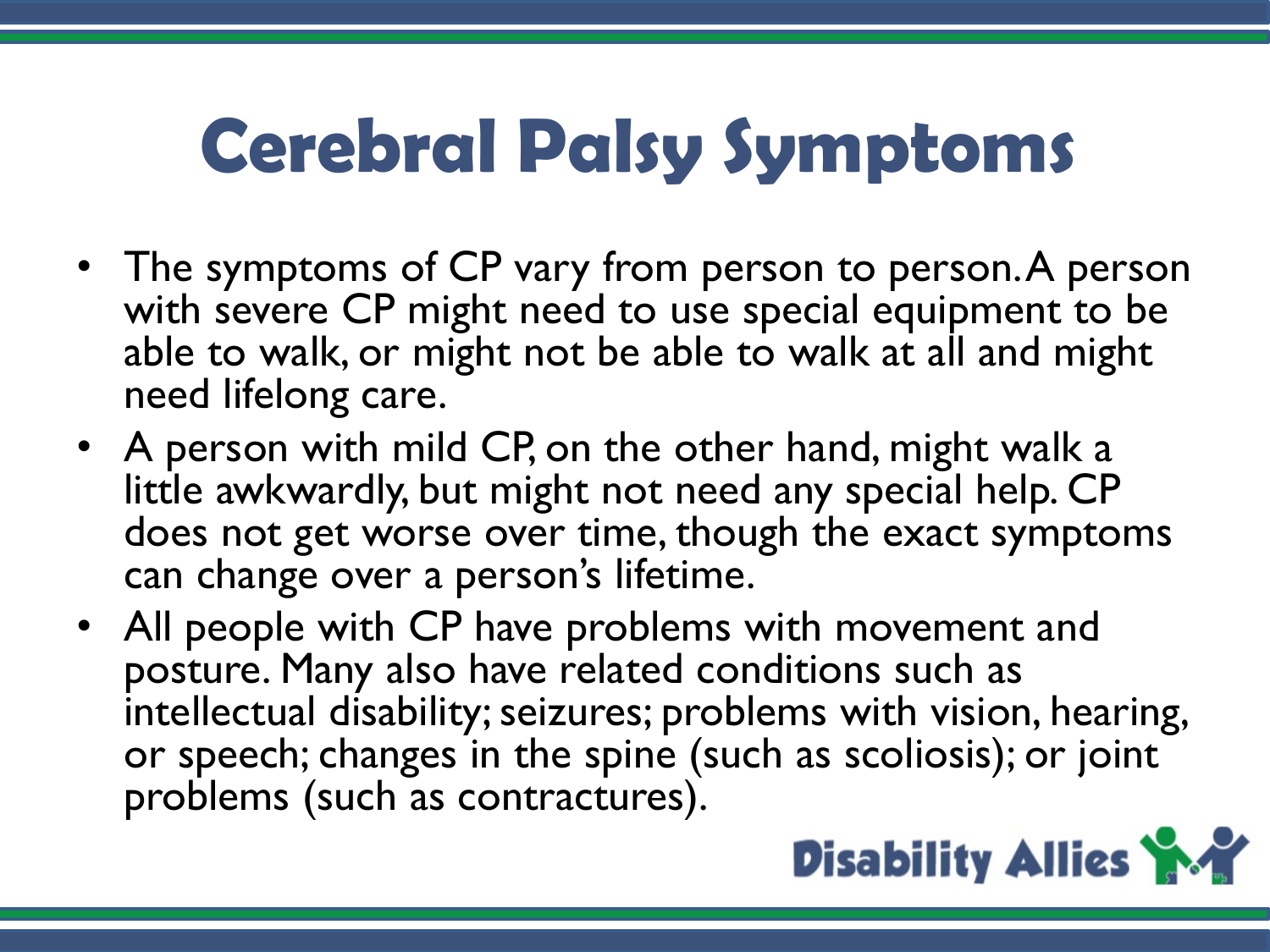#### **Diabetes**

- Diabetes is a chronic (long-lasting) health condition that affects how your body turns food into energy.
- Most of the food you eat is broken down into sugar (also called glucose) and released into your bloodstream. When your blood sugar goes up, it signals your pancreas to release insulin. Insulin acts like a key to let the blood sugar into your body's cells for use as energy.

![](_page_44_Picture_3.jpeg)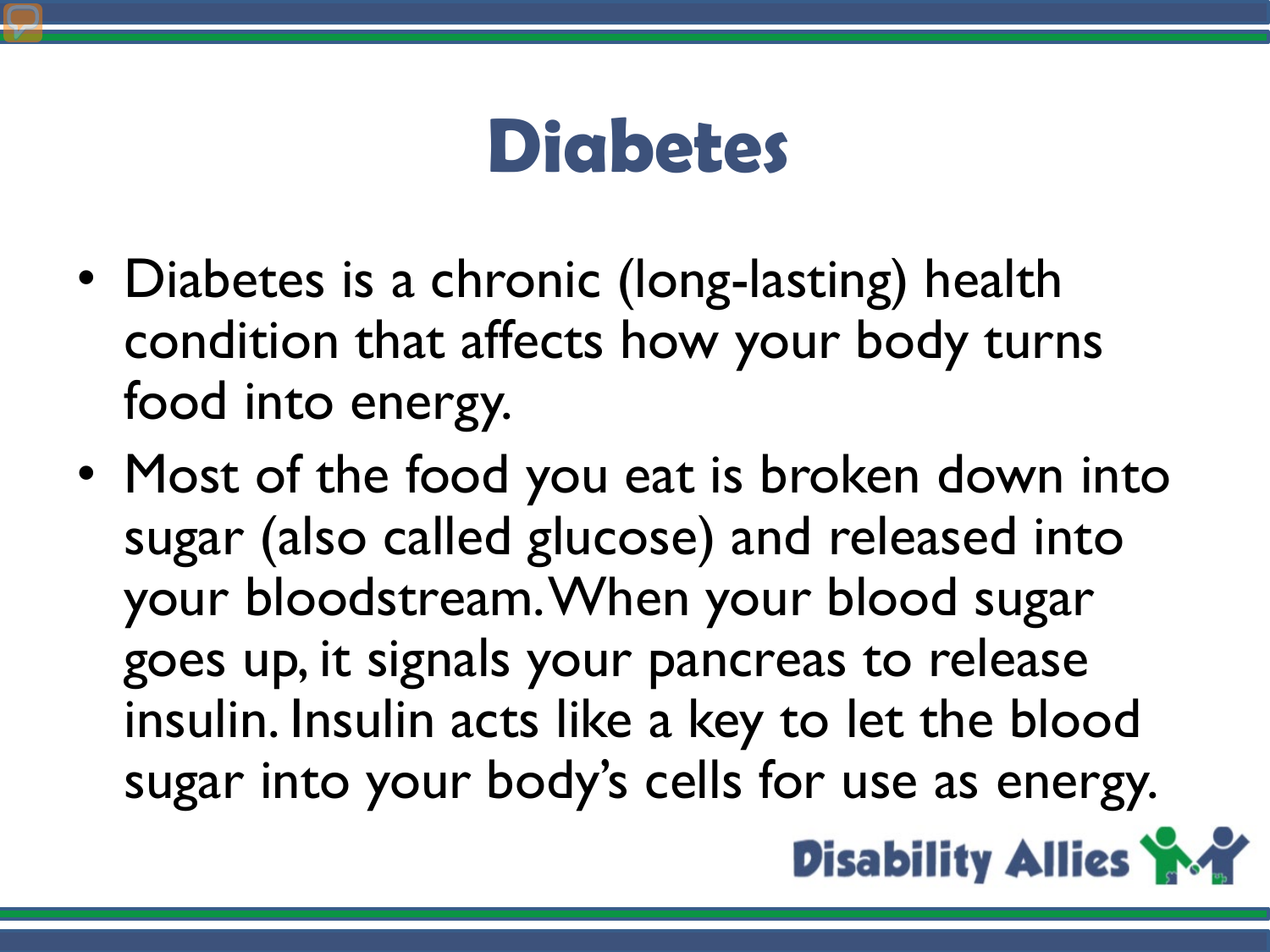# **Diabetes Symptoms**

- If you have diabetes, your body either doesn't make enough insulin or can't use the insulin it makes as well as it should. When there isn't enough insulin or cells stop responding to insulin, too much blood sugar stays in your bloodstream. Over time, that can cause serious health problems, such as heart disease, vision loss, and kidney disease.
- There isn't a cure yet for diabetes, but losing weight, eating healthy food, and being active can really help.

![](_page_45_Picture_3.jpeg)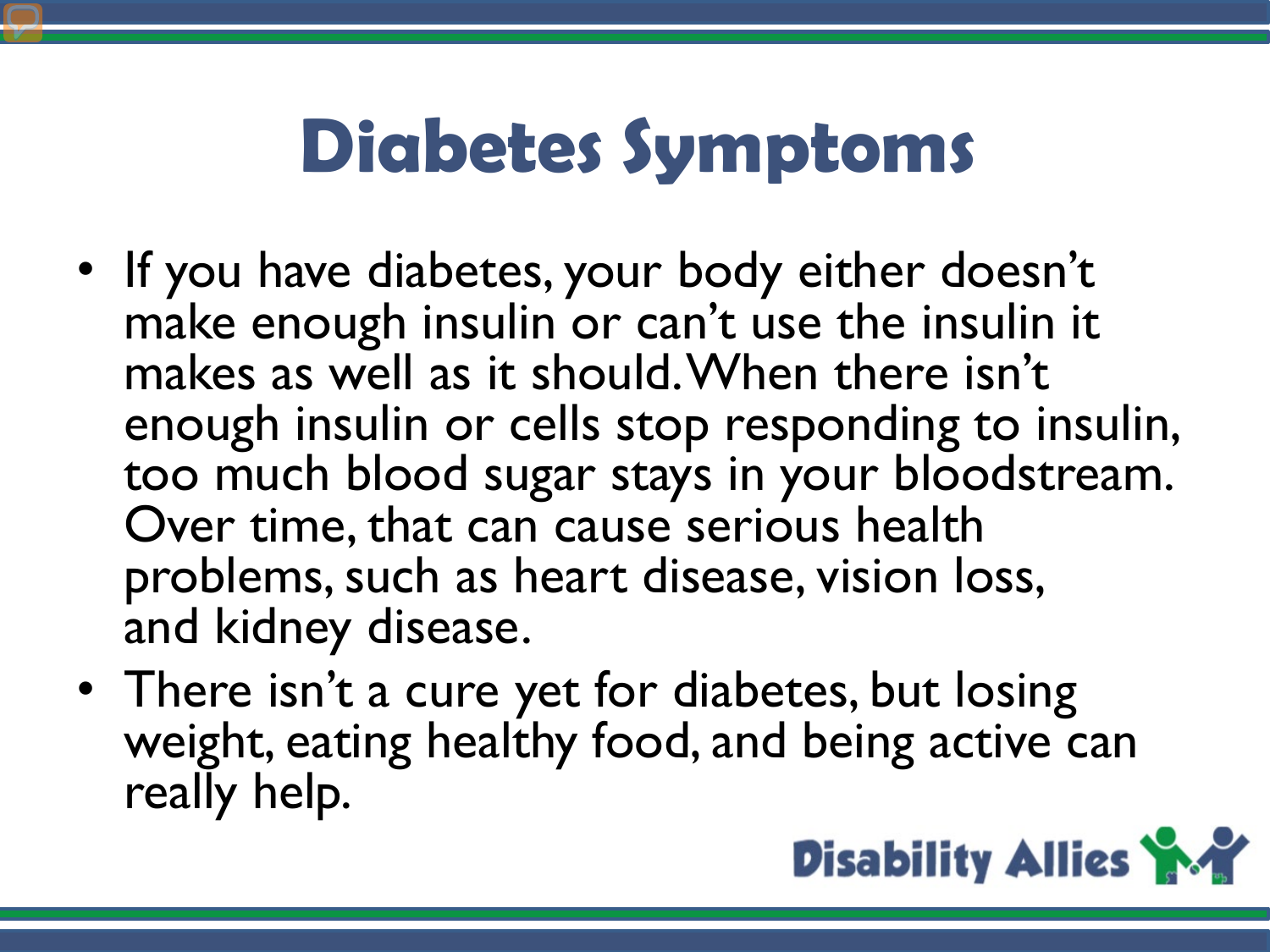# **Disability and Diabetes**

- Some medications taken by people with autism or mental illness can increase the risk of diabetes in some patients.
- Diabetes can cause low blood sugar, also known as hypoglycemia, which can be a dangerous condition.
- Symptoms of low blood sugar can occur suddenly. They include:
	- blurry vision
	- rapid heartbeat
	- sudden mood changes
	- sudden nervousness
	- unexplained fatigue
	- pale skin
	- headache
- hunger
- shaking
- dizziness
- sweating
- difficulty sleeping
- skin tingling
- trouble thinking clearly or concentrating
- loss of consciousness, seizure, coma

![](_page_46_Picture_19.jpeg)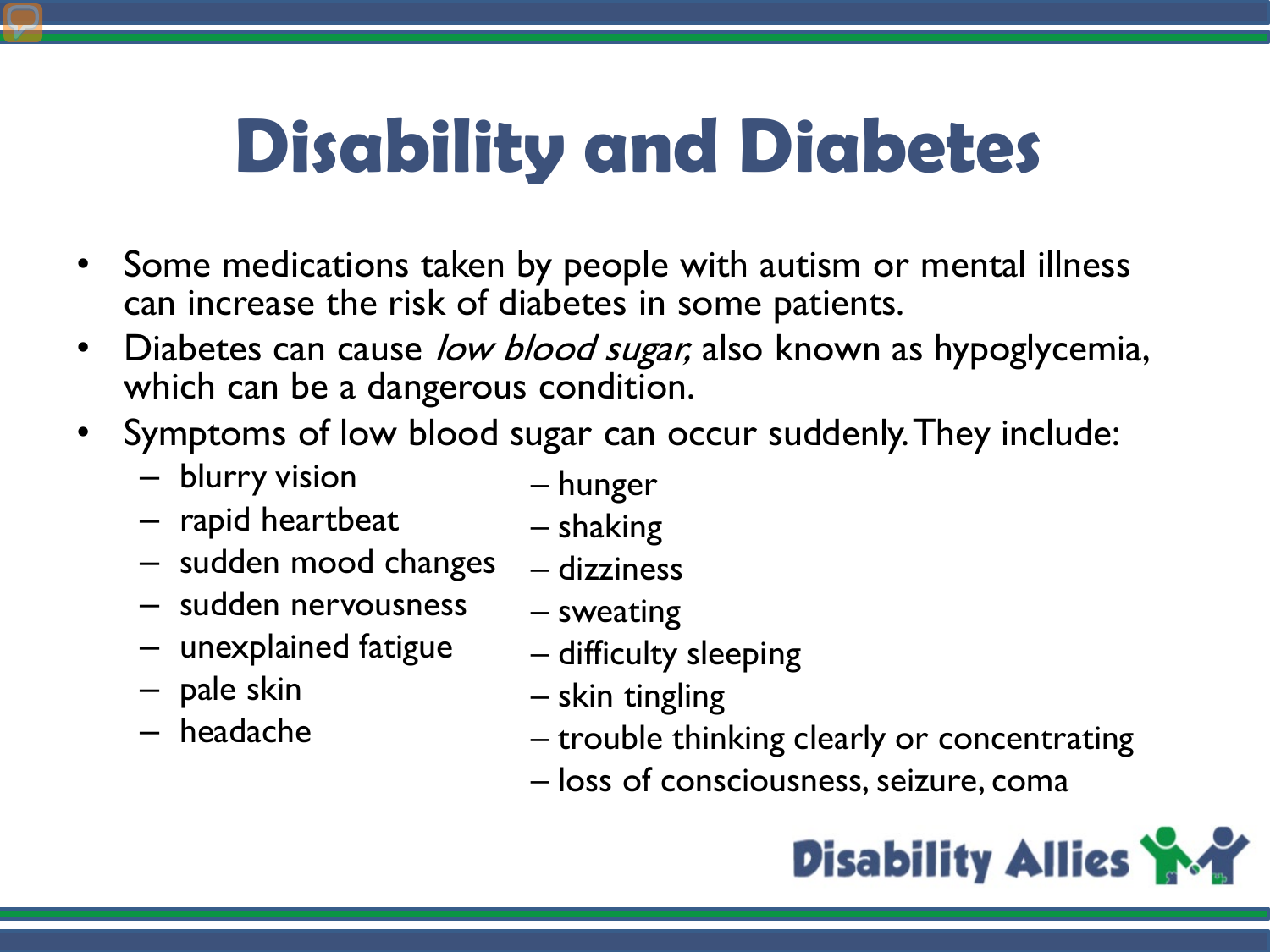# **Treating Low Blood Sugar**

- If someone you know has diabetes and they're experiencing mild to moderate symptoms, have them eat or drink 15 grams of easily digestible carbohydrates, such as:
	- half a cup of juice or regular soda
	- 1 tablespoon of honey
	- 4 or 5 saltine crackers
	- 3 or 4 pieces of hard candy or glucose tablets
	- 1 tablespoon of sugar

![](_page_47_Picture_7.jpeg)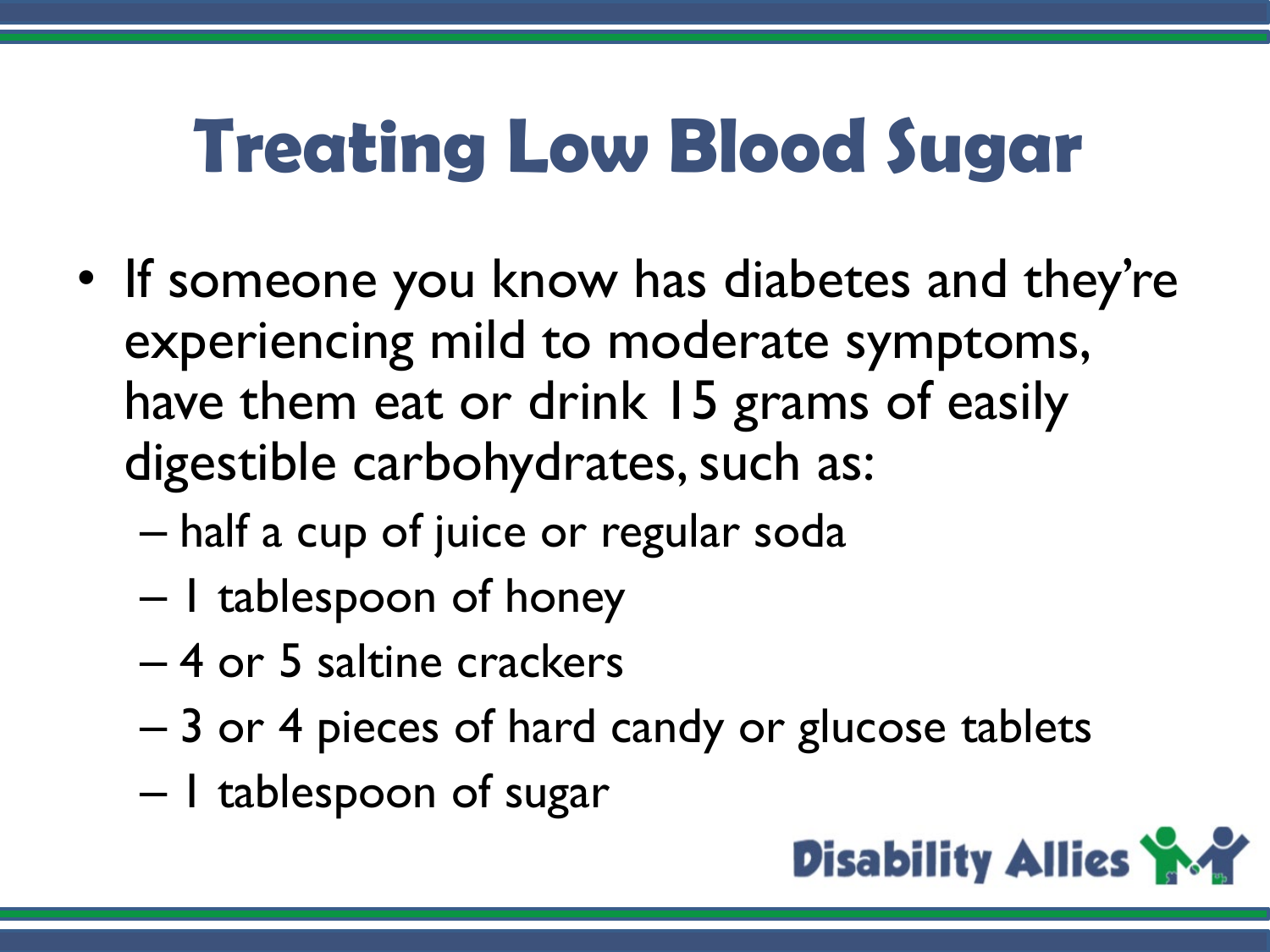#### **Mental Illness**

- People can experience different types of mental illnesses or disorders, and they can often occur at the same time.
- Mental illnesses can occur over a short period of time or be episodic. This means that the mental illness comes and goes with discrete beginnings and ends.
- Mental illness can also be ongoing or longlasting.

![](_page_48_Picture_4.jpeg)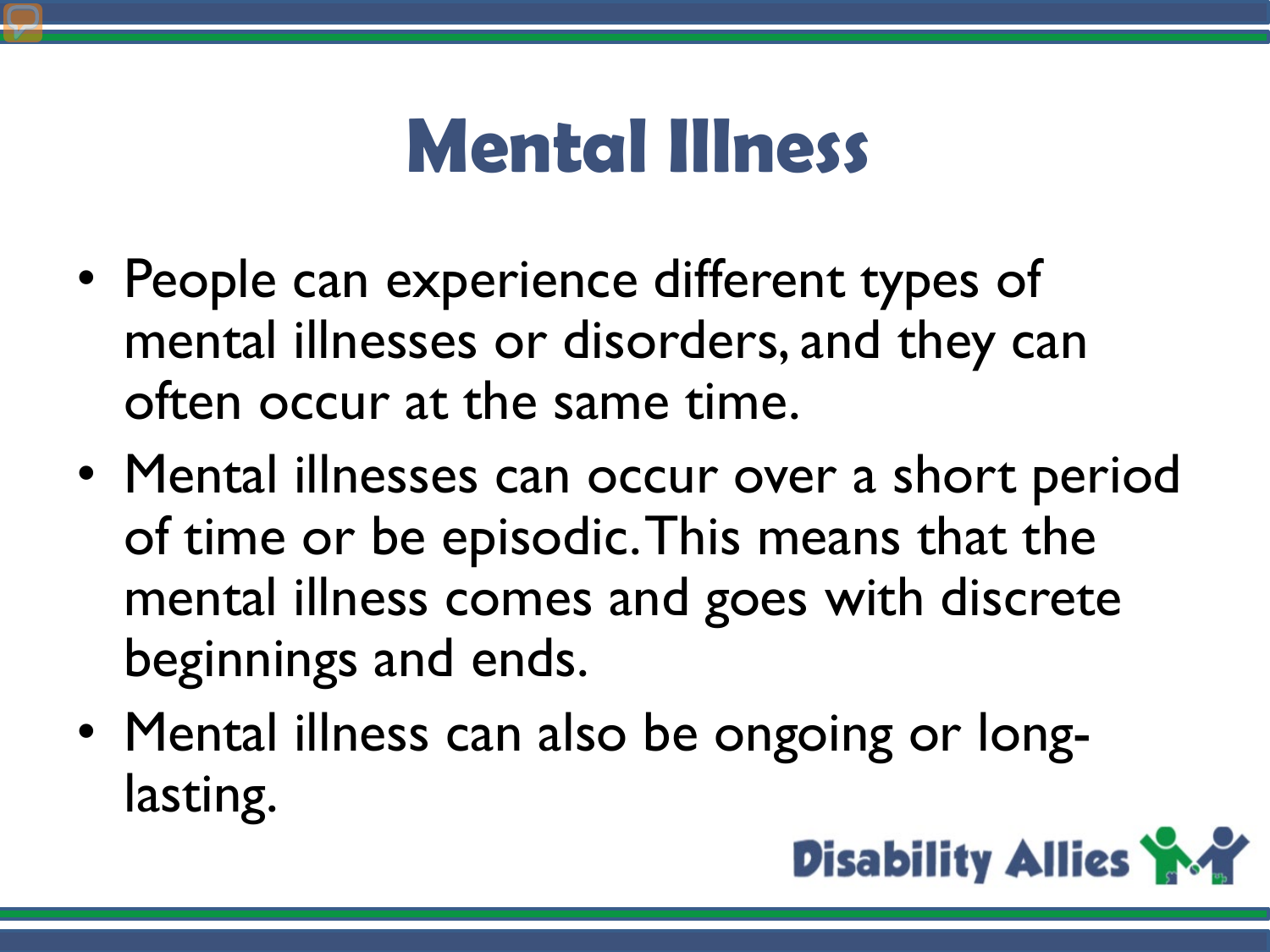# **Anxiety and ADD**

- Anxiety Disorders
	- People with anxiety disorders respond to certain objects or situations with fear and dread or terror. Anxiety disorders include generalized anxiety disorder, social anxiety, panic disorders, and phobias.
- Attention-Deficit/Hyperactivity Disorder
	- Attention-deficit/hyperactivity disorder (ADHD) is one of the most common childhood mental disorders. It can continue through adolescence and adulthood. People diagnosed with ADHD may have trouble paying attention, controlling impulsive behaviors (may act without thinking about what the result will be), or be overly active.<br>**Disability Allies**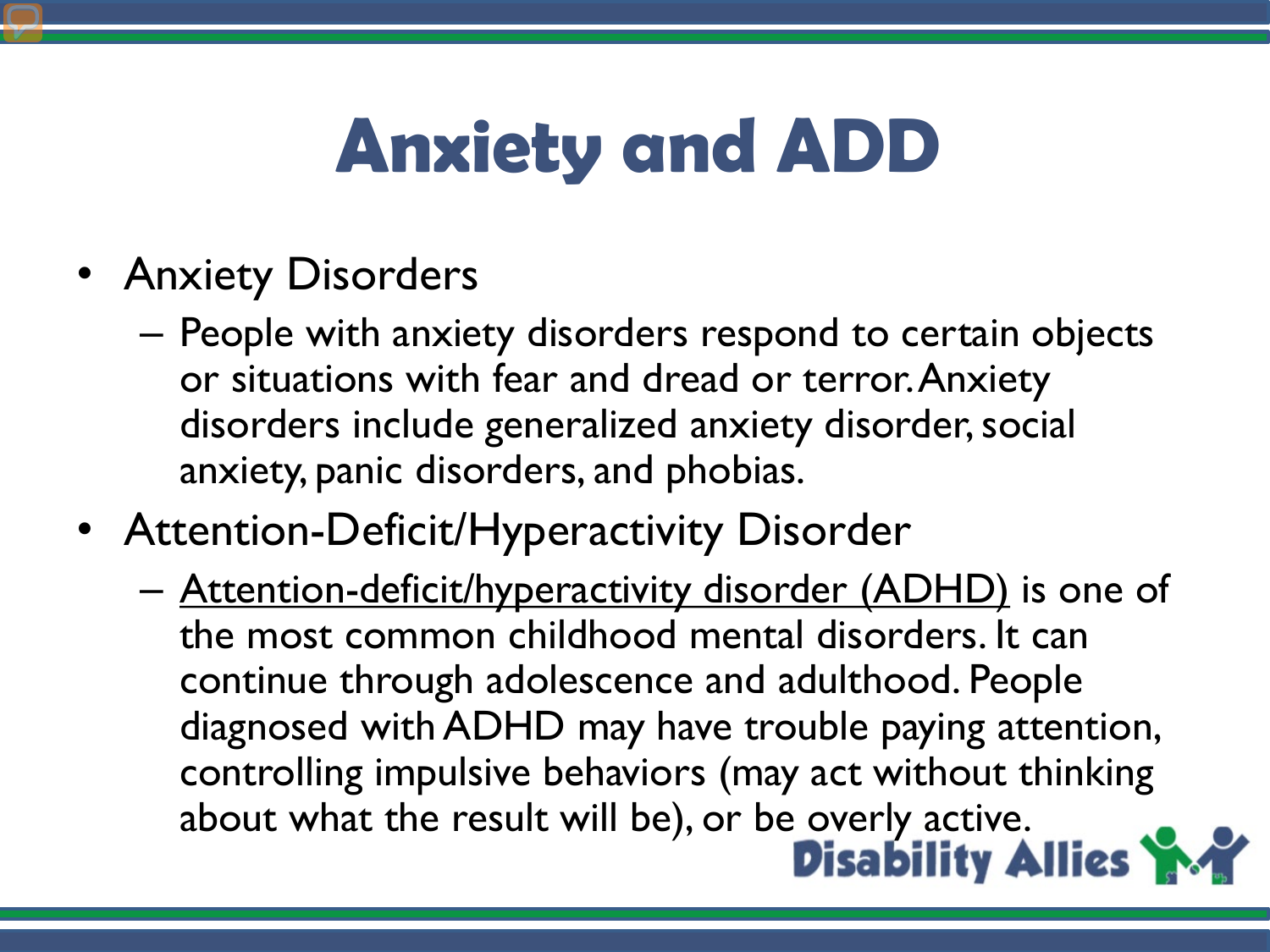![](_page_50_Picture_0.jpeg)

- While bad moods are common, and usually pass in a short period, people suffering from mood disorders live with more constant and severe symptoms. People living with this mental illness find that their mood impacts both mental and psychological well-being, nearly every day, and often for much of the day.
- It is estimated that I in 10 adults suffer from some type of mood disorder, with the most common conditions being depression and bipolar disorder. With proper diagnosis and treatment, most of those living with mood disorders lead healthy, normal and productive lives. If left untreated, this illness can affect role functioning, quality of life and many long-lasting physical health problems such as diabetes and heart disease.

![](_page_50_Picture_3.jpeg)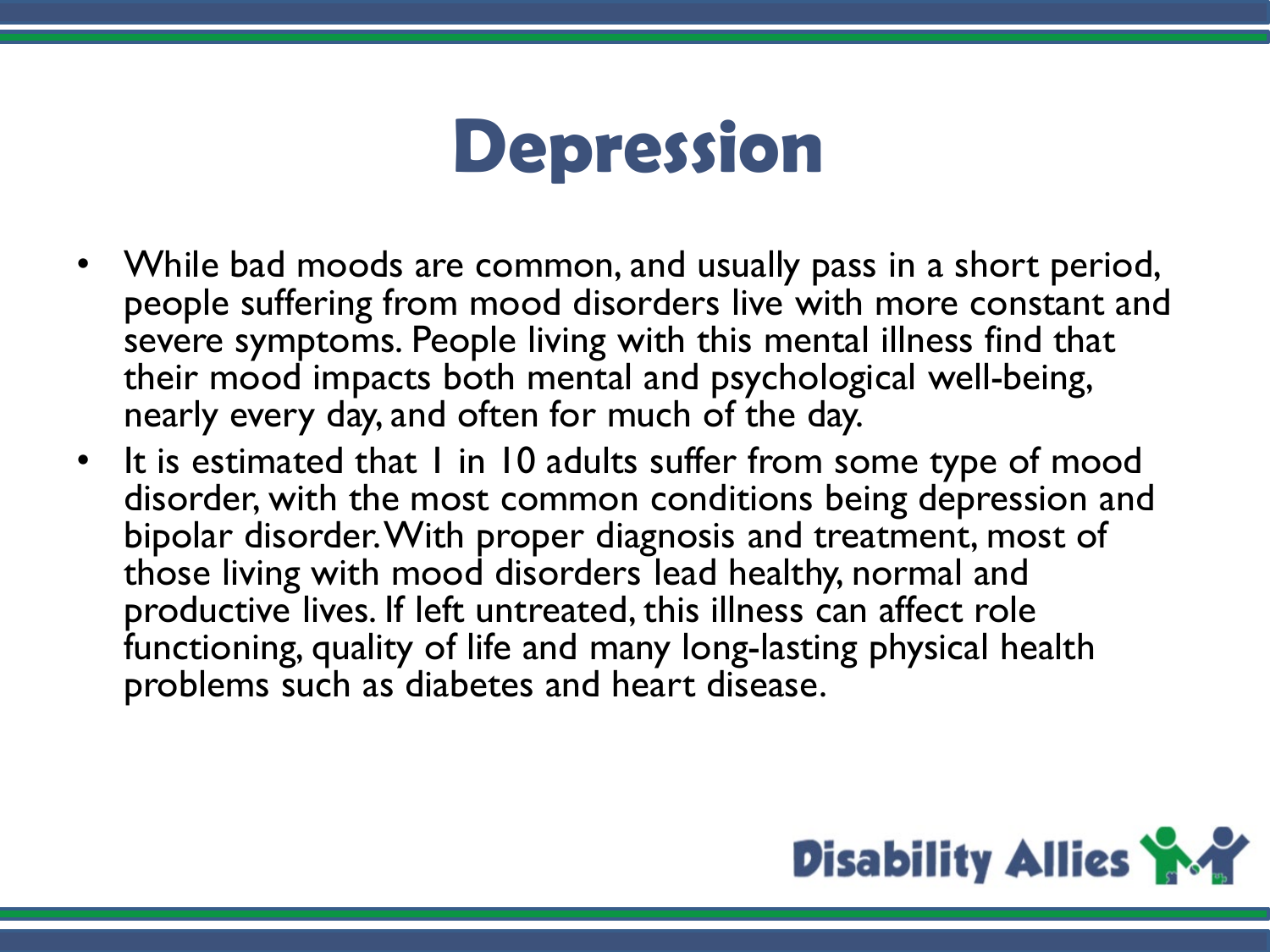#### **Behavioral and Personality Issues**

- Disruptive Behavioral Disorders
	- Behavioral disorders involve a pattern of disruptive behaviors in children that last for at least 6 months and cause problems in school, at home, and in social situations. Behavioral symptoms can also continue into adulthood.
- Personality Disorders
	- People with personality disorders have extreme and inflexible personality traits that cause problems in work, school, or social relationships. Personality disorders include antisocial personality disorder and borderline personality disorder.

![](_page_51_Picture_5.jpeg)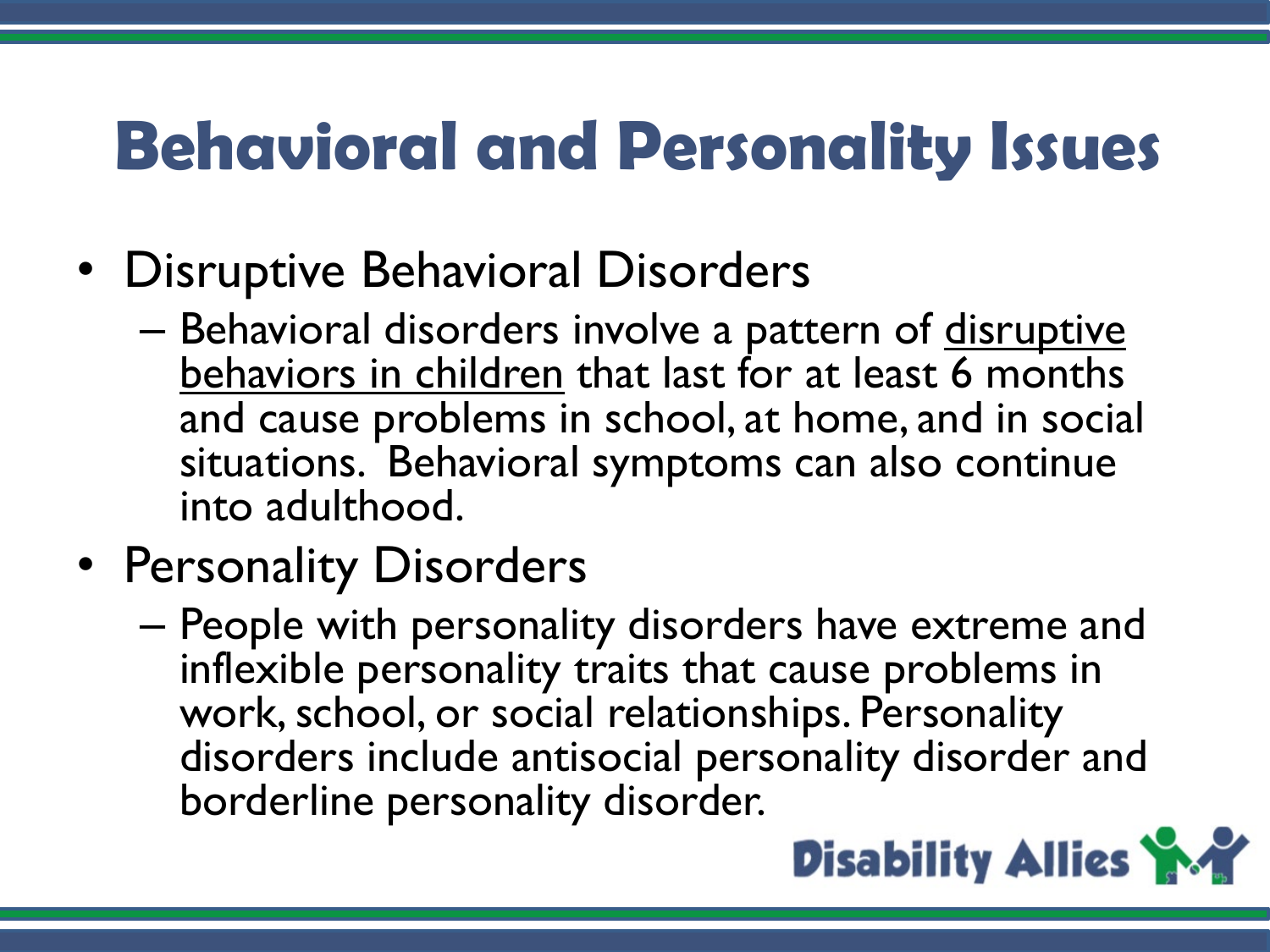### **Post-Traumatic Stress Disorder (PTSD)**

- A person can get PTSD after living through or seeing a traumatic event, such as war, a hurricane, physical abuse, or a serious accident. PTSD can make someone feel stressed and afraid after the danger is over.
- People with PTSD may experience symptoms like reliving the event over and over, sleep problems, become very upset if something causes memories of the event, constantly looking for possible threats, and changes in emotions like irritability, outbursts, helplessness, or feelings of numbness.

![](_page_52_Picture_3.jpeg)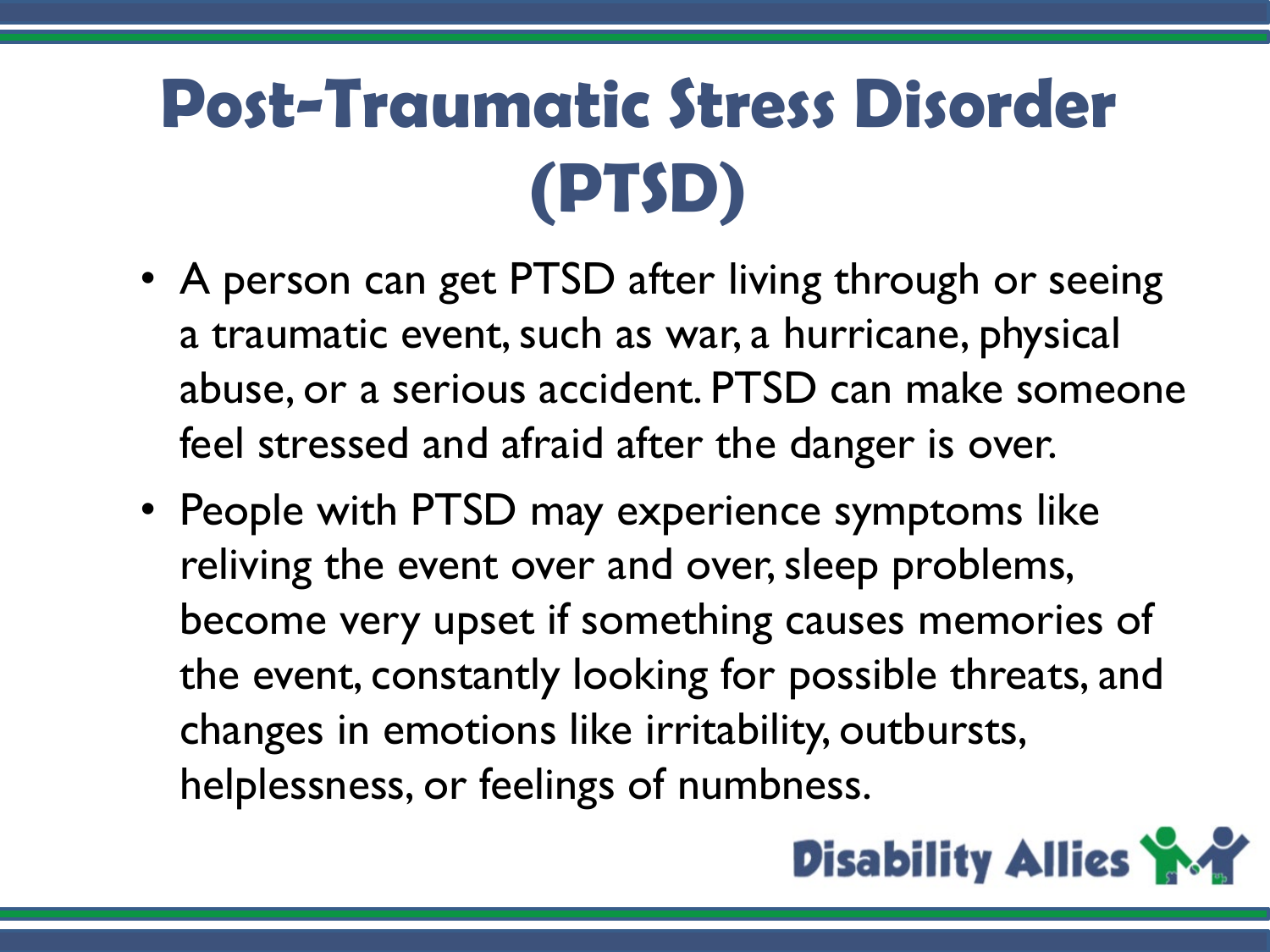### **Other Mental Health Issues**

- Eating Disorders
	- Eating disorders involve obsessive and sometimes distressing thoughts and behaviors, including reduction of food intake, overeating, feelings of depression or distress, concern about weight, body shape, poor self-image
	- Common types of eating disorders include anorexia, bulimia, and binge eating.
- Schizophrenia Spectrum and Other Psychotic Disorders
	- People with psychotic disorders hear, see, and believe things that aren't real or true. They may also show signs of disorganized thinking, confused speech, and muddled or abnormal motor behavior. An example of a psychotic disorder is schizophrenia. People with schizophrenia may also have low motivation and blunted emotions.

![](_page_53_Picture_6.jpeg)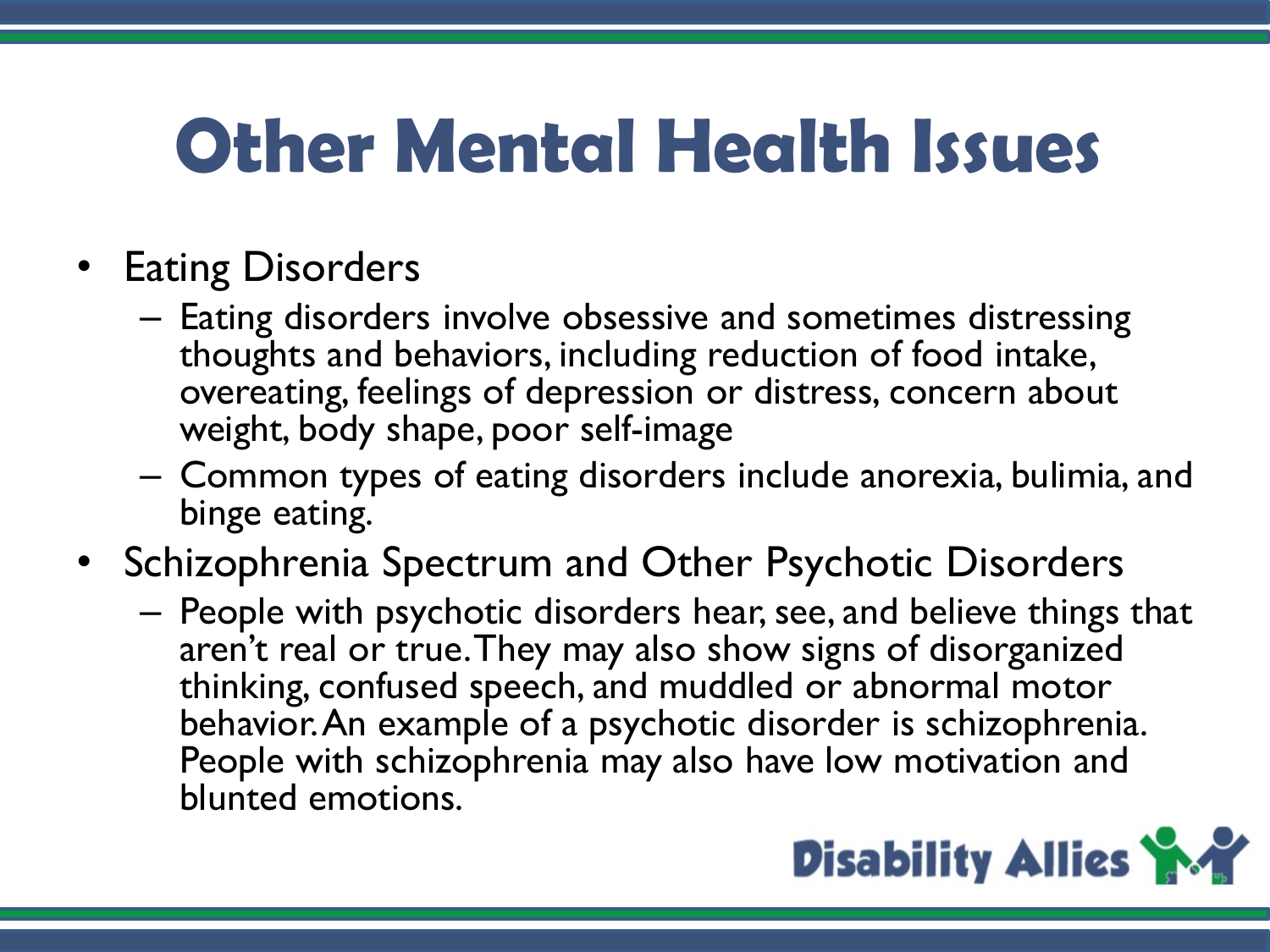# **Mental Health Stereotypes**

- Myth: People with mental health problems are violent and unpredictable.
- **Fact:** The vast majority of people with mental health problems are no more likely to be violent than anyone else. Most people with mental illness are not violent and only 3%–5% of violent acts can be attributed to individuals living with a serious mental illness. In fact, people with severe mental illnesses are over 10 times more likely to be victims of violent crime than the general population. You probably know someone with a mental health problem and don't even realize it, because many people with mental health problems are highly active and productive members of our communities.
- <https://www.mentalhealth.gov/basics/mental-health-myths-facts>

![](_page_54_Picture_4.jpeg)